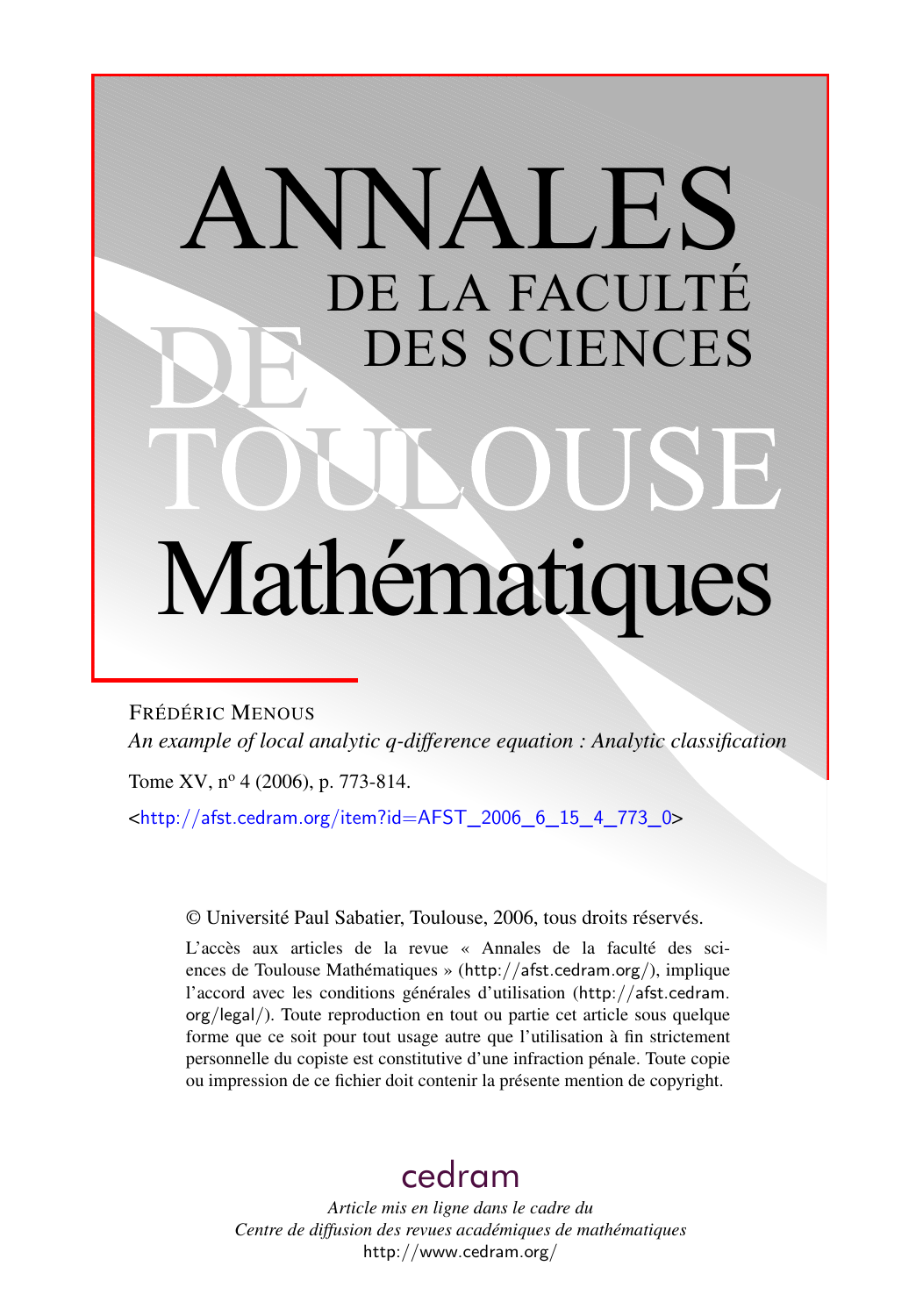$F$ rédéric Menous $<sup>(1)</sup>$ </sup>

**ABSTRACT.** — Using the techniques developed by Jean Ecalle for the study of nonlinear differential equations, we prove that the  $q$ -difference equation

$$
x\sigma_q y = y + b(y, x)
$$

with  $(\sigma_q f)(x) = f(qx)$   $(q > 1)$  and  $b(0, 0) = \partial_y b(0, 0) = 0$  is analytically conjugated to one of the following equations :

 $x\sigma_q y = y$  ou  $x\sigma_q y = y + x$ 

**RÉSUMÉ**  $\frac{1}{\sqrt{2}}$  En utilisant les techniques développées par Jean Ecalle pour l'étude des équations différentielles nonlinéaires, on montre que l'équation aux q-différences

 $x\sigma_q y = y + b(y, x)$ 

avec  $(\sigma_q f)(x) = f(qx) (q > 1)$  et  $b(0, 0) = \partial_y b(0, 0) = 0$  est conjuguée analytiquement à l'une des équations suivantes :

$$
x\sigma_q y = y \quad \text{ou} \quad x\sigma_q y = y + x
$$

#### **1. Introduction**

The aim of this paper is to study the formal or analytic conjugacy of q-difference equations, using formal or analytic power series in  $\mathcal G$  or  $\mathcal G$ :

$$
\widetilde{\mathcal{G}} = \{ f(z, x) \in \mathbb{C}[[z, x]] \; ; \; \partial_z f(0, 0) \neq 0, \; f(0, 0) = 0 \}
$$
\n
$$
\mathcal{G} = \{ f(z, x) \in \mathbb{C} \{z, x\} \; ; \; \partial_z f(0, 0) \neq 0, \; f(0, 0) = 0 \}
$$
\n
$$
(1.1)
$$

G- and G are groups for the *z*-composition of series.

 $(*)$  Reçu le 7 janvier 2005, accepté le 31 mars 2006

 $(1)$  UMR 8628, Département de Mathématiques, Université Paris-Sud, Centre d'Orsay, 91405 Orsay Cedex.

Frederic.Menous@math.u-psud.fr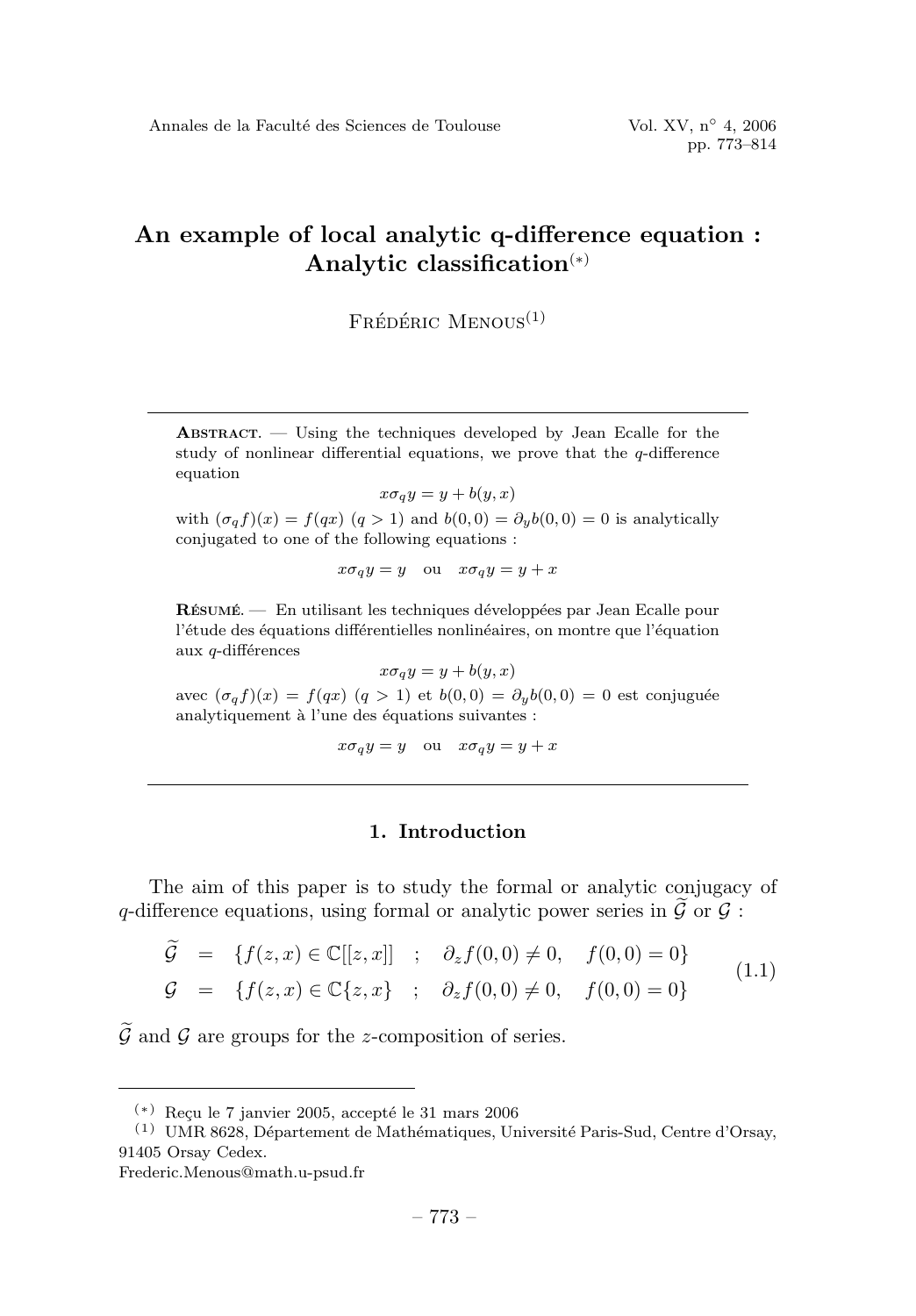Let  $\mathcal{G}_1$  (resp.  $\mathcal{G}_1$ ) be the subgroup of elements  $f$  of  $\mathcal{G}_1$  (resp.  $\mathcal{G}_2$ ) such that  $\partial_z f(0,0) = 1$ . For two series  $z + b(z, x)$  and  $z + c(z, x)$  of  $\mathcal{G}_1$ , the equation

$$
(E_b) \qquad x\sigma_q y = y + b(y, x)
$$

is formally conjugate to the equation

$$
(E_c) \qquad x\sigma_q z = z + c(z, x)
$$

if there exists *f* ∈ G such that, if *z* satisfies  $(E_c)$ , then  $y = f(z, x)$  satisfies  $(E_b)$ . Here  $\sigma_q y(x) = y(qx)$ , with  $q > 1$  (Note that we chose  $q > 1$  instead of  $q \in \mathbb{C}$ ,  $|q| > 1$  for the sake of simplicity but this wouldn't have change our results.).

The formal conjugacy is an equivalence relation and the equations are analytically conjugate if one can find a *conjugating series*  $f \in \mathcal{G}$ .

It was proven in [2] that, for any  $z + b(z, x) \in \mathcal{G}_1$ , the equation  $(E_b)$  is formally conjugate to

$$
(E_0) \qquad x\sigma_q z = z
$$

and that, if  $b(0, x) = 0$ , then this conjugacy is analytic. We prove in this paper that,

THEOREM 1.1. — For any  $z + b(z, x) \in \mathcal{G}_1$ , there exists  $\alpha(b) \in \mathbb{C}$  such that the equation  $(E_b)$  is analytically conjugate by an element of  $\mathcal{G}_1$  to the equation

$$
(E_{\alpha(b)}) \qquad x\sigma_q z = z + \alpha(b)x
$$

Moreover, if  $\alpha(b) \neq 0$ ,  $(E_b)$  is analytically conjugate to the equation

 $(E_1)$   $x\sigma_q z = z + x$ 

This means that there exists exactly two classes of analytic conjugacy. Using these results, as well as the theory of *q*-resummation (see [3]), one can then express some local solutions of  $(E_b)$  in terms of the solutions of  $(E_0)$  or  $(E_1)$ .

In section 1, we remind the results of  $[2]$  on the formal conjugacy of  $(E_b)$  and  $(E_0)$ . The main key to this result is that, to any formal (resp. analytic) series *f* of  $\mathcal{G}_1$  (resp.  $\mathcal{G}_1$ ), one can bijectively associate a formal (resp. analytic) substitution automorphism  $\mathbb{F} \in \mathbb{C}[[z, x, \partial_z]]$  such that

$$
\forall \varphi \in \mathbb{C}[[z, x]], \quad \mathbb{F}.\varphi(z, x) = \varphi(f(z, x), x) \tag{1.2}
$$

$$
-774-
$$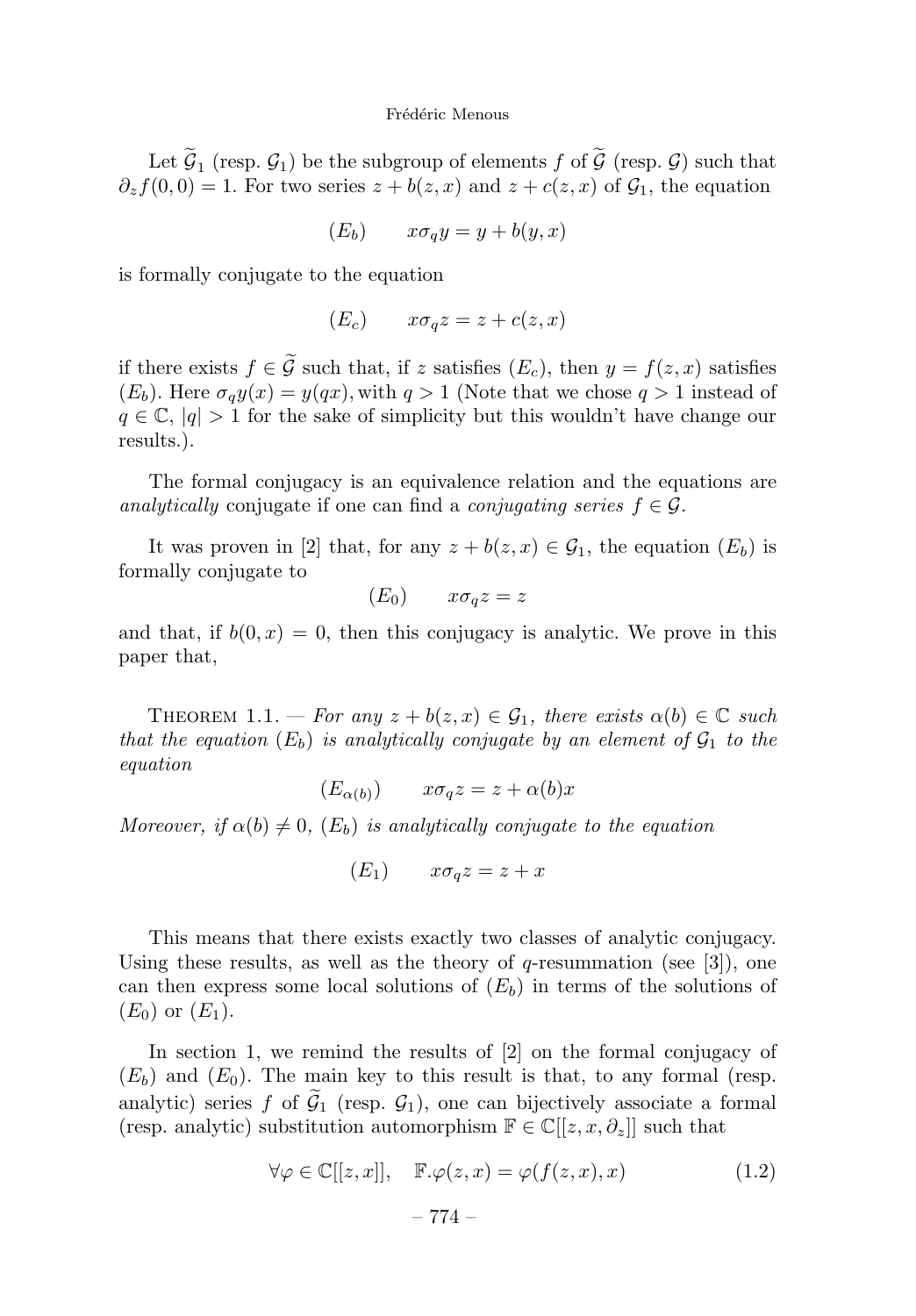Starting with  $z + b(z, x) \in \mathcal{G}_1$ , we prove that its associated analytic substitution automorphism D can be written

$$
\mathbb{D} = \text{Id} \ + \sum_{\eta \in H} x^{\sigma} \mathbb{D}_{\eta} \tag{1.3}
$$

where *H* is a semigroup which elements are of type  $\eta = \begin{pmatrix} n & n \\ n & n \end{pmatrix}$ *σ*  $(n \in \mathbb{Z},$  $\sigma \in \mathbb{N}$  and

$$
\forall \eta \in H, \quad \mathbb{D}_{\eta} \in \mathbb{C}[z, \partial_z] \tag{1.4}
$$

It is then proven that the formal series  $w \in \mathcal{G}_1$  that conjugates  $(E_b)$  to  $(E_0)$ is associated to a formal substitution automorphism W that can be written :

$$
\mathbb{W} = \sum_{s \geqslant 0} \sum_{(\eta_1, \ldots, \eta_s) \in H^s} W^{\eta_1, \ldots, \eta_s} \mathbb{D}_{\eta_s} \ldots \mathbb{D}_{\eta_1} = \sum W^{\bullet} \mathbb{D}_{\bullet}
$$

where  $H^0 = \{\emptyset\}, W^{\emptyset} = 1$  and  $\mathbb{D}_{\emptyset} = \text{Id}$ . The collection of weights  $\{W^{\eta_1,\ldots,\eta_s}\}$ is called a mould  $W^{\bullet}$ . We remind a formula on  $W^{\bullet}$  that proves that its values are in  $\mathbb{C}[[x]]$ . We recall also that, as  $W^{\bullet}$  satisfies symmetry relations (symmetrelity) : it automatically ensures that W is a formal substitution automorphism. When  $b(0, x) = 0$ , W turns to be an analytic substitution automorphism, or equivalently,  $\mathbb{W}.z \in \mathcal{G}_1$ . Otherwise, most of the coefficients of  $W^{\bullet}$  are divergent and *q*-multisummable but, unfortunately, the resummation of all the weights involves an infinite number of critical times in the resummation process (see section 2 below and  $[4]$  for details on  $q$ multisummability).

To circumvent this difficulty, we prove in section 3 that the mould *W*• can be twisted in a mould  $U^{\bullet}$  whose coefficient are in  $\mathbb{C}\{x\}$  ( $U^{\bullet}$  is analytic). Because of the symmetries of *U*• the operator

$$
\mathbb{U} = \sum U^{\bullet} \mathbb{D}_{\bullet} \tag{1.5}
$$

is an a priori formal substitution automorphism such that  $y = u(z, x) =$  $\mathbb{U}.z \in \widetilde{\mathcal{G}}_1$  conjugates the equation

to  
\n
$$
(E_b) \qquad x\sigma_q y = y + b(y, x)
$$
\n
$$
(E_c) \qquad x\sigma_q z = z + c(x) = z + \mathbb{V}.z \in z + x\mathbb{C}[[x]]
$$

where  $V$  is also defined by a mould  $V^{\bullet}$  (see section 3).

In fact, U and V are analytic substitution automorphisms  $(u(z, x))$  $U.z \in \mathcal{G}_1$  and  $c(x) \in x\mathbb{C}\lbrace x \rbrace$  but the analyticity of  $U^{\bullet}$  does not implies the analyticity of  $U$ . Despite nice estimates on  $U^{\bullet}$  (section 4.4), which are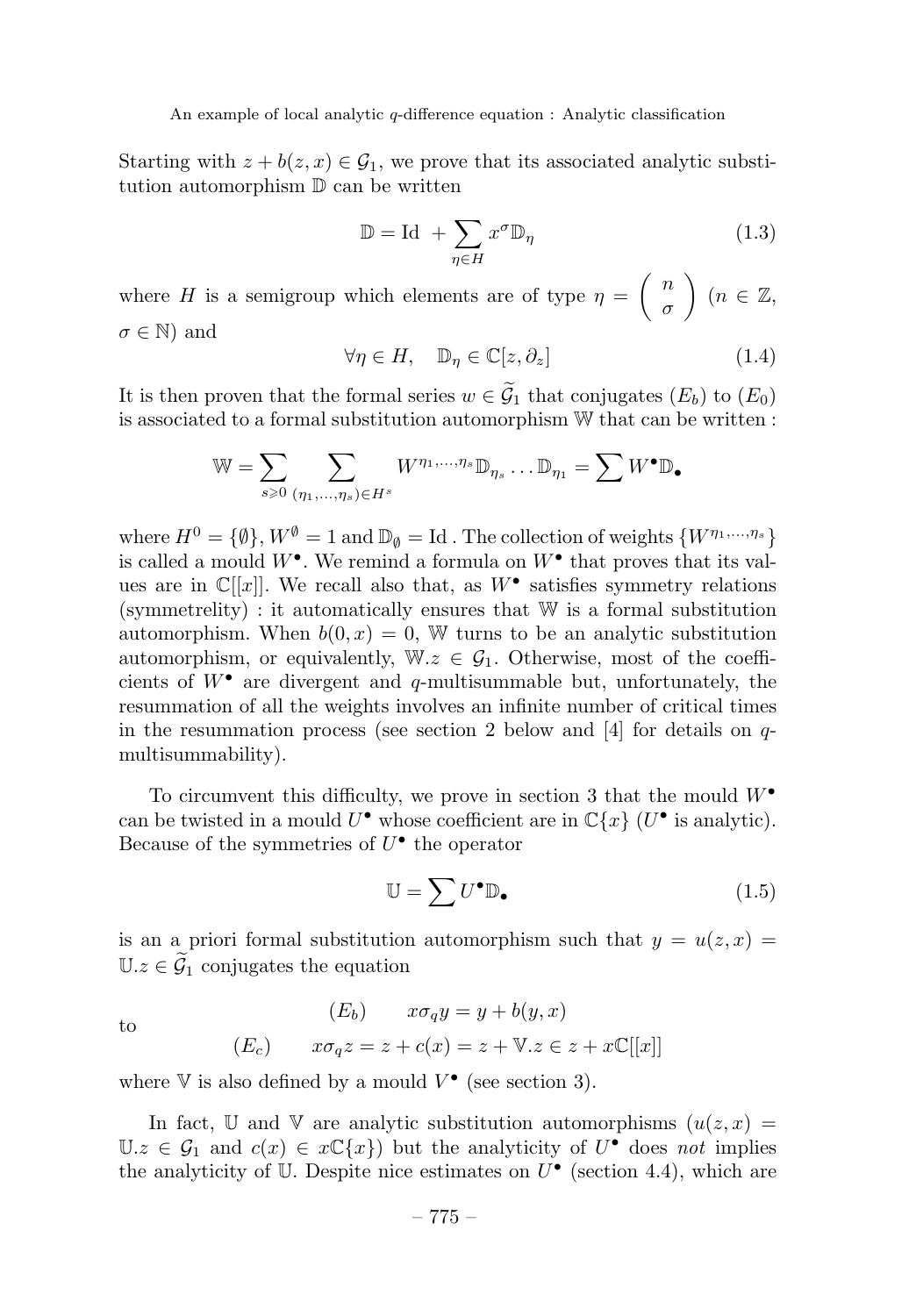derived from an explicit formula for the coefficients of *U*• (section 4.3), there is no hope to prove that the series of analytic functions

$$
u(z,x) = \mathbb{U}.z = \sum_{s \geq 0} \sum_{(\eta_1,\ldots,\eta_s) \in H^s} (U^{\eta_1,\ldots,\eta_s} \mathbb{D}_{\eta_s} \ldots \mathbb{D}_{\eta_1}.z) = \sum (U^{\bullet} \mathbb{D}_{\bullet}.z)
$$

is *normally* convergent in a  $(z, x)$ -neighborhood of  $(0, 0)$ .

To prove that U is analytic, we will need to reorganize the sum defining it, such that U*.z* appears as a normally convergent series of analytic functions in a neighborhood of (0*,* 0). This reorganization of terms is simply the arborification-coarborification defined by J. Ecalle (see [1]). The operator U can be written

$$
\mathbb{U}=\sum (U^{\bullet^<}\mathbb{D}_{\bullet^<})
$$

but here •*<sup>&</sup>lt;* means that the sum is over sequences of elements of *H* equipped with an arborescent order, instead of a total order. Each coefficient of the arborescent mould  $U^{\bullet}$ <sup><</sup> depends on a combination of coefficients of  $U^{\bullet}$  :  $U^{\bullet}$ <sup><</sup> is obtained by *arborification* of  $U^{\bullet}$  and the operators  $\mathbb{D}_{\bullet}$  are obtained from the operators  $\mathbb{D}_{\bullet}$  by a dual (but not unique) operation : the *coarborification* (see section 5).

Using these operations, a formula is obtained for  $U^{\bullet}$ <sup> $\leq$ </sup> in section 5.2. The estimates derived from this formula prove then that  $U$  is an *analytic* substitution automorphism (section 5.4), as well as  $V$  (section 6.1).

A last but simple remark (section 6.2) leads us to the attempted result, that is to say theorem 1.1.

#### **2. Reminder about previous results and moulds**

We resume here the results obtained in [2].

#### **2.1. The operators** D*<sup>η</sup>*

Let us first introduce some notations. We started with the equation

$$
x\sigma_q y - y = b(y, x) \tag{2.1}
$$

where  $\sigma_q y(x) = y(qx)$ , with  $q > 1$  and  $b(y, x) \in \mathbb{C}\{y, x\}$  with the following conditions :  $b(0, 0) = 0$  and  $(\partial_y b)(0, 0) = 0$ .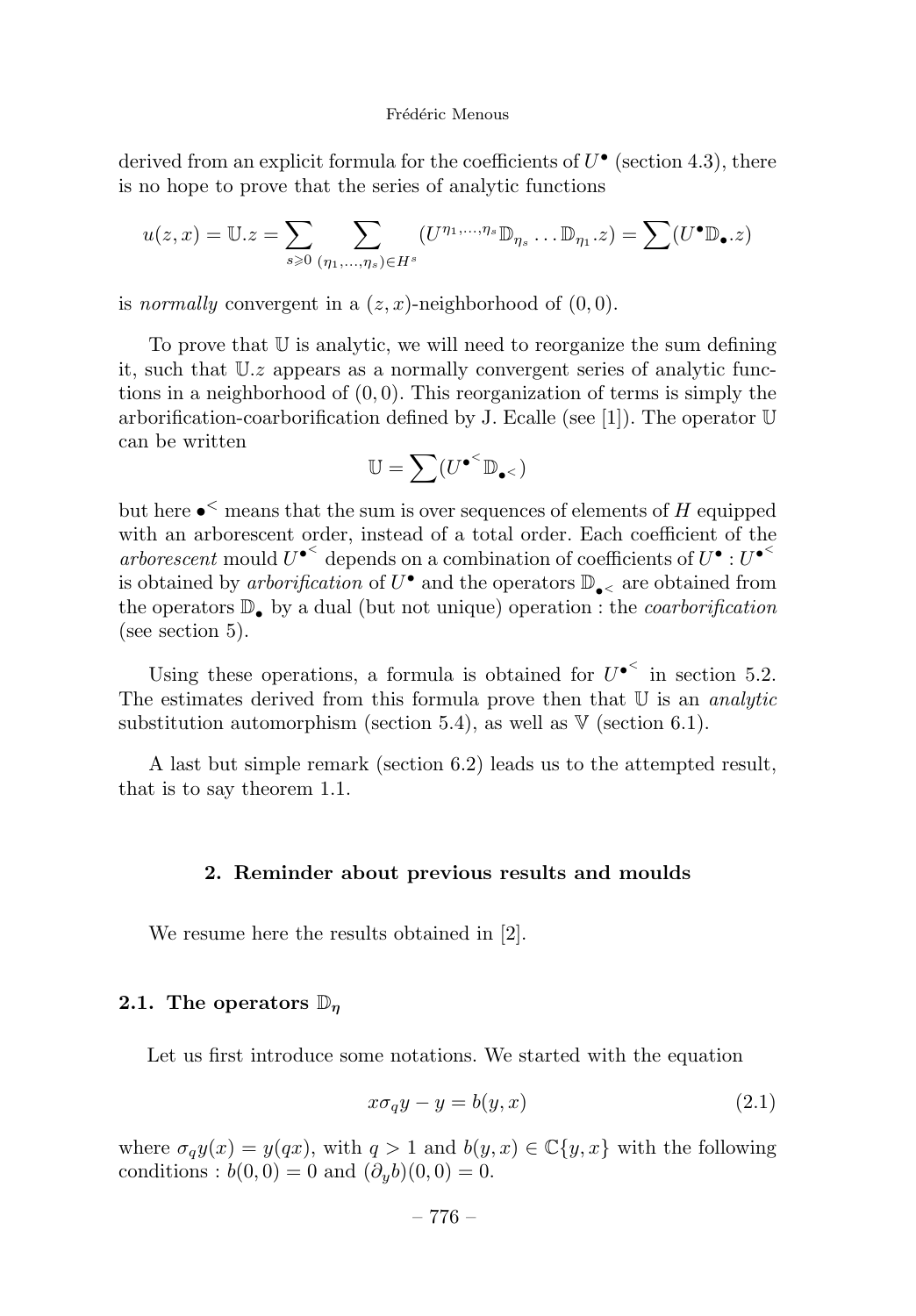The function *b* can be written :

$$
b(z, x) = z \sum_{n \ge -1} b_n(x) z^n = z \sum_{n \ge -1} \sum_{\sigma \ge 0} b_{n, \sigma} x^{\sigma} z^n \qquad (b_{-1,0} = 0, \, b_{0,0} = 0)
$$
  
If we consider the set (2.2)

$$
H_0 = \left\{ \eta = \left( \begin{array}{c} n \\ \sigma \end{array} \right), n \geqslant -1, \sigma \geqslant 0 \right\} / \left\{ \left( \begin{array}{c} -1 \\ 0 \end{array} \right), \left( \begin{array}{c} 0 \\ 0 \end{array} \right) \right\} = H_{-1} \cup H_{\geqslant 0}
$$
\n(2.3)

where  $H_{-1} = \{\eta \in H; n = -1\}$   $H_{\geq 0} = \{\eta \in H; n \geq 0\}$ 

then, one can define the following operators.

$$
\forall \eta \in H_0 \quad ; \quad \mathbb{B}_\eta = b_\eta z^{n+1} \partial_z \tag{2.4}
$$

where  $b_{n,\sigma} = b_n$ . This kind of operators are useful in the study of nonlinear differential equations but we will need here some slightly different operators which are those described in equations (1.3) and (1.4).

DEFINITION  $2.1. - Let$ 

$$
H = \{\eta_1 + \ldots + \eta_s; s \geqslant 1; \eta_i \in H_0\} \tag{2.5}
$$

For  $\eta \in H$ , the operator  $\mathbb{D}_\eta$  is defined by :

$$
\mathbb{D}_{\eta} = \sum_{s \geq 1} \sum_{\substack{\eta_1 + \dots + \eta_s = \eta \\ \eta_i \in H_0}} \frac{1}{s!} b_{\eta_1} \dots b_{\eta_s} z^{n_1 + \dots + n_s + s} \partial_z^s \tag{2.6}
$$

It is important to notice that, for any  $\eta = \begin{pmatrix} n \\ n \end{pmatrix}$ *σ*  $\Big) \in H$ , the operator  $\mathbb{D}_{\eta}$ is a finite sum which degree in  $\partial_z$  is at most  $n + 2\sigma$ . Moreover,

$$
\forall \eta \in H_0 \quad ; \quad \mathbb{D}_\eta . z = \mathbb{B}_\eta . z \tag{2.7}
$$

and,

$$
\mathbb{B} \cdot z = \sum_{\eta \in H_0} x^{\sigma} \mathbb{B}_{\eta} \cdot z = b(z, x)
$$
  

$$
\mathbb{D} \cdot z = \left( \text{Id} + \sum_{\eta \in H} x^{\sigma} \mathbb{D}_{\eta} \right) \cdot z = z + b(z, x)
$$
 (2.8)

In fact, D is a "convergent" substitution automorphism :

$$
\forall f, g \in \mathbb{C}\{z, x\} \quad ; \quad \mathbb{D}(fg) = (\mathbb{D}f)(\mathbb{D}g) \text{ and } (\mathbb{D}.f)(z, x) = f(z + b(z, x), x)
$$
\n(2.9)

The notion of convergence will be developed in section 4.4. We introduce also some notations :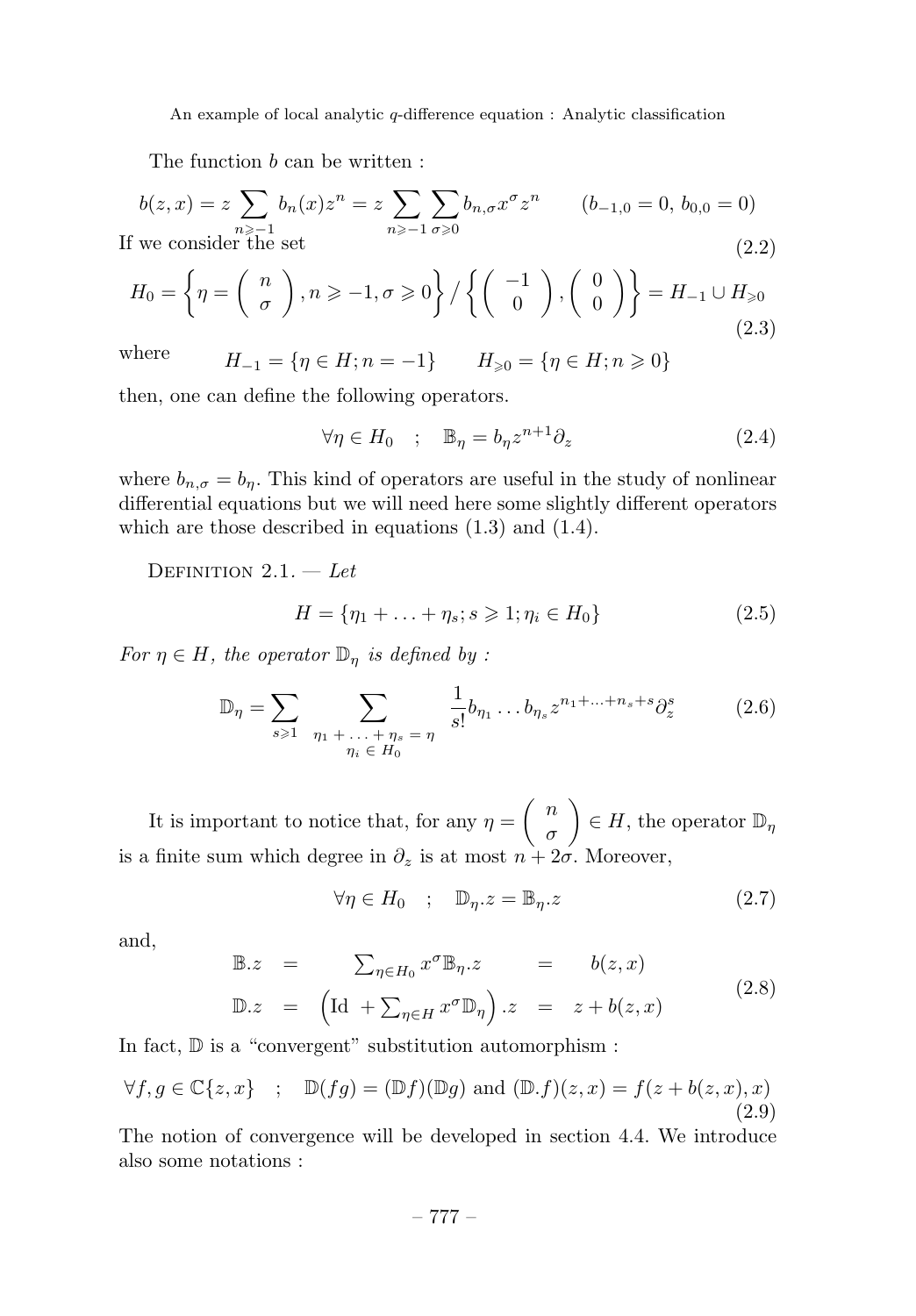DEFINITION 2.2. — Let  $H = \bigcup_{s \geq 0} H^s$  be the set of sequences of elements of *H* ( $H^0$  corresponds to the empty sequence  $\emptyset$ ).

$$
If \mathbf{\eta} = (\eta_1, \dots, \eta_s) \in \mathbf{H} \ (s \geq 1), \ then
$$

$$
l(\boldsymbol{\eta}) = s \quad ; \quad \boldsymbol{\eta} = \left( \begin{array}{c} \boldsymbol{n} \\ \boldsymbol{\sigma} \end{array} \right) \quad ; \quad \begin{array}{c} \|\boldsymbol{n}\| = n_1 + \ldots + n_s \\ \|\boldsymbol{\sigma}\| = \sigma_1 + \ldots + \sigma_s \end{array} ; \quad \|\boldsymbol{\eta}\| = \left( \begin{array}{c} \|\boldsymbol{n}\| \\ \|\boldsymbol{\sigma}\| \\ (2.10) \end{array} \right)
$$

Moreover, if  $l(\eta) \geq 1$ ,  $\eta = (\eta_2, \ldots, \eta_s)$   $(\eta = \emptyset \text{ if } s = 1)$ ,  $\eta_{\text{in}} = \eta_1$  and,

$$
\mathbb{D}_{\eta} = \mathbb{D}_{\eta_s} \dots \mathbb{D}_{\eta_1} \tag{2.11}
$$

*If*  $k = (k_1, ..., k_s) ∈ \mathbb{Z}^s$  (*l*(*k*) = *s*, *s*  $\geq 1$ ) then, for 1 ≤ *i* ≤ *s*,  $\hat{k}_i$  =  $k_i + \cdots + k_s$ ,  $\tilde{k}_i = k_1 + \cdots + k_i$ , and

$$
\hat{k} = (\hat{k}_1, \dots, \hat{k}_s) \n\check{k} = (\check{k}_1, \dots, \check{k}_s)
$$
\n(2.12)

Finally if **k** and **l** are two sequences of same length in  $\mathbb{Z}^s$ , then

$$
\langle \mathbf{k}, \mathbf{l} \rangle = k_1 l_1 + \dots + k_s l_s \tag{2.13}
$$

If we refer to [1], the set  $\{\mathbb{D}_n\}_{n\in H}$  defines a cosymmetrel comould. In fact the operator  $\mathbb D$  is a first example of automorphism defined by a symmetrel mould contracted with  $\{\mathbb{D}_n\}_{n\in H}$ .

#### **2.2. Moulds**

For the empty sequence  $\emptyset$  we define  $\mathbb{D}_{\emptyset} = \mathrm{Id}$ . A mould  $M^{\bullet}$  on  $H$ , with values in  $\mathbb{C}[[x]]$ , is a family  $\{M^{\eta} \in \mathbb{C}[[x]]\}_{\eta \in H}$ .

#### **2.2.1. Symmetrelity**

A mould  $M^{\bullet}$  is *symmetrel* iff  $M^{\emptyset} = 1$  and

$$
\forall (\eta, \mu) \in H^2, \qquad \sum_{\lambda \in \text{ctsh}(\eta, \mu)} M^{\lambda} = M^{\eta} M^{\mu} \tag{2.14}
$$

where the sum is over all the sequence  $\lambda$  obtained by contracting shuffling of the sequences  $\eta$  and  $\mu$  : one shuffles the two sequences  $(\eta, \mu) \mapsto \lambda^*$  and, eventually, one contracts pairs  $(\lambda_i, \mu_j) \mapsto \lambda_i + \mu_j$  that are consecutive in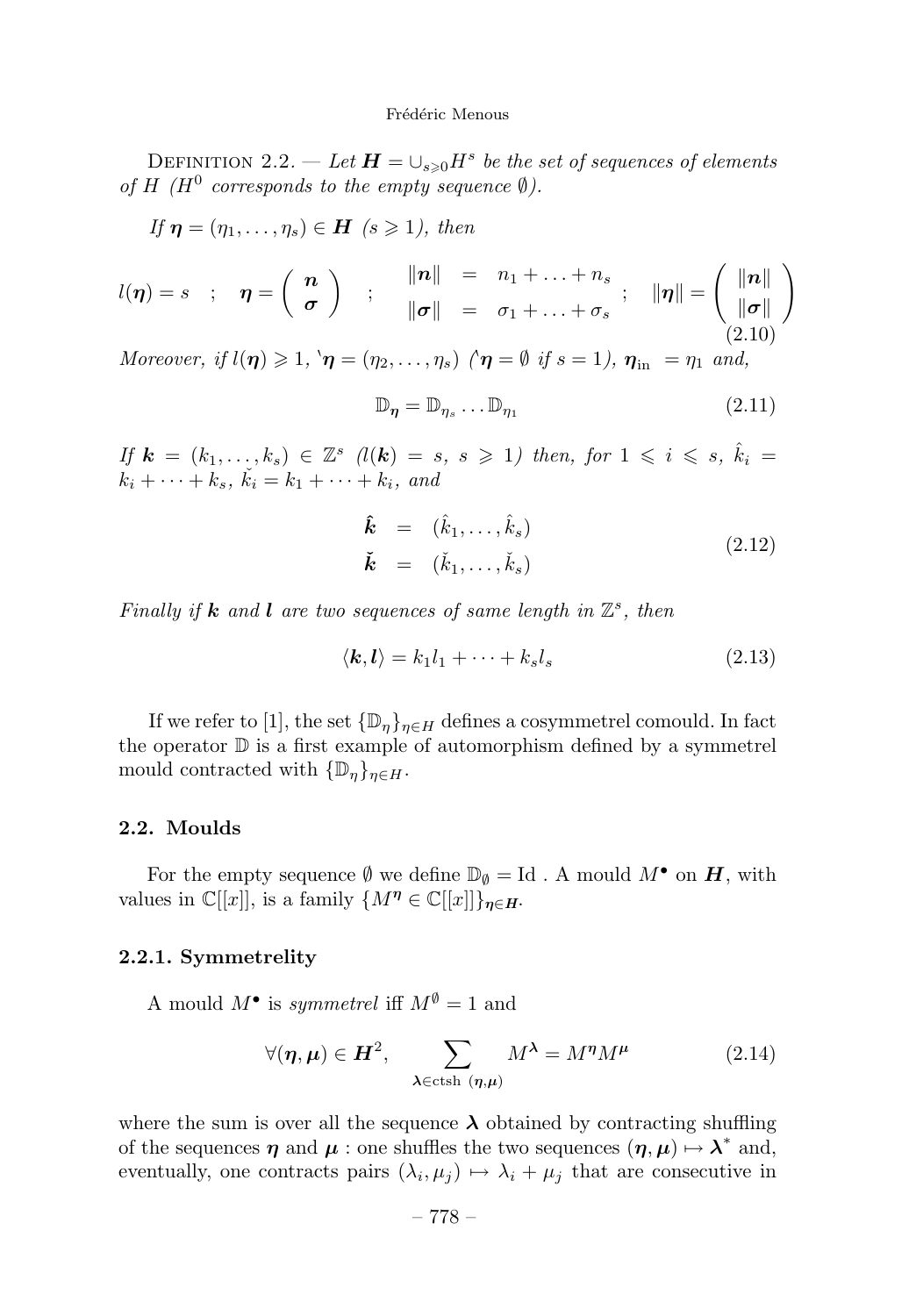the sequence  $\lambda^*$  (see [1]). We shall often deal with symmetrel moulds since, if *M*• is symmetrel, then the operator

$$
\mathbb{M} = \sum_{\eta \in H} M^{\eta} \mathbb{D}_{\eta} = \sum M^{\bullet} \mathbb{D}_{\bullet}
$$

is a formal substitution automorphism :

$$
\forall \varphi \in \mathbb{C}[[z,x]], \quad \mathbb{M}.\varphi(z,x) = \varphi(\mathbb{M}.z,x) = \varphi(m(z,x),x)
$$

where  $m(z, x) \in \mathbb{C}[[z, x]]$  and  $\partial_z m(0, 0) = 1$ .

Note that the mould  $X^{\bullet}$  defined by  $X^{\emptyset} = 1$  and

$$
\forall \eta = (\eta_1, \dots, \eta_s) \in H, \quad X^{\eta} = \begin{cases} x^{\sigma_1} & \text{if } s = 1 \\ 0 & \text{if } s \ge 2 \end{cases}
$$
 (2.15)

is symmetrel and  $\mathbb{D} = \sum X^{\bullet} \mathbb{D}_{\bullet}$  (see equation 2.8).

#### **2.2.2. Operations on moulds**

**Product**. — Let  $M^{\bullet}$  and  $N^{\bullet}$  two symmetrel moulds. If  $M = \sum M^{\bullet} \mathbb{D}_{\bullet}$ and  $\mathbb{N} = \sum N^{\bullet} \mathbb{D}_{\bullet}$  (M<sub>i</sub>. $z = m(z, x)$ , N<sub>i</sub>. $z = n(z, x)$ ), then

$$
\begin{array}{rcl} \mathbb{N}.\mathbb{M}.\varphi(z,x)&=&\varphi(m(n(z,x),x),x)\\ &=&\sum_{\mu\in H}N^{\mu}\mathbb{D}_{\mu}.\sum_{\eta\in H}M^{\eta}\mathbb{D}_{\eta}.\varphi(z,x)\\ &=&\sum_{\mu\in H}\sum_{\eta\in H}N^{\mu}M^{\eta}\mathbb{D}_{\eta\mu}.\varphi(z,x)\\ &=&\sum_{\eta\in H} (M^{\bullet}\times N^{\bullet})^{\eta}\mathbb{D}_{\eta}.\varphi(z,x) \end{array}
$$

The associative non-commutative product of  $M^{\bullet}$  and  $N^{\bullet}$  is defined by

$$
(M^{\bullet} \times N^{\bullet})^{\eta} = \sum_{\eta^1 \eta^2 = \eta} M^{\eta^1} N^{\eta^2}
$$
 (2.16)

where the sequences  $\eta^1$  or  $\eta^2$  can be empty. Moreover  $M^{\bullet} \times N^{\bullet}$  is symmetrel. Note that the symmetrel mould 1<sup>•</sup> defined by  $1^{\emptyset} = 1$  and  $1^{\eta} = 0$  if  $\eta$  is nonempty is the unity and every symmetrel mould  $M^{\bullet}$  is invertible, of symmetrel inverse inv $(M)$ <sup>•</sup>. One can notice that the mould  $I^{\bullet}$  defined by  $I^{\emptyset} = 1$ ,  $I^{\eta_1} = 1$  and  $I^{\eta_1,...,\eta_s} = 0$  if  $s \geq 2$  has a noticeable inverse  $H^{\eta_1,...,\eta_s} =$  $(-1)^s$ .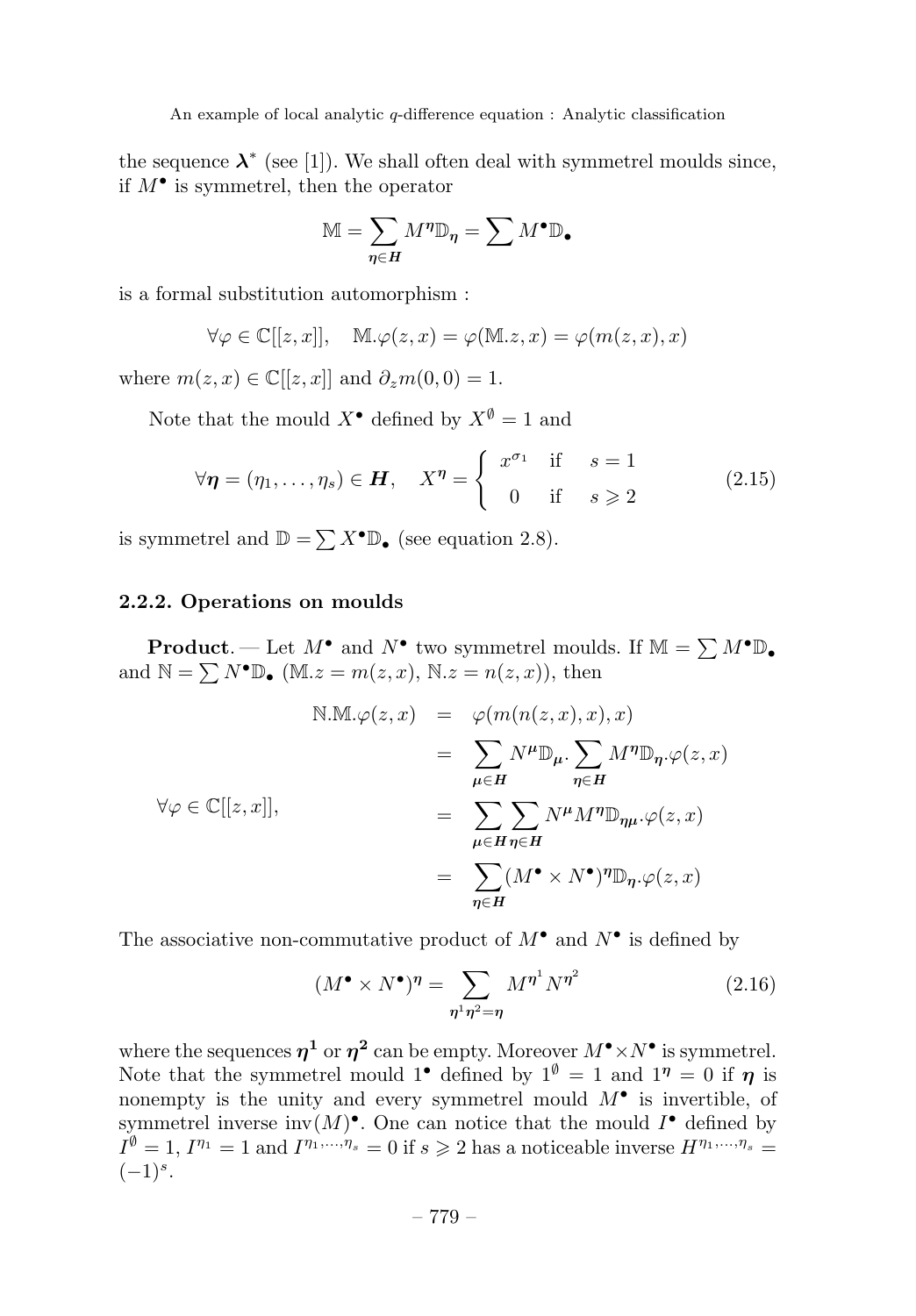**Composition**. — The mould  $M^{\bullet} \circ N^{\bullet} = P^{\bullet}$  is defined by  $P^{\emptyset} = 1$  and, if  $\eta \in H$  is nonempty,

$$
P^{\eta} = \sum_{\eta^1 \dots \eta^t = \eta} M^{\|\eta^1\|,\dots,\|\eta^t\|} N^{\eta^1} \dots N^{\eta^t}
$$

where the sequences  $\eta^i$  are nonempty and  $P^{\bullet}$  is symmetrel. The composition is associative and

$$
(M^{\bullet} \times N^{\bullet}) \circ Q^{\bullet} = (M^{\bullet} \circ Q^{\bullet}) \times (N^{\bullet} \circ Q^{\bullet})
$$

In fact, for any symmetrel mould  $M^{\bullet}$ ,  $I^{\bullet} \circ M^{\bullet} = M^{\bullet}$  and

$$
inv(M)^{\bullet} = H^{\bullet} \circ M^{\bullet} \tag{2.17}
$$

#### **2.3. Previous results**

We remind here the results developed in [2]. We proved that the solution *y* of the equation

$$
x\sigma_q y = y + b(y, x)
$$

is formally conjugated to the the solution *z* of

$$
x\sigma_q z = z
$$

by a formal substitution automorphism  $W = \sum W^{\bullet} \mathbb{D}_{\bullet}$  where  $W^{\bullet}$  is a symmetrel mould on  $H$  with values on  $\mathbb{C}[[x]]$ . To prove this, one notices that

$$
y + b(y, x) = \mathbb{W}z + b(\mathbb{W}.z, x)
$$
  
\n
$$
= \mathbb{W}.\mathbb{D}z
$$
  
\nand  
\n
$$
x\sigma_q y = x\sigma_q(\sum W^{\bullet} \mathbb{D}_{\bullet}.z)
$$
  
\n
$$
= \sum s_q(W^{\bullet}) \mathbb{D}_{\bullet}.z
$$

where  $s_q(W^{\eta}) = x^{-||n||} \sigma_q W^{\eta}$  with  $\eta = \begin{pmatrix} n \\ n \end{pmatrix}$ *σ* . We shall come back later on this last identity. The mould  $W^{\bullet}$  is thus defined by the identities  $W^{\emptyset} = 1$ and

$$
s_q(W^{\bullet}) = X^{\bullet} \times W^{\bullet} \tag{2.18}
$$

For a nonempty sequence  $\boldsymbol{\eta} = (\eta_1, \dots, \eta_s) \in \boldsymbol{H}$ , this reads

$$
x^{-\|n\|}\sigma_q.W^\eta = W^\eta + x^{\sigma_1}W^{\prime\eta}
$$

and, solving these equations recursively,

– 780 –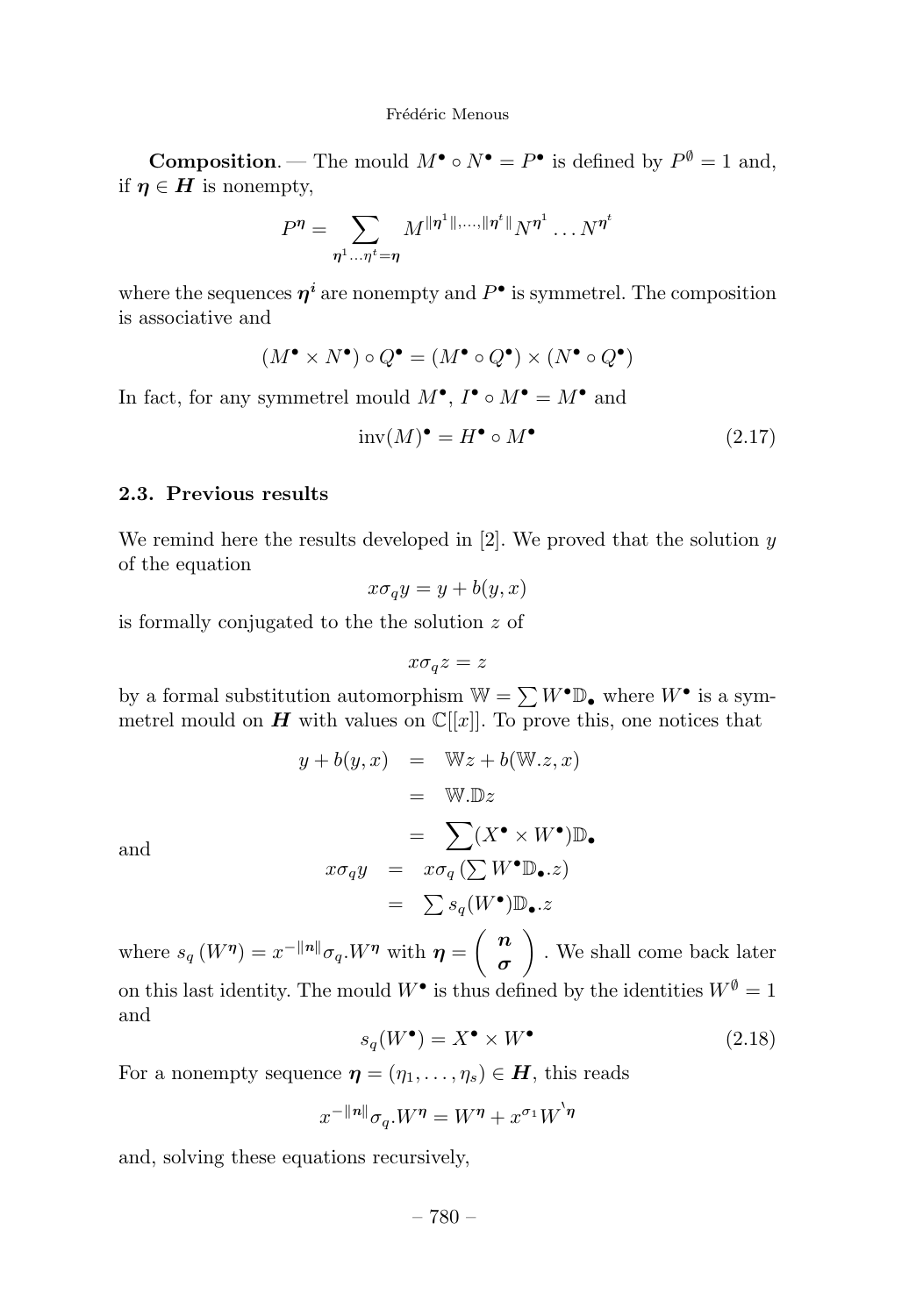THEOREM 2.3. — If  $\boldsymbol{\eta} = (\eta_1, \ldots, \eta_s) = \begin{pmatrix} n_1, \ldots, n_s \\ \sigma_1, \ldots, \sigma_s \end{pmatrix}$  $=\left(\begin{array}{c} n\\ n \end{array}\right]$ *σ*  $\Big) \in H,$ then the monomial *W<sup>η</sup>* is a formal series with the following expression :

$$
W^{\eta}(x) = \varepsilon_n \sum_{(k_1,...,k_s) \in \mathbb{Z}^n} x^{\|\sigma\| + \langle \check{k}, n \rangle} q^{-\langle \check{k}, \sigma \rangle} [\check{k}_1 + 1]_q^{n_1} \dots [\check{k}_s + 1]_q^{n_s} \qquad (2.19)
$$

with the notations

•  $\varepsilon_n = \prod_{1 \leq i \leq s} \varepsilon_{\hat{n}_i}$  with  $\hat{n}_i = n_i + \ldots + n_s$  with  $\varepsilon_n = 1$  (resp.  $\varepsilon_n = -1$ ) if  $n \geqslant 0$  (resp.  $n < 0$ )

• 
$$
\mathbb{Z}^n = \mathbb{Z}^{\hat{n}_1} \times \ldots \times \mathbb{Z}^{\hat{n}_s}
$$
 with  $\mathbb{Z}^n = \mathbb{Z}^{+*}$  (resp.  $\mathbb{Z}^-$ ) if  $n \geq 0$  (resp.  $n < 0$ )

• 
$$
\check{k}_i = k_1 + \ldots + k_i
$$
 and  $\check{k} = (\check{k}_1, \ldots, \check{k}_s)$ .

• 
$$
[k+1]_q = q^{-k(k+1)/2}
$$

Moreover, the mould  $W^{\bullet}$  is symmetrel. As discussed in [2], there are severe obstacles to apply the techniques of *q*-resummation developed in [3] and [4] to this mould. It is important to notice that the divergence of  $W^{\eta}$ is due to possibly negative finishing sequences  $\hat{n}_i = n_i + \ldots + n_s$ : if all the integers  $\hat{n}_i$  are non negative, then  $W^{\eta}$  is convergent.

This last condition is always fulfilled when  $b(0, x) = 0$  and then

THEOREM  $2.4.$  – The equation

$$
(x\sigma_q - 1)y = b(y, x) \tag{2.20}
$$

with  $b(0, x) = 0$  and  $\frac{\partial b}{\partial y}(0, 0) = 0$  is analytically conjugate by  $y = \mathbb{W}.z \in \mathcal{G}_1$ to the equation

 $x\sigma_q z = z$ 

The ideas that will now be developed are based on the two fundamental remarks

- 1. The divergence of  $W^{\eta}$  is due to possibly negative finishing sequences  $\hat{n}_i = n_i + ... + n_s$ .
- 2. Whenever,  $b(0, x) \neq 0$ , divergence appears but we could try to skip it by analytic conjugacy to an equation which solution contains all the divergence, that is to say of type :

$$
x\sigma_q z = z + c(x)
$$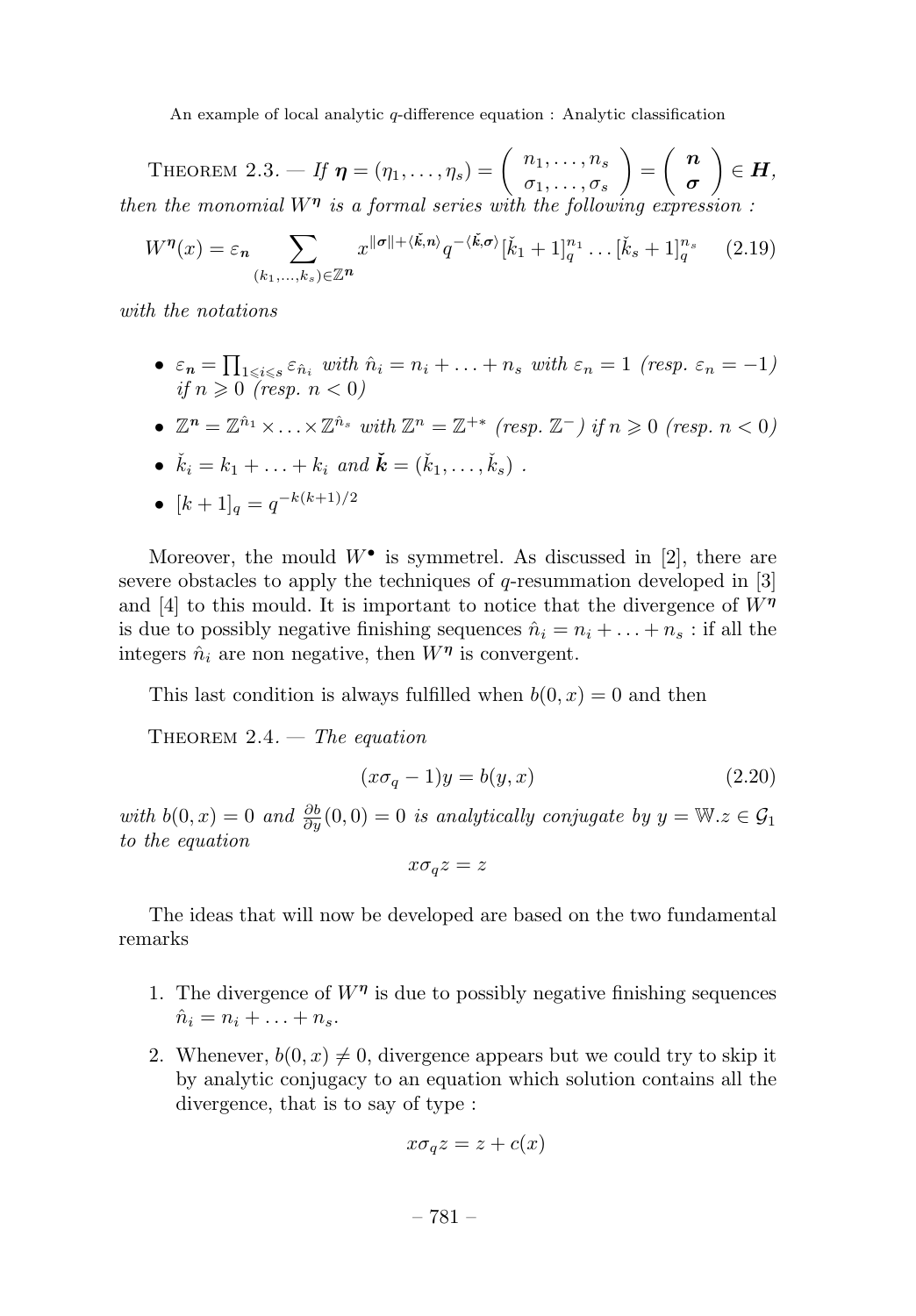#### **3.** Formal part : the moulds  $W^{\bullet}$ ,  $J^{\bullet}$  and  $U^{\bullet}$

#### **3.1. Compensating the divergence in** *W*•

To skip the divergence, one can try to change *W*• into a symmetrel mould  $U^{\bullet}$  which values are in  $\mathbb{C}\{x\}$ . Let

$$
H^{+} = \{ \eta \in H; ||n|| \geq 0 \} \quad H^{-} = \{ \eta \in H; ||n|| < 0 \} \tag{3.1}
$$

For a sequence of length 1, if  $\eta_1 \in H^+$ ,  $W^{\eta_1}$  is convergent so  $U^{\eta_1} = W^{\eta_1}$ , otherwise,  $W^{\eta_1}$  is divergent and  $U^{\eta_1} = 0$ .

Let  $(\eta_1, \eta_2) \in H$ .

- If  $(\eta_1, \eta_2) \in H^+$  and  $\eta_2 \in H^+$ ,  $W^{\eta_1, \eta_2}$  is convergent so  $U^{\eta_1, \eta_2} =$ *Wη*1*,η*<sup>2</sup> .
- If  $(\eta_1, \eta_2) \in H^+$  and  $\eta_2 \in H^-$  (note that  $\eta_1 \in H^+$ ),  $W^{\eta_1, \eta_2}$  is divergent but, because of the symmetrelity,

$$
W^{\eta_1}W^{\eta_2} = W^{\eta_1,\eta_2} + W^{\eta_2,\eta_1} + W^{\eta_1+\eta_2}
$$

but  $W^{\eta_2, \eta_1} = U^{\eta_2, \eta_1}$  and  $W^{\eta_1 + \eta_2} = U^{\eta_1 + \eta_2}$  are convergent thus  $U^{\eta_1, \eta_2} = W^{\eta_1, \eta_2} - W^{\eta_1} W^{\eta_2}$  is convergent.

• If  $(\eta_1, \eta_2) \in H^-$ , then  $W^{\eta_1, \eta_2}$  is divergent and  $U^{\eta_1, \eta_2} = 0$ .

We transformed *W*• into a new mould that seems to remain symmetrel. In fact, this suggests the following definition.

DEFINITION  $3.1. - Let$ 

$$
\alpha_{+}(n) = \begin{cases} 1 & \text{if } n \geq 0 \\ 0 & \text{if } n < 0 \end{cases} \qquad \alpha_{-}(n) = \begin{cases} 0 & \text{if } n \geq 0 \\ -1 & \text{if } n < 0 \end{cases} \tag{3.2}
$$

Then the symmetrel mould  $J^{\bullet}$  on **H** is defined as follows :  $J^{\emptyset} = 1$ ,  $J^{\eta_1} =$  $\alpha_{+}(n_1)$  and, for  $s \geq 2$ ,

$$
J^{\eta_1,...,\eta_s} = \alpha_+(\hat{n}_1)\alpha_-(\hat{n}_2)\dots\alpha_-(\hat{n}_s)
$$
 (3.3)

The above digression suggest to define

$$
U^{\bullet} = J^{\bullet} \circ W^{\bullet} \tag{3.4}
$$

– 782 –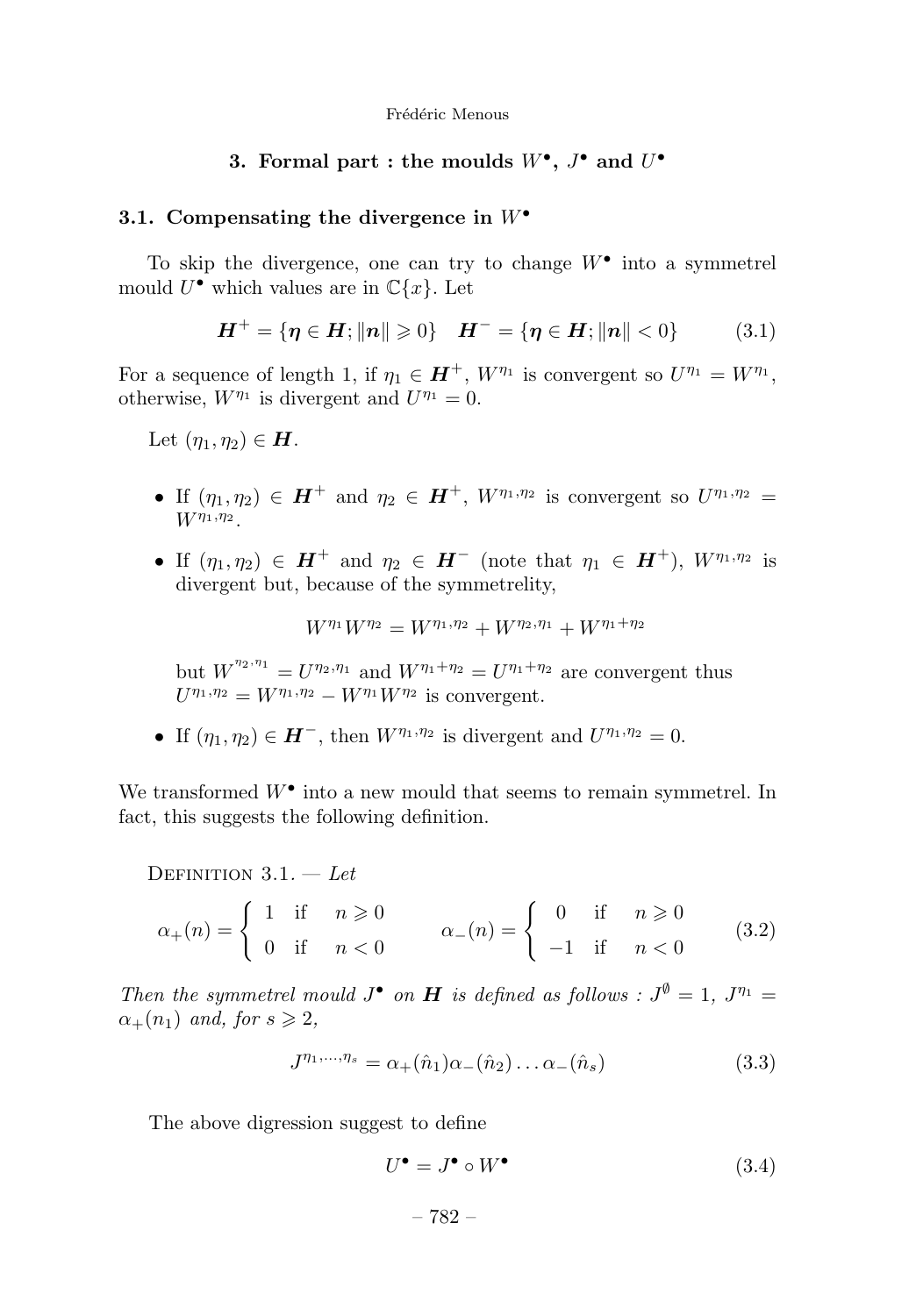# **3.2. Some results on the mould** *J*•

As  $\alpha_{+} = 1 + \alpha_{-}$ ,

$$
J^{\bullet} = I^{\bullet} \times K^{\bullet} \qquad K^{\bullet} = H^{\bullet} \times J^{\bullet} \tag{3.5}
$$

where the symmetrel mould  $K^{\bullet}$  is defined by

$$
K^{\eta_1,\dots,\eta_s} = \alpha_-(\hat{n}_1)\alpha_-(\hat{n}_2)\dots\alpha_-(\hat{n}_s)
$$
\n(3.6)

We give now some identities related to  $J^{\bullet}$  and  $K^{\bullet}$  (whose very simple proofs are left to the reader).

$$
J^{\bullet} \circ K^{\bullet} = K^{\bullet} \circ J^{\bullet} = 1^{\bullet} \tag{3.7}
$$

This implies that

$$
J^{\bullet} \circ J^{\bullet} = (I^{\bullet} \times K^{\bullet}) \circ J^{\bullet}
$$
  
=  $(I^{\bullet} \circ J^{\bullet}) \times (K^{\bullet} \circ J^{\bullet})$   
=  $J^{\bullet} \times 1^{\bullet}$   
=  $J^{\bullet}$  (3.8)

and

$$
K^{\bullet} \circ K^{\bullet} = (H^{\bullet} \times J^{\bullet}) \circ K^{\bullet}
$$
  
=  $(H^{\bullet} \circ K^{\bullet}) \times (J^{\bullet} \circ K^{\bullet})$   
=  $inv(K)^{\bullet} \times 1^{\bullet}$   
=  $inv(K)^{\bullet}$  (3.9)

We end this section with a useful result :

PROPOSITION 3.2. — For any moulds  $A^{\bullet}$  and  $B^{\bullet}$ , we have

$$
J^{\bullet} \circ A^{\bullet} = J^{\bullet} \circ (A^{\bullet} \times (K^{\bullet} \circ B^{\bullet})) \tag{3.10}
$$

For the proof, see section 7.1.

# **3.3.** Definition and properties of  $U^{\bullet}$  and  $V^{\bullet}$

Let :

$$
U^{\bullet} = J^{\bullet} \circ W^{\bullet} \tag{3.11}
$$

From the definition of  $J^{\bullet}$  one easily deduce that  $U^{\emptyset} = 1$ , and, if  $\eta$  is a nonempty sequence of  $H^-$ ,  $U^{\eta} = 0$ .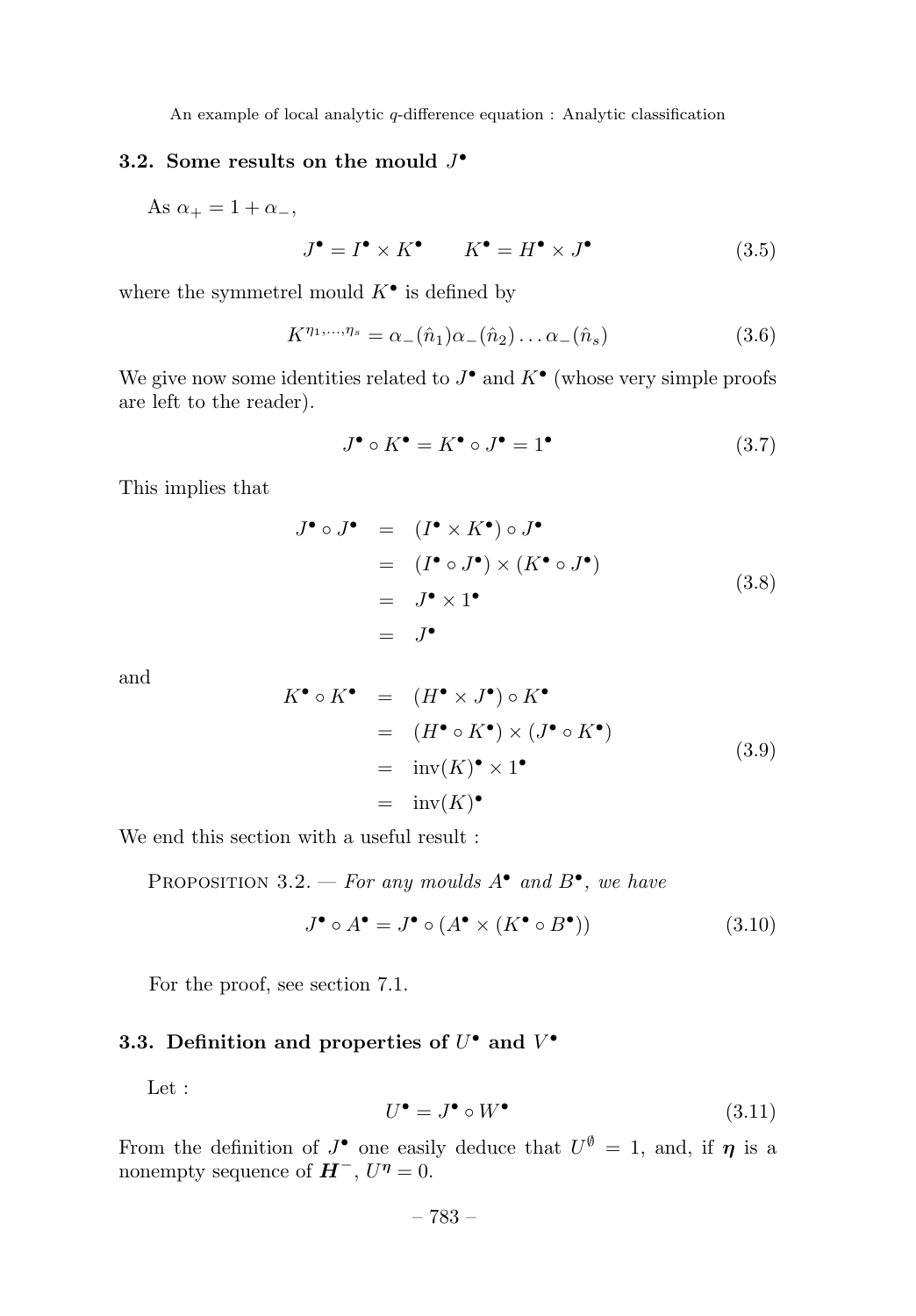We remind that, for any mould  $A^{\bullet}$ ,  $s_q(A^{\eta}) = x^{-\|\eta\|} \sigma_q A^{\eta}$  for a nonempty sequence and  $s_q A^{\emptyset} = A^{\emptyset}$  if  $A^{\emptyset} = 1$ . The mould  $W^{\bullet}$  is defined by the identities  $W^{\emptyset} = 1$  and

$$
s_q(W^{\bullet}) = X^{\bullet} \times W^{\bullet} \tag{3.12}
$$

If the mould  $V^{\bullet}$  is such that

$$
s_q(U^{\bullet}) \times V^{\bullet} = X^{\bullet} \times U^{\bullet}
$$
 (3.13)

then, as  $s_q(U^{\bullet})$  is symmetrel (thus invertible),  $V^{\bullet}$  is well defined and symmetrel.

Since  $J^{\bullet}$  is a constant mould (with values in  $\mathbb{C}$ ),

$$
s_q(U^{\bullet}) = s_q(J^{\bullet} \circ W^{\bullet})
$$
  
\n
$$
= J^{\bullet} \circ s_q(W^{\bullet})
$$
  
\n
$$
= J^{\bullet} \circ (X^{\bullet} \times W^{\bullet})
$$
  
\n
$$
= J^{\bullet} \circ (X^{\bullet} \times W^{\bullet} \times (K^{\bullet} \circ W^{\bullet}))
$$
  
\n
$$
= J^{\bullet} \circ (X^{\bullet} \times ((I^{\bullet} \times K^{\bullet}) \circ W^{\bullet}))
$$
  
\n
$$
= J^{\bullet} \circ (X^{\bullet} \times (J^{\bullet} \circ W^{\bullet}))
$$
  
\n
$$
= J^{\bullet} \circ (X^{\bullet} \times U^{\bullet})
$$
  
\n
$$
= J^{\bullet} \circ (X^{\bullet} \times U^{\bullet})
$$

thus  $V^{\bullet}$  is defined by

$$
(J^\bullet \circ (X^\bullet \times U^\bullet)) \times V^\bullet = X^\bullet \times U^\bullet
$$

but

$$
(J^{\bullet} \circ (X^{\bullet} \times U^{\bullet})) = ((I^{\bullet} \times K^{\bullet}) \circ (X^{\bullet} \times U^{\bullet}))
$$
  
=  $X^{\bullet} \times U^{\bullet} \times (K^{\bullet} \circ (X^{\bullet} \times U^{\bullet}))$ 

thus

$$
(K^\bullet\circ (X^\bullet\times U^\bullet))\times V^\bullet=1^\bullet
$$

and, since the inverse of  $K^{\bullet} \circ (X^{\bullet} \times U^{\bullet})$  is  $(\text{inv}(K^{\bullet})) \circ (X^{\bullet} \times U^{\bullet})$ ,

$$
V^{\bullet} = (\text{inv}(K^{\bullet})) \circ (X^{\bullet} \times U^{\bullet}) \tag{3.15}
$$

but if  $L^{\bullet} = inv(K^{\bullet})$  then  $L^{\emptyset} = 1$ ,  $L^{\eta_1} = -\alpha_-(n_1)$  and, for  $(\eta_1, \ldots, \eta_s) \in H$  $(s \geqslant 2)$ :

$$
L^{\eta_1,\dots,\eta_s} = (-1)^s \alpha_+(\check{n}_1)\dots\alpha_+(\check{n}_{s-1})\alpha_-(\check{n}_s)
$$
 (3.16)

so it is clear that, if *η* is a nonempty sequence in  $H^+$ , then  $V^{\eta} = 0$ .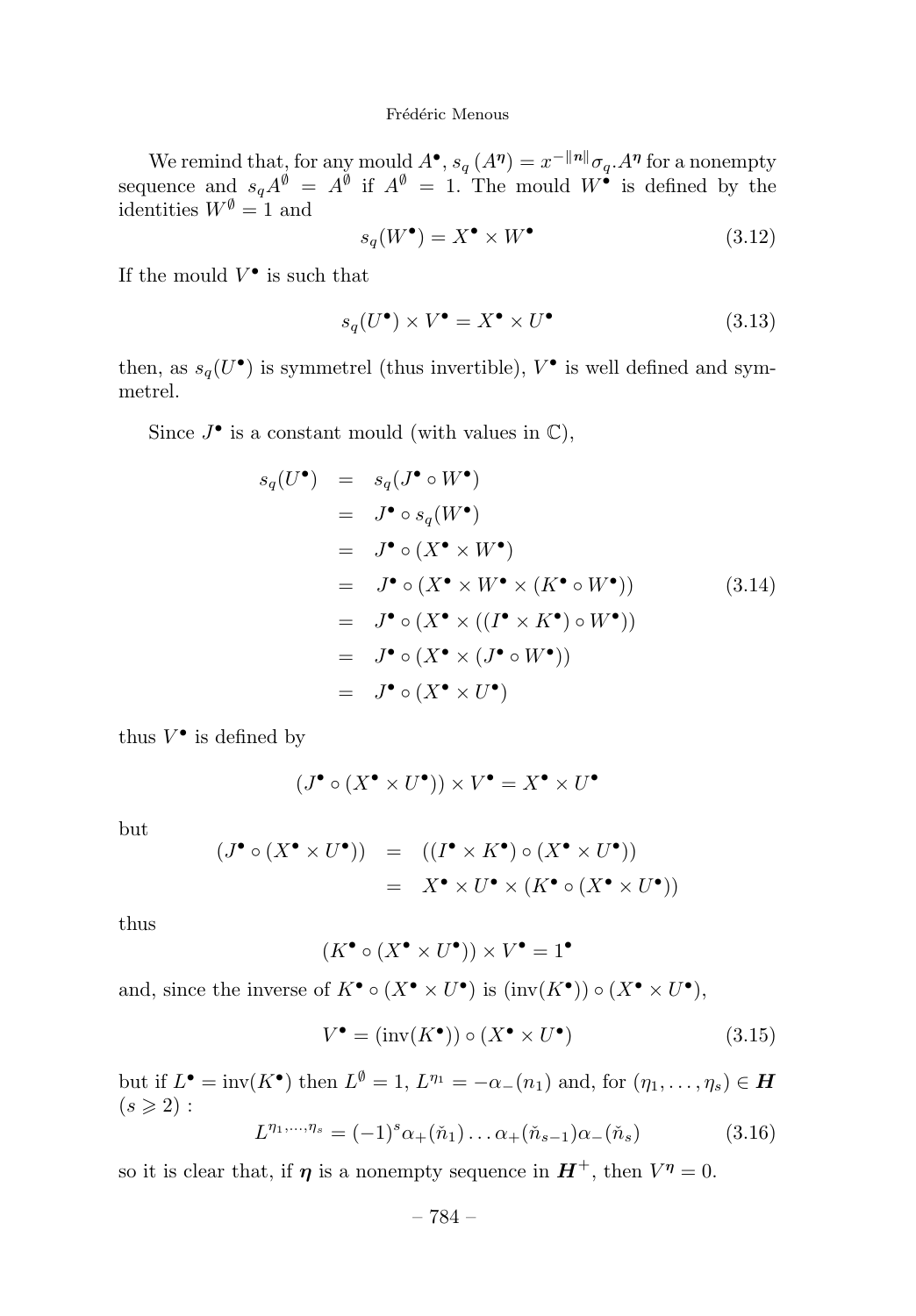#### **3.4. Back to the equations**

We have two moulds  $U^{\bullet}$  and  $V^{\bullet}$  on  $H$ , with values in  $\mathbb{C}[[x]]$ , such that *U*• (resp. *V*•) vanishes on *H*<sup>−</sup> (resp. *H*<sup>+</sup>). Let us consider the analytic equation

$$
x\sigma_q y = y + b(y, x)
$$

and the a priori formal equation

$$
x\sigma_q z = \mathbb{V}.z = \left(\sum V^{\bullet} \mathbb{D}_{\bullet}\right).z
$$

where  $\nabla$  is a formal automorphism. We will prove that these equation are conjugate by the a priori formal automorphism

$$
\mathbb{U} = \sum U^{\bullet} \mathbb{D}_{\bullet} \tag{3.17}
$$

If  $y = U.z$ , then,

$$
x\sigma_q y = x\sigma_q(\mathbb{U}.z)
$$
  
= 
$$
\sum_{\eta \in H} x\sigma_q(U^{\eta} \mathbb{D}_{\eta}.z)
$$
  
= 
$$
\sum_{\eta \in H} x\sigma_q(U^{\eta}) \sigma_q(\mathbb{D}_{\eta}.z)
$$

but  $\mathbb{D}_{\theta}$ *, z* = *z*, and, for a nonempty sequence  $\eta$ , there exists a constant  $\beta_{\eta}$ such that  $\mathbb{D}_n z = \beta_n z^{1 + ||n||}$ :

$$
\sigma_q(\mathbb{D}_{\eta}.z) = \sigma_q(\beta_{\eta}z^{1+||n||})
$$
  
\n
$$
= \beta_{\eta}\sigma_q(z^{1+||n||})
$$
  
\n
$$
= x^{-1-||n||}\beta_{\eta}(x\sigma_qz)^{1+||n||}
$$
  
\n
$$
= x^{-1-||n||}\beta_{\eta}(\mathbb{V}.z)^{1+||n||}
$$
  
\n
$$
= x^{-1-||n||}\beta_{\eta}\mathbb{V}.(z^{1+||n||})
$$
  
\n
$$
= x^{-1-||n||}\mathbb{V}.(\beta_{\eta}z^{1+||n||})
$$
  
\n
$$
= x^{-1-||n||}\mathbb{V}. \mathbb{D}_{\eta}.z
$$
  
\n
$$
-785 -
$$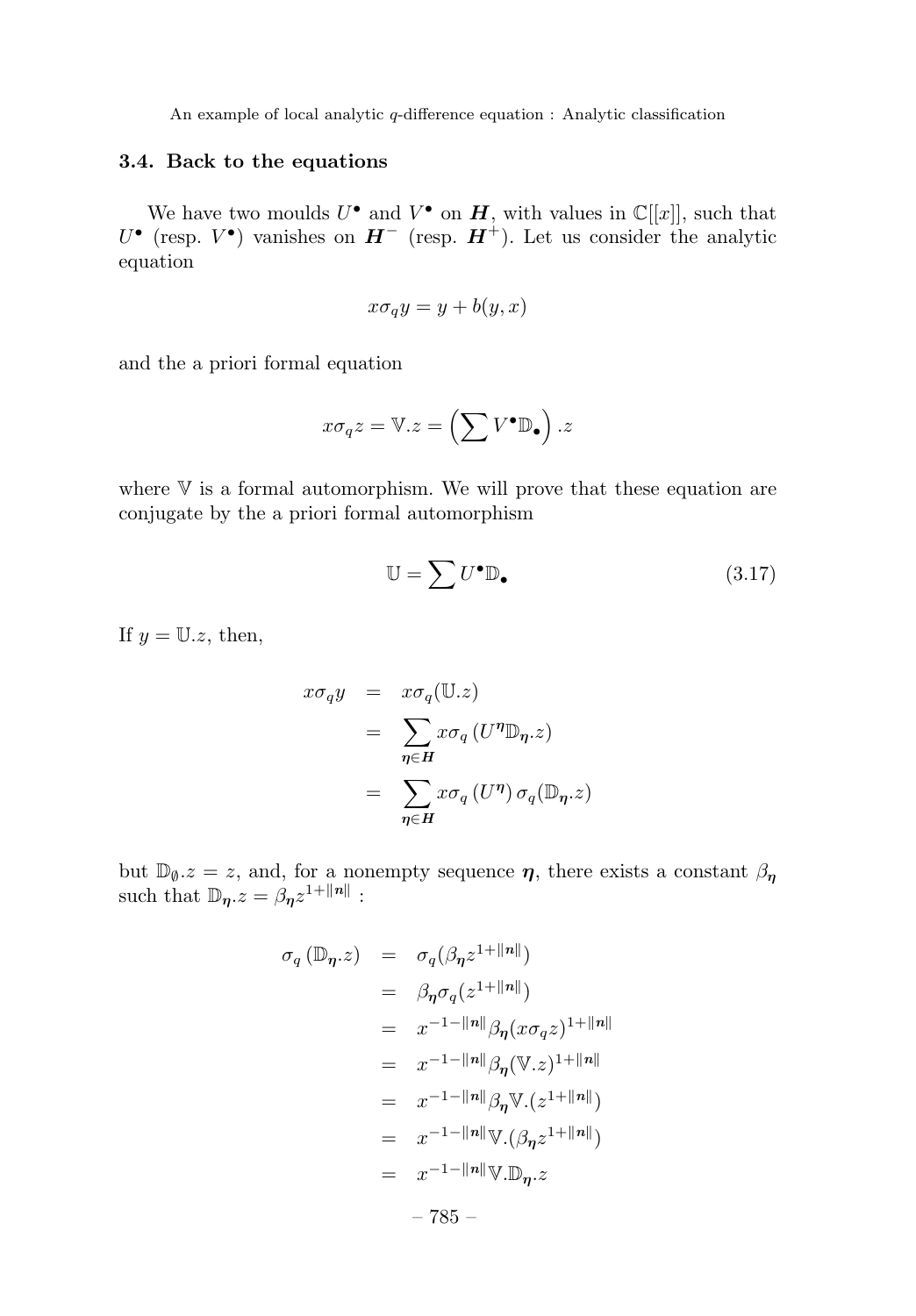this identity still holds for the empty sequence with  $||n|| = 0$ . One can deduce that,

$$
x\sigma_q y = \sum_{\eta \in H} x\sigma_q (U^{\eta})\sigma_q (\mathbb{D}_{\eta}.z)
$$
  
\n
$$
= \sum_{\eta \in H} x\sigma_q (U^{\eta}) x^{-1 - ||n||} \mathbb{V}.\mathbb{D}_{\eta}.z
$$
  
\n
$$
= \mathbb{V}.\sum_{\eta \in H} s_q (U^{\eta}) \mathbb{D}_{\eta}.z
$$
  
\n
$$
= (\sum V^{\bullet} \mathbb{D}_{\bullet}) . (\sum s_q (U^{\bullet}) \mathbb{D}_{\bullet}) .z
$$
  
\n
$$
= (\sum (s_q (U^{\bullet}) \times V^{\bullet}) \mathbb{D}_{\bullet}).z
$$
  
\n(3.18)

But  $s_q(U^{\bullet}) \times V^{\bullet} = X^{\bullet} \times U^{\bullet}$  thus

$$
x\sigma_q y = (\sum (X^{\bullet} \times U^{\bullet}) \mathbb{D}_{\bullet}).z
$$
  
\n
$$
= \mathbb{U}.(\sum X^{\bullet} \mathbb{D}_{\bullet}).z
$$
  
\n
$$
= \mathbb{U}.(z + b(z, x))
$$
  
\n
$$
= \mathbb{U}.z + b(\mathbb{U}.z, x)
$$
  
\n
$$
= y + b(y, x)
$$
\n(3.19)

Finally,  $\mathbb{D}_{\theta}z = z$ , and, for a nonempty sequence  $\eta$ , there exists a constant  $\beta_{\eta}$  such that  $\mathbb{D}_{\eta}z = \beta_{\eta}z^{1+\Vert n\Vert}$  but since  $\mathbb{D}_{\eta}$  is a differential operator in *z*, if  $||n|| < -1$ , then  $\beta_{\eta} = 0$ . As  $V^{\bullet}$  vanishes on  $H^{+}$ , it is clear that

$$
\mathbb{V}.z = z + c(x) \in z + x\mathbb{C}[[x]]\tag{3.20}
$$

In conclusion

THEOREM  $3.3.$  — Let us consider the equation

$$
(x\sigma_q - 1)y = b(y, x) \tag{3.21}
$$

with  $b(0,0) = 0$  and  $\frac{\partial b}{\partial y}(0,0) = 0$ . This equation is conjugate by the a priori formal automorphism  $\mathbb U$  :

$$
y = \mathbb{U}.z = \left(\sum U^{\bullet} \mathbb{D}_{\bullet}\right).z \in \mathbb{C}[[z,x]] \tag{3.22}
$$

to the a priori formal equation

$$
x\sigma_q z = \mathbb{V}.z = \left(\sum V^{\bullet} \mathbb{D}_{\bullet}\right).z \in z + x\mathbb{C}[[x]] \tag{3.23}
$$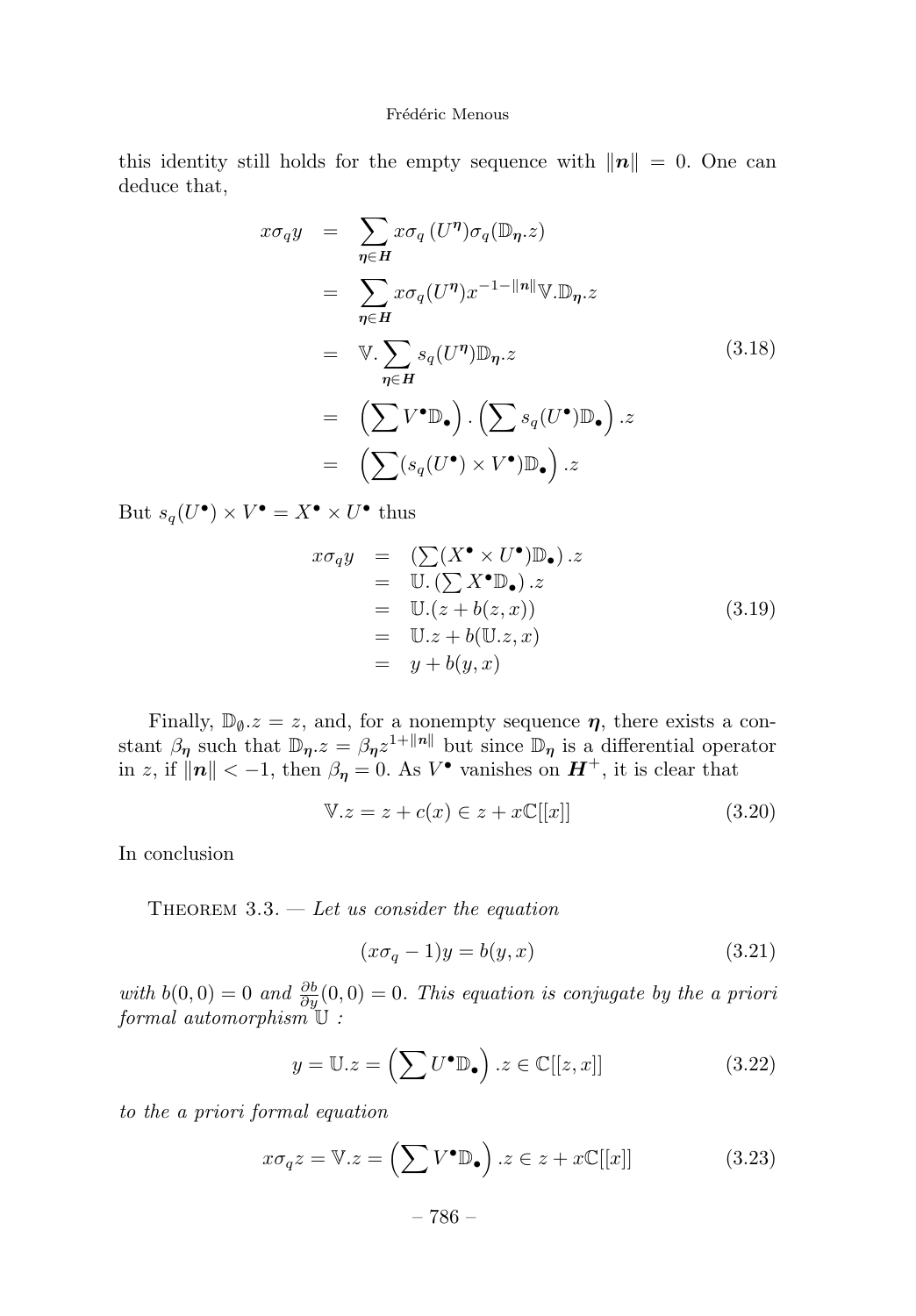It remains to prove that  $\mathbb{U}.z \in \mathbb{C}\{z,x\}$  and  $\mathbb{V}.z \in z + x\mathbb{C}\{x\}$ . We will first prove that the values of  $U^{\bullet}$  and  $V^{\bullet}$  are in  $\mathbb{C}\{x\}$  (i.e.  $U^{\bullet}$  and  $V^{\bullet}$  are analytic) then we will use the arborification process to prove that  $\mathbb U$  and  $\mathbb V$ are *convergent* automorphisms, namely,  $\mathbb{U}.z \in \mathbb{C}\{z,x\}$  and  $\mathbb{V}.z \in z + x\mathbb{C}\{x\}$ .

#### **4. Analyticity of** *U*• **and** *V* •

#### **4.1. The mould** *U*•

We prove that

$$
\forall \eta \in H, \qquad U^{\eta} \in x^{\|\sigma\|} \mathbb{C}\{x\} \tag{4.1}
$$

We already know that  $\forall \eta \in H$ ,  $U^{\eta} \in \mathbb{C}[[x]]$ . Let us remind (see [2]) that if  $n > 0$  and  $g \in \mathbb{C}\lbrace x \rbrace$ , then the equation

$$
(x^{-n}\sigma_q - 1)f = g
$$

has a unique solution in  $\mathbb{C}\{x\}$  of greater valuation than *g* and if  $g \in x\mathbb{C}\{x\}$ , then the equation

$$
(\sigma_q - 1)f = g
$$

has a unique solution in  $x \mathbb{C}\lbrace x \rbrace$  of same valuation.

Let us prove 4.1 by induction on the length of the sequences in  $H$ . The result is obvious for the empty sequence  $(U^{\check{\emptyset}} = 1)$ . We remind that :

$$
s_q(U^{\bullet}) = J^{\bullet} \circ (X^{\bullet} \times U^{\bullet})
$$

For a sequence  $\eta \in H$  of length  $l(\eta) = 1$  ( $\eta = \eta_1$ ), if  $\eta_1 \in H^-$  then  $U^{\eta_1} = 0$ and, otherwise,

$$
s_q(U^{n_1}) = J^{n_1}(x^{\sigma_1} + U^{n_1})
$$
  

$$
x^{-n_1} \sigma_q U^{n_1} = x^{\sigma_1} + U^{n_1}
$$

note that  $n_1 \geq 0$ ,  $x^{\sigma_1} \in \mathbb{C}\lbrace x \rbrace$  and if  $n_1 = 0$  then, by definition of  $H$ ,  $\sigma_1 \geq 1$ and  $x^{\sigma_1} \in x\mathbb{C}\{x\}$ . So, in any case,

$$
U^{\eta_1} \in x^{\sigma_1} \mathbb{C}\{x\}.
$$

Let  $s \geqslant 2$  and suppose that

$$
\forall \eta \in H; l(\eta) < s \qquad U^{\eta} \in x^{\|\sigma\|} \mathbb{C}\{x\}
$$

– 787 –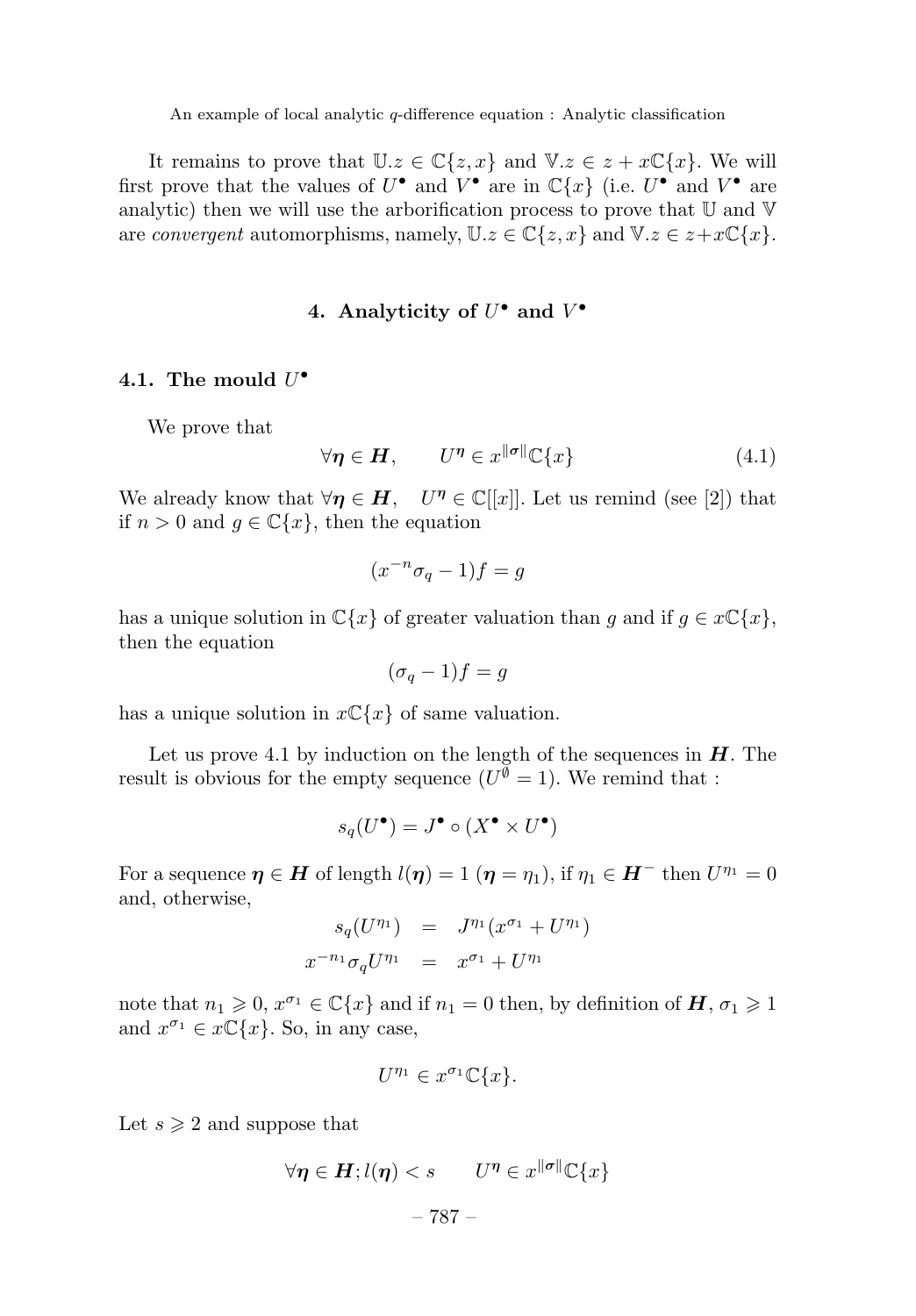and  $\eta \in H$  such that  $l(\eta) = s$  ( $\eta = \eta_1, \ldots, \eta_s$ ). If  $\eta \in H^-$  then  $U^{\eta} = 0$ , otherwise

$$
s_q(U^{\eta}) = (J^{\bullet} \circ (X^{\bullet} \times U^{\bullet}))^{\eta}
$$
  
\n
$$
x^{-\Vert n \Vert} \sigma_q(U^{\eta}) = J^{\Vert \eta \Vert} (U^{\eta} + x^{\sigma_1} U^{\cdot} \eta)
$$
  
\n
$$
+ \sum_{\substack{\eta^1 \dots \eta^t = \eta \\ t \geq 2}} J^{\Vert \eta^1 \Vert, \dots, \Vert \eta^t \Vert} (X^{\bullet} \times U^{\bullet})^{\eta^1} \dots (X^{\bullet} \times U^{\bullet})^{\eta^t}
$$
  
\n
$$
= U^{\eta} + x^{\sigma_1} U^{\cdot} \eta
$$
  
\n
$$
+ \sum_{\substack{\eta^1 \dots \eta^t = \eta \\ t \geq 2}} J^{\Vert \eta^1 \Vert, \dots, \Vert \eta^t \Vert} (X^{\bullet} \times U^{\bullet})^{\eta^1} \dots (X^{\bullet} \times U^{\bullet})^{\eta^t}
$$
  
\n
$$
= U^{\eta} + P^{\eta}
$$

By induction, it is clear the  $P^{\eta}$  depends on values of  $U^{\bullet}$  for sequences of length smaller than *s*, thus,  $P^{\eta} \in x^{\|\sigma\|} \mathbb{C}\{x\}$ . If  $\|\eta\| > 0$ , then  $U^{\eta} \in$  $x^{\|\sigma\|}\mathbb{C}\{x\}$ , if  $\|\mathbf{n}\| = 0$ , by construction of  $\mathbf{H}$ ,  $\|\sigma\| > 0$  and, once again  $U^{\eta} \in x^{\|\sigma\|} \mathbb{C}\{x\}.$ 

This ends the proof by induction.

#### 4.2. The mould  $V^{\bullet}$

There is not much to say to prove that,

$$
\forall \eta \in H, \qquad V^{\eta} \in x^{\|\sigma\|} \mathbb{C}\{x\} \tag{4.2}
$$

since this is already true for  $U^{\bullet}$  and

$$
V^\bullet=(\operatorname{inv}(K^\bullet))\circ(X^\bullet\times U^\bullet)
$$

We end this section by giving an interesting formula for  $U^{\bullet}$  which is similar to the one given in theorem 2.3.

#### **4.3. A formula for** *U*•

THEOREM  $4.1. - If \eta = (\eta_1, \ldots, \eta_s) = \begin{pmatrix} n_1, \ldots, n_s \\ \sigma_1, \ldots, \sigma_s \end{pmatrix}$  $=\begin{pmatrix} n \\ -n \end{pmatrix}$ *σ*  $\Big) \in H,$ then the monomial  $U^{\eta}$  is a convergent series with the following expression :

$$
U^{\eta}(x) = \varepsilon_n \sum_{(k_1,\ldots,k_s)\in\mathbb{Z}^n \cap P^n} x^{\|\sigma\| + \langle \check{k},n\rangle} q^{-\langle \check{k},\sigma\rangle} [\check{k}_1+1]_q^{n_1} \ldots [\check{k}_s+1]_q^{n_s} \quad (4.3)
$$

with the notations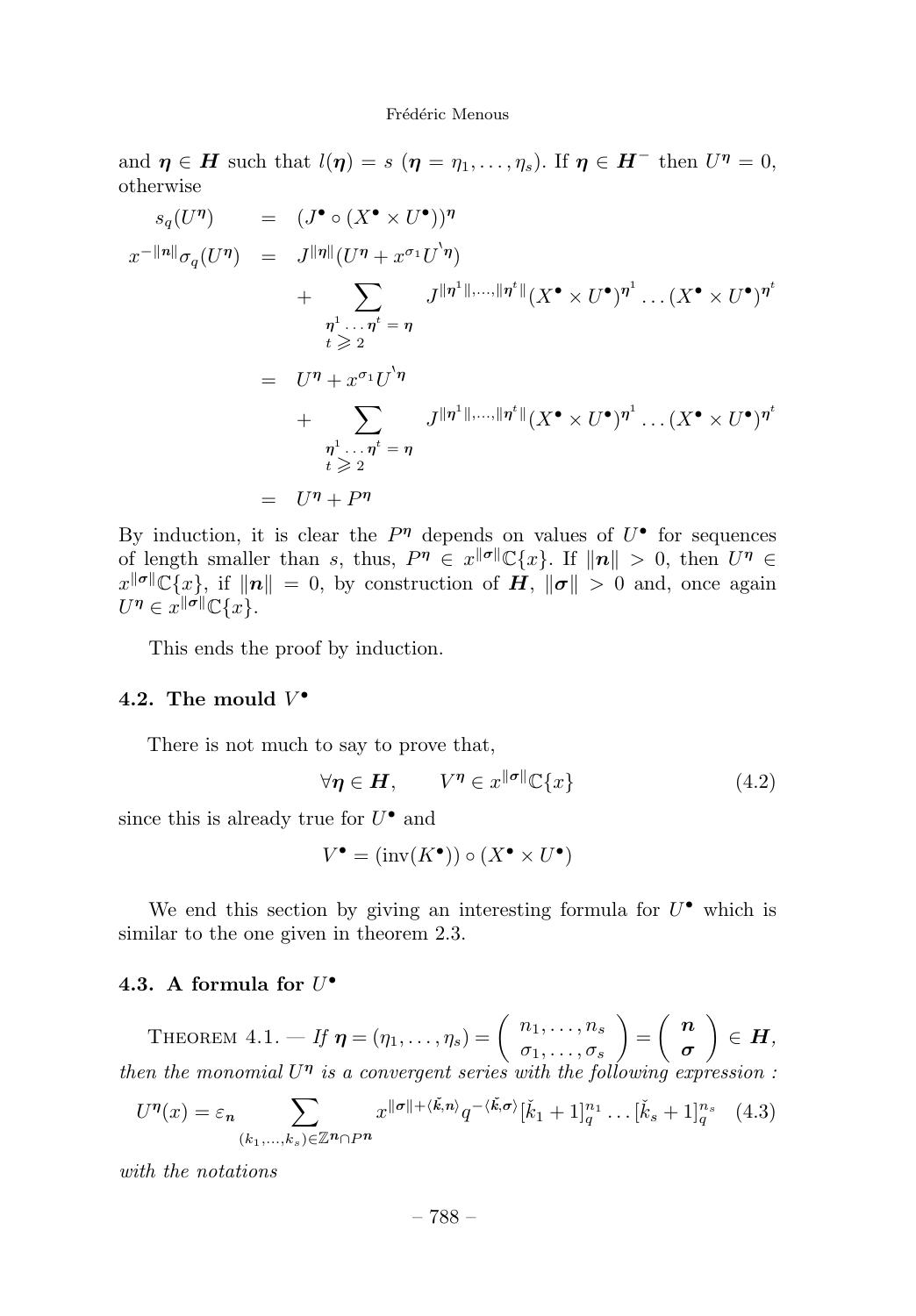•  $\varepsilon_n = \prod_{1 \leq i \leq s} \varepsilon_{\hat{n}_i}$  with  $\hat{n}_i = n_i + \ldots + n_s$  with  $\varepsilon_n = 1$  (resp.  $\varepsilon_n = -1$ ) if  $n \geqslant 0$  (resp.  $n < 0$ )

• 
$$
\mathbb{Z}^n = \mathbb{Z}^{\hat{n}_1} \times \ldots \times \mathbb{Z}^{\hat{n}_s}
$$
 with  $\mathbb{Z}^n = \mathbb{Z}^{+*}$  (resp.  $\mathbb{Z}^-$ ) if  $n \geq 0$  (resp.  $n < 0$ )

• 
$$
P^n = \{(k_1, \ldots, k_s) \in \mathbb{Z}^s; \check{k}_i > 0 \text{ if } \varepsilon_{\hat{n}_i} = -1\}
$$

- $\check{k}_i = k_1 + \ldots + k_i \text{ and } \check{k} = (\check{k}_1, \ldots, \check{k}_s).$
- $[k+1]_q = q^{-k(k+1)/2}$

Note that if  $||n|| < 0$ , then  $\varepsilon_{\hat{n}_1} = \varepsilon_{||n||} = -1$  thus  $k_1 \in \mathbb{Z}^-$  but, in  $P^n$ ,  $k_1 > 0$ , thus  $\mathbb{Z}^n \cap P^n = \emptyset$  and we recover that  $U^n = 0$ . We shall focus on sequences in  $H^+$ . The complete proof can be found in section 7.2. We just give an example here to catch the idea.

For a sequence  $(k_1, \ldots, k_s) \in \mathbb{Z}^s$ , let  $l_i = \check{k}_i$ , thus  $k_1 = l_1$  and, for *i* greater than 1,  $k_i = l_i - l_{i-1}$ . For a sequence  $\boldsymbol{\eta} = (\eta_1, \ldots, \eta_s) \in \boldsymbol{H}^+$  and  $\boldsymbol{l} = (l_1, \ldots, l_s) \in \mathbb{Z}^s \ (s \geq 1)$ , let

$$
T_l^{\eta} = x^{\|\sigma\| + \langle l, n \rangle} q^{-\langle l, \sigma \rangle} [l_1 + 1]_q^{n_1} \dots [l_s + 1]_q^{n_s} = \prod_{i=1}^s T_{l_i}^{\eta_i} \tag{4.4}
$$

With this notation, the formula in theorem 2.3 becomes

$$
W^{\eta}(x) = \varepsilon_n \sum_{(l_1, l_2 - l_1, \ldots, l_s - l_{s-1}) \in \mathbb{Z}^n} T_l^{\eta}
$$

using the function  $\rho_1(n) = \begin{cases} 1 & \text{if } n > 0 \\ 0 & \text{if } n \leq n \end{cases}$ 0 if  $n \leq 0$ and  $\rho_{-1} = 1 - \rho_1$ , we get

$$
W^{\eta}(x) = \varepsilon_n \sum_{l \in \mathbb{Z}^s} \rho_{\varepsilon_{\hat{n}_1}}(l_1) \rho_{\varepsilon_{\hat{n}_2}}(l_2 - l_1) \dots \rho_{\varepsilon_{\hat{n}_s}}(l_s - l_{s-1}) T_l^{\eta} = \sum_{l \in \mathbb{Z}^s} w_l^{\eta} T_l^{\eta} \tag{4.5}
$$

and we have to prove that

$$
U^{\eta}(x) = \varepsilon_n \sum_{l \in \mathbb{Z}^s} \rho_{\varepsilon_{\hat{n}_1}}(l_1) \rho_{\varepsilon_{\hat{n}_2}}(l_2 - l_1) \dots \rho_{\varepsilon_{\hat{n}_s}}(l_s - l_{s-1}) T_l^{\eta} \prod_{1 \leqslant i \leqslant s} \rho_1(l_i)
$$
  

$$
= \sum_{l \in \mathbb{Z}^s} \tilde{u}_l^{\eta} T_l^{\eta}
$$
  

$$
(4.6)
$$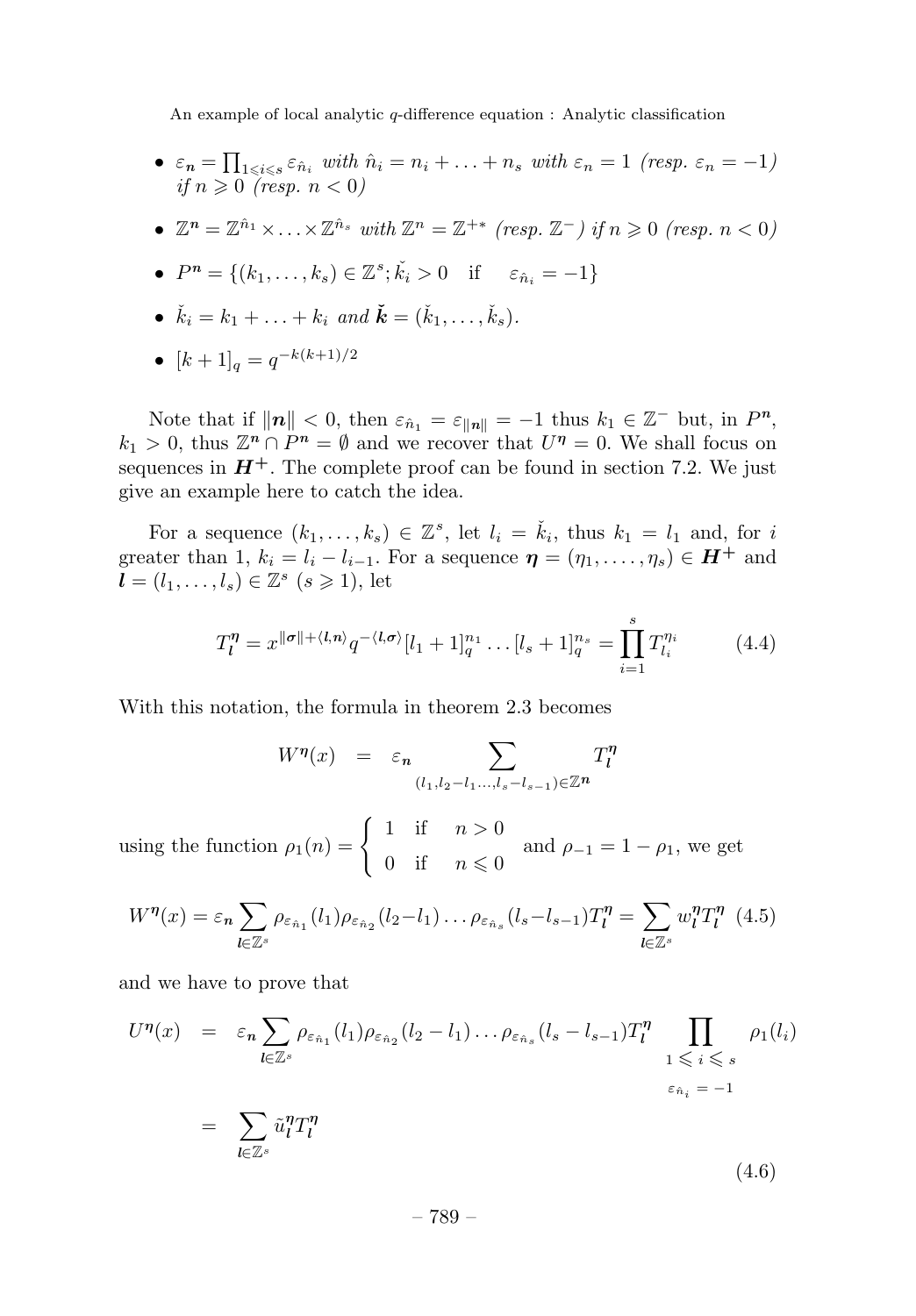Let  $\eta = (\eta_1, \eta_2, \eta_3) \in H^+$  such that  $\hat{n}_1 \geq 0$ ,  $\hat{n}_2 < 0$ ,  $\hat{n}_3 < 0$ , then,

$$
\tilde{u}_l^{\eta} = \rho_1(l_1)\rho_{-1}(l_2 - l_1)\rho_{-1}(l_3 - l_2)\rho_1(l_2)\rho_1(l_3)
$$
  
\n
$$
= \rho_1(l_1)\rho_{-1}(l_2 - l_1)\rho_{-1}(l_3 - l_2)\rho_1(l_2)(1 - \rho_{-1}(l_3))
$$
  
\n
$$
= \rho_1(l_1)\rho_{-1}(l_2 - l_1)\rho_{-1}(l_3 - l_2)\rho_1(l_2)
$$
  
\n
$$
-\rho_1(l_1)\rho_{-1}(l_2 - l_1)\rho_{-1}(l_3 - l_2)\rho_1(l_2)\rho_{-1}(l_3)
$$

$$
= \rho_1(l_1)\rho_{-1}(l_2 - l_1)\rho_{-1}(l_3 - l_2)\rho_1(l_2)
$$

$$
-\rho_1(l_1)\rho_{-1}(l_2 - l_1)\rho_1(l_2)\rho_{-1}(l_3)
$$

$$
= \rho_1(l_1)\rho_{-1}(l_2 - l_1)\rho_{-1}(l_3 - l_2)(1 - \rho_{-1}(l_2))
$$

$$
-\rho_1(l_1)\rho_{-1}(l_2 - l_1)(1 - \rho_{-1}(l_2))\rho_{-1}(l_3)
$$

$$
= \rho_1(l_1)\rho_{-1}(l_2 - l_1)\rho_{-1}(l_3 - l_2)
$$
  
\n
$$
-\rho_1(l_1)\rho_{-1}(l_2 - l_1)\rho_{-1}(l_3 - l_2)\rho_{-1}(l_2)
$$
  
\n
$$
-\rho_1(l_1)\rho_{-1}(l_2 - l_1)\rho_{-1}(l_3)
$$
  
\n
$$
+\rho_1(l_1)\rho_{-1}(l_2 - l_1)\rho_{-1}(l_2)\rho_{-1}(l_3)
$$

$$
= \rho_1(l_1)\rho_{-1}(l_2 - l_1)\rho_{-1}(l_3 - l_2) - \rho_1(l_1)\rho_{-1}(l_2)\rho_{-1}(l_3 - l_2)
$$

$$
-\rho_1(l_1)\rho_{-1}(l_2 - l_1)\rho_{-1}(l_3) + \rho_1(l_1)\rho_{-1}(l_2)\rho_{-1}(l_3)
$$

On the other hand,

$$
U^{\eta} = (J^{\bullet} \circ W^{\bullet})^{\eta}
$$
  
=  $W^{\eta_1, \eta_2, \eta_3} - W^{\eta_1, \eta_2} W^{\eta_3} - W^{\eta_1} W^{\eta_2, \eta_3} + W^{\eta_1} W^{\eta_2} W^{\eta_3}$   
=  $\sum_{l \in \mathbb{Z}^s} u_l^{\eta} T_l^{\eta}$ 

It is clear that  $n_1 \geqslant 0$ ,  $n_1 + n_2 \geqslant 0$ .

• If  $n_2 < 0$ , then

$$
u_l^{\eta} = \rho_1(l_1)\rho_{-1}(l_2 - l_1)\rho_{-1}(l_3 - l_2) - \rho_1(l_1)\rho_{-1}(l_2 - l_1)\rho_{-1}(l_3)
$$
  

$$
-\rho_1(l_1)\rho_{-1}(l_2)\rho_{-1}(l_3 - l_2) + \rho_1(l_1)\rho_{-1}(l_2)\rho_{-1}(l_3)
$$
  

$$
= \tilde{u}_l^{\eta}
$$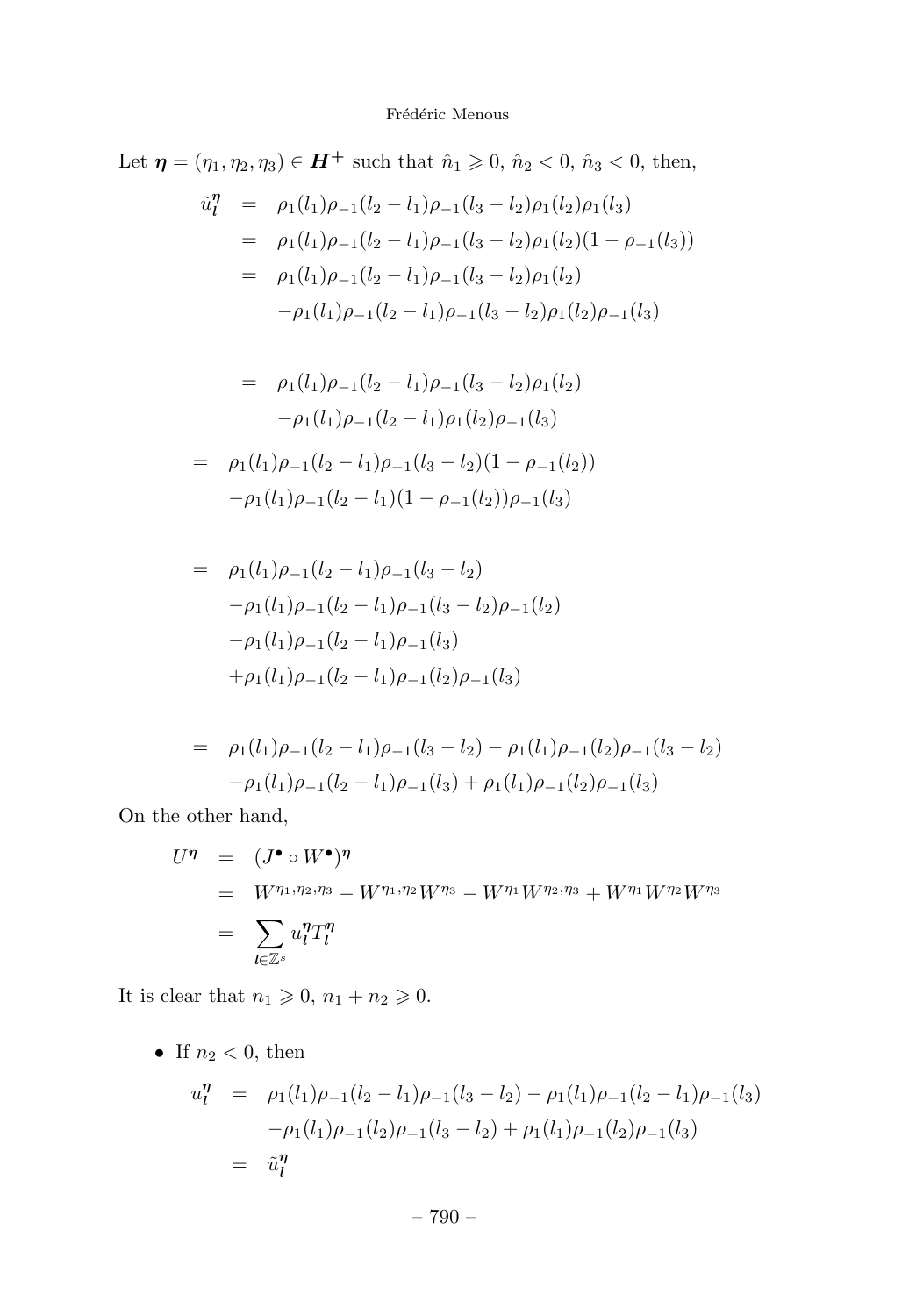• If  $n_2 \geqslant 0$ , then

$$
u_l^{\eta} = \rho_1(l_1)\rho_{-1}(l_2 - l_1)\rho_{-1}(l_3 - l_2) + \rho_1(l_1)\rho_1(l_2 - l_1)\rho_{-1}(l_3)
$$
  
\n
$$
-\rho_1(l_1)\rho_{-1}(l_2)\rho_{-1}(l_3 - l_2) - \rho_1(l_1)\rho_1(l_2)\rho_{-1}(l_3)
$$
  
\n
$$
= \rho_1(l_1)\rho_{-1}(l_2 - l_1)\rho_{-1}(l_3 - l_2) + \rho_1(l_1)(1 - \rho_{-1}(l_2 - l_1))\rho_{-1}(l_3)
$$
  
\n
$$
-\rho_1(l_1)\rho_{-1}(l_2)\rho_{-1}(l_3 - l_2) - \rho_1(l_1)(1 - \rho_{-1}(l_2))\rho_{-1}(l_3)
$$
  
\n
$$
= \rho_1(l_1)\rho_{-1}(l_2 - l_1)\rho_{-1}(l_3 - l_2) - \rho_1(l_1)\rho_{-1}(l_2 - l_1)\rho_{-1}(l_3)
$$
  
\n
$$
-\rho_1(l_1)\rho_{-1}(l_2)\rho_{-1}(l_3 - l_2) + \rho_1(l_1)\rho_{-1}(l_2)\rho_{-1}(l_3)
$$
  
\n
$$
= \tilde{u}_l^{\eta}
$$

and that proves that the formula holds in this case.

# **4.4.** Estimates for  $U^{\bullet}$  and "divergence" of  $\sum U^{\bullet} \mathbb{D}_{\bullet}$ .

Using the above formula for  $U^{\bullet}$ , one gets

PROPOSITION  $4.2. - Let \ 0 \leqslant |x| \leqslant \varepsilon \leqslant q^{-1/2}.$  For  $\eta = (\eta_1, \ldots, \eta_s) \in$ *H***<sup>+</sup>**,  $|U^{\eta}(x)| \leq C_q^s |x|^{\|n\| + \|\sigma\|} q^{-\left(\|n\| + \|\sigma\|\right)}$  (4.7)

 $with C_q = \frac{1}{1 - q^{-1/2}}.$ 

For the proof see section 7.3.

Unfortunately, this is not sufficient to assume that  $\mathbb{U} = \sum U^{\bullet} \mathbb{D}_{\bullet}$  is "convergent" : in order to study the convergence of the automorphism  $\mathbb{U} =$  $\sum U^{\bullet} \mathbb{D}_{\bullet}$ , it is sufficient to prove that  $\mathbb{U}.z = \sum U^{\bullet} \mathbb{D}_{\bullet}.z$  is in  $\mathbb{C}\{x, z\}$ . We can't establish directly the convergence of the series of power series because, for a sequence  $\boldsymbol{\eta} = (\eta_1, \ldots, \eta_s) \in \boldsymbol{H}^+$  the only estimates (in a neighborhood of  $(z, x) = (0, 0)$  we got are

$$
|U^\eta(x)|\leqslant C_q^s|x|^{\|n\|+\|\sigma\|}q^{-(\|n\|+\|\sigma\|)}
$$

whereas (see [1]) we can't hope to improve lower estimate such as

$$
|\mathbb{D}_{\eta}.z| \geqslant s!C^{s+||\sigma||+||n||}|z|^{1+||n||} \tag{4.8}
$$

Note that this does not prove that U*.z* is formal but that its expansion  $\sum U^{\bullet} \mathbb{D}_{\bullet}$ *z* is not normally convergent. In fact, we prove in the next section that U is analytic, using a different expansion obtained by arborification, and that appears to be normally convergent.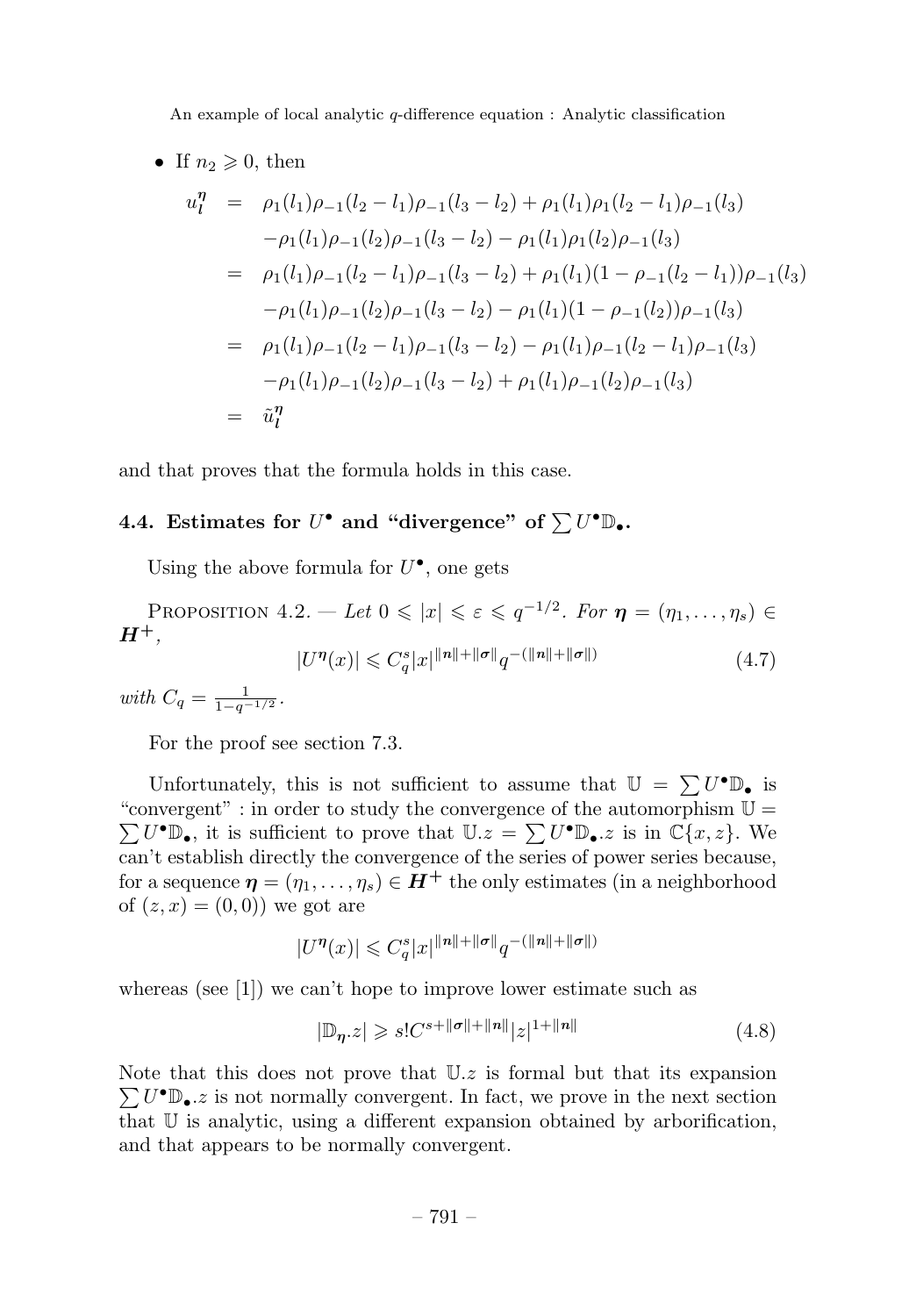#### **5. Analytic part : arborification**

#### **5.1. Reminder on arborification**

#### **5.1.1. Contracting arborification**

We follow the definitions of J. Ecalle [1]. Let us consider an additive semigroup  $H$ . The set  $H$  is the set of sequences on  $H$ , where a sequence is a totally ordered sequence of elements of *H*, with possible repetitions.

An arborescent sequence on *H* is a sequence  $\eta^{\lt} = (\eta_1, \ldots, \eta_s)^{\lt} \in \mathbf{H}^{\lt}$ of elements of *H* with an arborescent order on the indices  $\{1, \ldots, s\}$ : each  $i \in \{1, \ldots, s\}$  possess at most one predecessor  $i$ <sub>−</sub>. We note  $\eta$ <sup><</sup> =  $\eta$ <sup> $\prime$ <</sup> ⊕  $\eta$ <sup> $\prime$ </sup><sup> $\lt$ </sup> the disjoint union of  $\eta$ <sup> $\lt$ </sup> and  $\eta$ <sup> $\prime\lt$ </sup>, the partial orders of  $\eta$ <sup> $\lt$ </sup> and  $\eta$ <sup> $\prime\lt$ </sup> being preserved and the elements  $\eta$ <sup>'<</sup> are not comparable with those of  $\eta$ <sup>'''</sup>. Ø is the empty sequence. A sequence  $\eta^{\langle}$  is irreducible if it is not a disjoint union of smaller nontrivial sequences ; that is to say that it has exactly one least element.

We remind here that a mould  $A^{\bullet} = \{A^{\eta}\}\$  on *H* with values in a commutative algebra is a family of elements  $A^{\eta}$  indexed by the sequences  $\eta \in H$ of *H*. For example,  $U^{\bullet}$  is a mould on *H* with values in  $\mathbb{C}\{x\}$ . Moreover, this mould is symmetrel :  $U^{\emptyset} = 1$  and, for any pair  $(\eta', \eta'')$ , we get

$$
U^{\eta'}U^{\eta''} = \sum \text{ctsh}\left(\begin{array}{c} \eta', \eta''\\ \eta \end{array}\right)U^{\eta} \tag{5.1}
$$

Where ctsh  $\left( \begin{array}{c} \eta',\eta'' \end{array} \right)$ *η* is the number of ways to get  $\eta$  by contracting shuffling of  $\eta'$  and  $\eta''$ .

We also remind that an arborescent mould  $A^{\bullet \leq} = \{A^{\eta \leq}\}\$  on *H* with values in a commutative algebra is a family of elements  $A^{\eta^<}$  indexed by the arborescent sequences  $\eta^{\lt} \in H^{\lt}$  of *H*. Such an arborescent mould  $A^{\bullet\lt}$  is separative if :

$$
A^{\emptyset} = 1
$$
 and  $\forall \eta'^{<}, \eta''^{<}$ ,  $A^{\eta'^{<}} \oplus \eta''^{<} = A^{\eta'^{<}} A^{\eta''^{<}}$  (5.2)

We get such arborescent separative moulds by *contracting arborification* of symmetrel moulds. This operation is defined as follows.

Let  $\eta^{\lt} = (\eta_1, \ldots, \eta_s)^{\lt}$  be an arborescent sequence and  $\eta' = (\eta'_1, \ldots, \eta'_{s'})$ a totally ordered sequence. Let cont  $\begin{pmatrix} \eta^{\lt} \\ \eta' \end{pmatrix}$  be the number of monotonic

– 792 –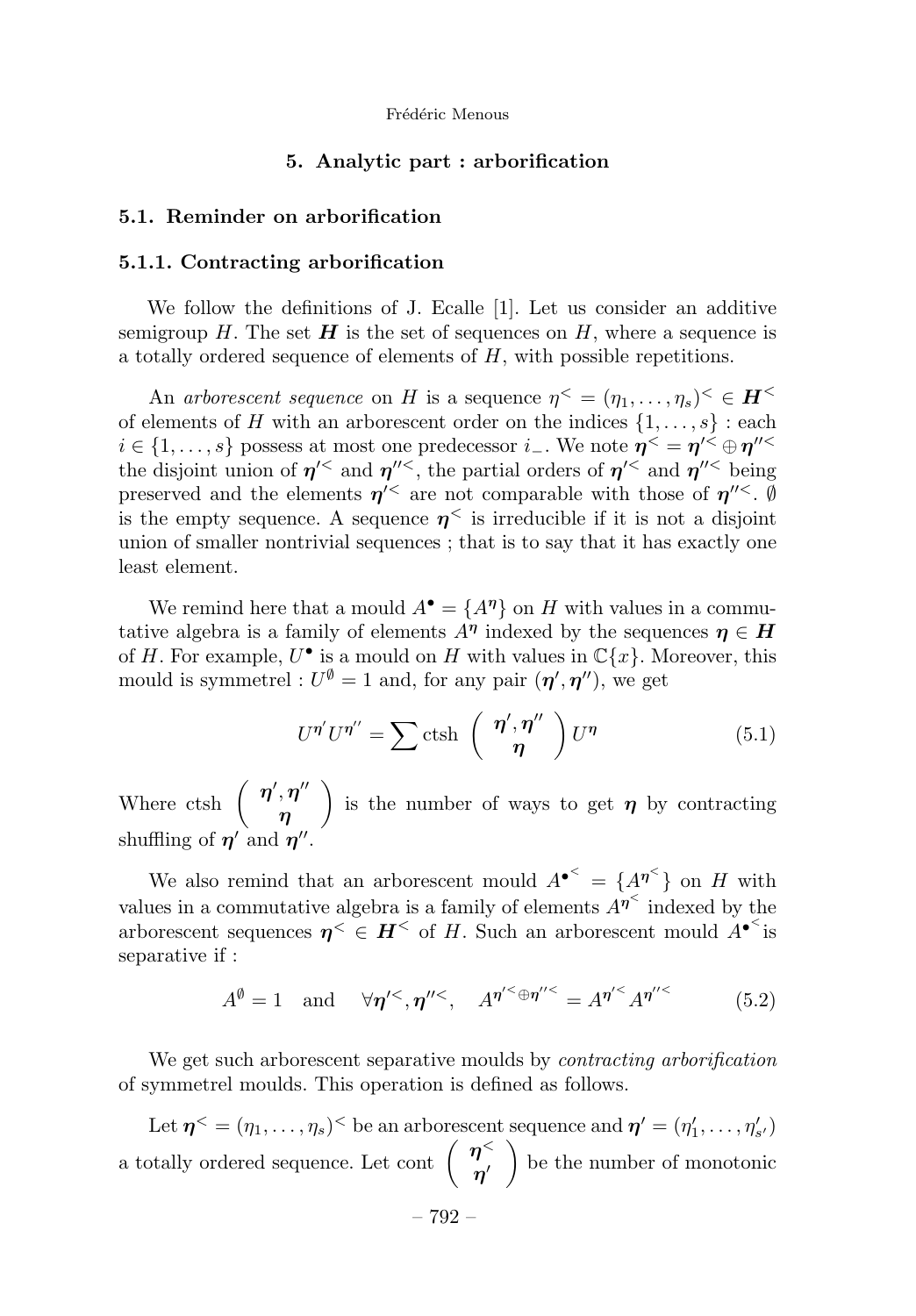contractions of  $\eta^{\lt}$  on  $\eta'$ , that is to say the number of surjections  $\sigma$  from  $\{1, \ldots, s\}$  into  $\{1, \ldots, s'\}$  such that :

$$
(i_1 < i_2 \text{ in } \boldsymbol{\eta}^{\lt} ) \Longrightarrow (\sigma(i_1) < \sigma(i_2) \text{ in } \boldsymbol{\eta}') \tag{5.3}
$$

$$
\forall j \in \{1, \dots, s'\} \quad ; \quad \eta'_j = \sum_{\sigma(i)=j} \eta_i \tag{5.4}
$$

The relation

$$
A^{\eta^{\leq}} = \sum \operatorname{cont} \left( \frac{\eta^{\leq}}{\eta'} \right) A^{\eta'} \tag{5.5}
$$

defines a homomorphism from the algebra of moulds into the algebra of arborescent moulds. Moreover, the contracting arborification of a symmetrel mould is separative. One can also notice that, if  $\eta$  is a totally ordered sequence and  $\eta^{\lt}$  is that arborescent sequence with the same order (total), then  $A^{\eta^{\lt}} = A^{\eta}$ .

#### **5.1.2. Product and composition**

We give here some formulas for the arborification of a product and of a composition of moulds.

# **Product**. — Let  $M^{\bullet}$  and  $N^{\bullet}$  two moulds on *H*, then

$$
P^{\bullet^{\leq}} = (M^{\bullet} \times N^{\bullet})^{\leq} = M^{\bullet^{\leq}} \times N^{\bullet^{\leq}} \Longleftrightarrow P^{\eta^{\leq}} = \sum M^{\eta'^{\leq}} N^{\eta''^{\leq}} \tag{5.6}
$$

with a sum extended to all the monotonic partitions of  $\eta^{\lt}$  in  $\eta^{\prime\lt}$  and  $\eta^{\prime\prime\lt}$ , that is to say all the partitions such that no element in  $\eta$ <sup> $\lt$ </sup> is greater than any element of  $\eta$ <sup>" <</sup>. The order of  $\eta$ <sup>' <</sup> and  $\eta$ <sup>" <</sup> is of course inherited from the one of  $\eta^{\le}$ . For example, if  $\eta^{\le} = \eta_1 \bullet (\eta_2 \oplus \eta_3)$  ( $\eta_2$  and  $\eta_3$  are not comparable but have  $\eta_1$  as a common predecessor), then

$$
P^{\eta^{\leq}} = M^{\eta^{\leq}} N^{\emptyset} + M^{\emptyset} N^{\eta^{\leq}} + M^{\eta_1} N^{\eta_2 \oplus \eta_3} + M^{\eta_1 \bullet \eta_2} N^{\eta_3} + M^{\eta_1 \bullet \eta_3} N^{\eta_2}
$$

The arborescent separative moulds are stable by multiplication and the multiplicative inverse  $N^{\bullet}$  of a separative arborescent mould  $M^{\bullet}$ <sup><</sup> can be computed with the formula :

$$
N^{\eta^{\le}} = \sum (-1)^s M^{\eta^{1\le}} \dots M^{\eta^{s\le}} \tag{5.7}
$$

where the sum is extended to the monotonic partitions  $\eta^{1 \lt}$ ,...,  $\eta^{s \lt}$  of  $\eta^{<}$ , with no empty sequence  $\eta^{i\lt}$ , counting separately partitions which differs only by the order of the  $n^{i\lt}$ .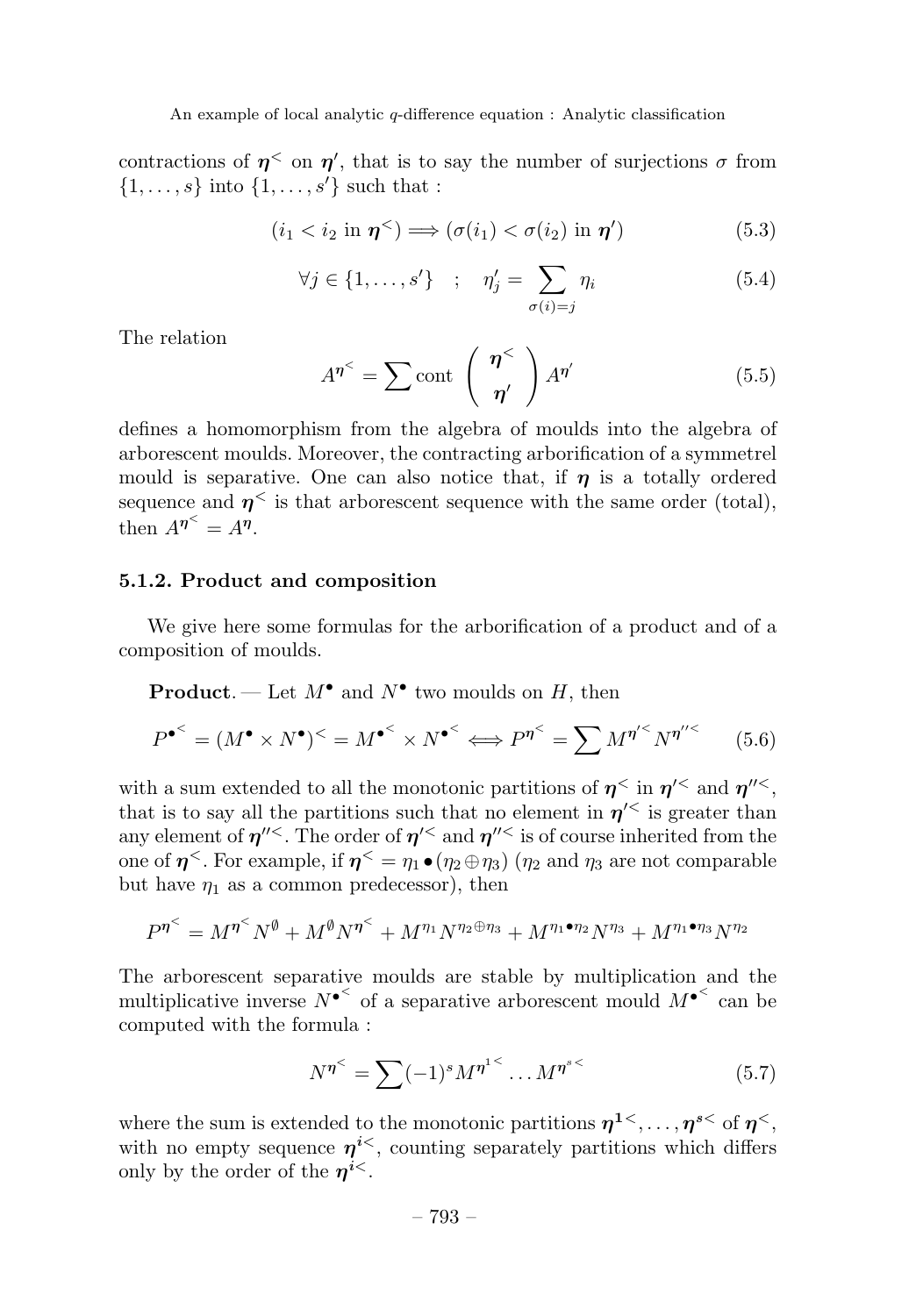**Composition**. — Let  $M^{\bullet}$  and  $N^{\bullet}$  two moulds on *H*, then

$$
P^{\bullet^{\leq}} = (M^{\bullet} \circ N^{\bullet})^{\leq} \Longleftrightarrow P^{\eta \leq} = \sum M^{\|\eta^{1\leq} \|, \dots, \|\eta^{s\leq} \|} N^{\eta^{1\leq}} \dots N^{\eta^{s\leq}} \tag{5.8}
$$

where the sum is over the same set as in the formula for the multiplicative inverse and  $\|\boldsymbol{\eta}^{\leq}\| = \eta_1 + \ldots + \eta_s$  if  $\boldsymbol{\eta}^{\leq} = (\eta_1, \ldots, \eta_s)$ .

# **5.2. The arborified mould** *U*•*<sup>&</sup>lt;*

We will first change some notations. Let  $\eta^{\lt} = (\eta_1, \ldots, \eta_s)^{\lt}$  be an arborescent sequence of length *s* and of sum  $\|\eta^{\leq}\| = \eta_1 + \ldots + \eta_s$ . We redefine the partial sums :

$$
\tilde{n}_i = \sum_{j \le i} n_j
$$
\n
$$
\hat{n}_i = \sum_{j \ge i} n_j
$$
\n(5.9)

where the orders  $\leq$  and  $\geq$  are now relative to the partial order on  $\{1,\ldots,s\}$ . We have the following theorem :

THEOREM  $5.1. - If \eta^{\lt} = (\eta_1, \ldots, \eta_s)^{\lt} = \begin{pmatrix} n_1, \ldots, n_s, \\ \pi & \pi \end{pmatrix}$  $\sigma_1, \ldots, \sigma_s$  $\bigg\}^{\lt} = \left( \begin{array}{c} n \\ \sim \end{array} \right)$ *σ <sup>&</sup>lt;*  $\in$  *H*<sup> $\le$ </sup>, then the monomial  $W^{\eta^{\le}}$  is a formal series and :

$$
W^{\eta^<}(x) = \varepsilon_{n^<} \sum_{(k_1,\ldots,k_s) < \in \mathbb{Z}^{n^<}} x^{\|\sigma\| + \langle \check{k}, n \rangle} q^{-\langle \check{k}, \sigma \rangle} [\check{k}_1 + 1]_q^{n_1} \ldots [\check{k}_s + 1]_q^{n_s} \tag{5.10}
$$

with the following rules

- The sequences  $\mathbf{n}^<$  and  $(k_1, \ldots, k_s)^<$  inherit the partial order of  $\mathbf{n}^<$ .
- $\varepsilon_n = \prod_{1 \leq i \leq s} \varepsilon_{\hat{n}_i}$  with  $\hat{n}_i = \sum_{j \geq i} n_j$  and  $\varepsilon_n = 1$  (resp.  $\varepsilon_n = -1$ ) if  $n \geqslant 0$  (resp.  $n < 0$ ).
- $\mathbb{Z}^{n^{\leq}} = (\mathbb{Z}^{\hat{n}_1} \times \ldots \times \mathbb{Z}^{\hat{n}_s})^{\leq}$  and  $\mathbb{Z}^n = \mathbb{Z}^{+*}$  (resp.  $\mathbb{Z}^{-}$ ) if  $n \geq 0$  (resp.  $n < 0$ ).
- $\check{k}_i = \sum_{j \leqslant i} k_j$ .

This result was given in [2]. The formula for  $W^{\bullet}$  was derived from the fact that

$$
s_q(W^{\bullet}) = X^{\bullet} \times W^{\bullet}
$$

$$
-794\; -
$$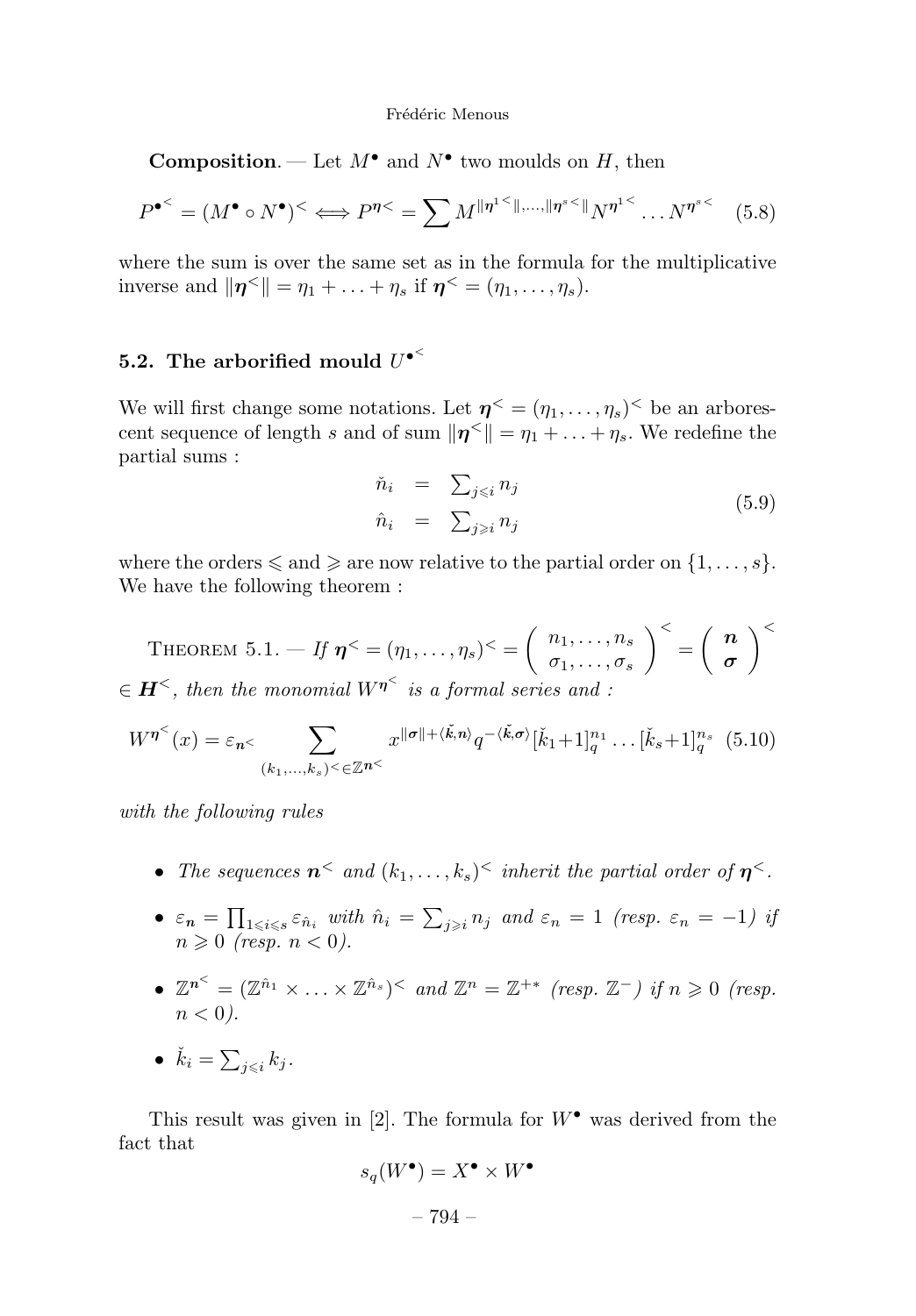As  $X^{\bullet}$  and  $W^{\bullet}$  are symmetrel the arborescent moulds  $X^{\bullet}$ <sup><</sup> and  $W^{\bullet}$ <sup><</sup> are separative. Moreover, for an irreducible sequence  $\eta^{\lt} = (\eta_1, \ldots, \eta_s)^{\lt}$  $\eta_1 \bullet \eta^{\prime \leq \in \mathbf{H}^{\leq}$ , it is easy to check that

$$
X^{\eta^<} = \begin{cases} x^{\sigma_1} & \text{if } s = 1 \\ 0 & \text{otherwise} \end{cases}
$$

and then

$$
s_q(W^{\eta^<}) = W^{\eta^<} + x^{\sigma_1} W^{\eta'^<}
$$

It is then easy to check that the formula works. From this one can deduce a formula for  $U^{\bullet}$ <sup> $\leq$ </sup>:

THEOREM 5.2. 
$$
- If \ \boldsymbol{\eta}^{\lt} = (\eta_1, \ldots, \eta_s)^{\lt} = \begin{pmatrix} n_1, \ldots, n_s \\ \sigma_1, \ldots, \sigma_s \end{pmatrix}^{\lt} =
$$

 *n σ <sup>&</sup>lt;*  $\in$  *H*<sup> $\le$ </sup>, then the monomial  $U^{\eta^{\le}}$  is a convergent series with the following expression :

$$
U^{\eta^{<}}(x) = \varepsilon_{n^{<}} \sum_{(k_1,\ldots,k_s)<\in\mathbb{Z}^{n^{<}}\cap P^{n^{<}}}\!\!\!\!\!\!\!\!\!\!\!x^{\|\sigma\|+\langle \check{k},n\rangle}q^{-\langle \check{k},\sigma\rangle}[\check{k}_1+1]_q^{n_1}\ldots[\check{k}_s+1]_q^{n_s} \quad (5.11)
$$

with the notations

- The sequences  $n^<$  and  $(k_1, \ldots, k_s)$ <sup> $\leq$ </sup> inherit the partial order of  $n^<$ .
- $\varepsilon_n = \prod_{1 \leq i \leq s} \varepsilon_{\hat{n}_i}$  with  $\hat{n}_i = \sum_{j \geq i} n_j$  with  $\varepsilon_n = 1$  (resp.  $\varepsilon_n = -1$ ) if  $n \geqslant 0$  (resp.  $n < 0$ )
- $\mathbb{Z}^{n^{\le}} = \mathbb{Z}^{\hat{n}_1} \times \ldots \times \mathbb{Z}^{\hat{n}_s}$  with  $\mathbb{Z}^n = \mathbb{Z}^{+*}$  (resp.  $\mathbb{Z}^-$ ) if  $n \geq 0$  (resp.  $n < 0$

• 
$$
P^{n^{\leq}} = \{(k_1, \ldots, k_s)^{\leq} \in \mathbb{Z}^s; \check{k}_i > 0 \text{ if } \varepsilon_{\hat{n}_i} = -1\}
$$

• 
$$
\check{k}_i = \sum_{j \leq i} k_j
$$
.

• 
$$
[k+1]_q = q^{-k(k+1)/2}
$$

The proof is essentially the same as in theorem 4.1, using the formula linking arborification to composition.

One can notice that, for an irreducible sequence  $\eta^{\lt}$ , if  $\|\eta^{\lt} \|$   $\lt$  0 then  $U^{\eta^{\le}} = 0$  and as  $U^{\bullet^{\le}}$  is separative, for a sequence  $\eta^{\le} = \eta^{1 \le} \oplus ... \oplus \eta^{s \le n}$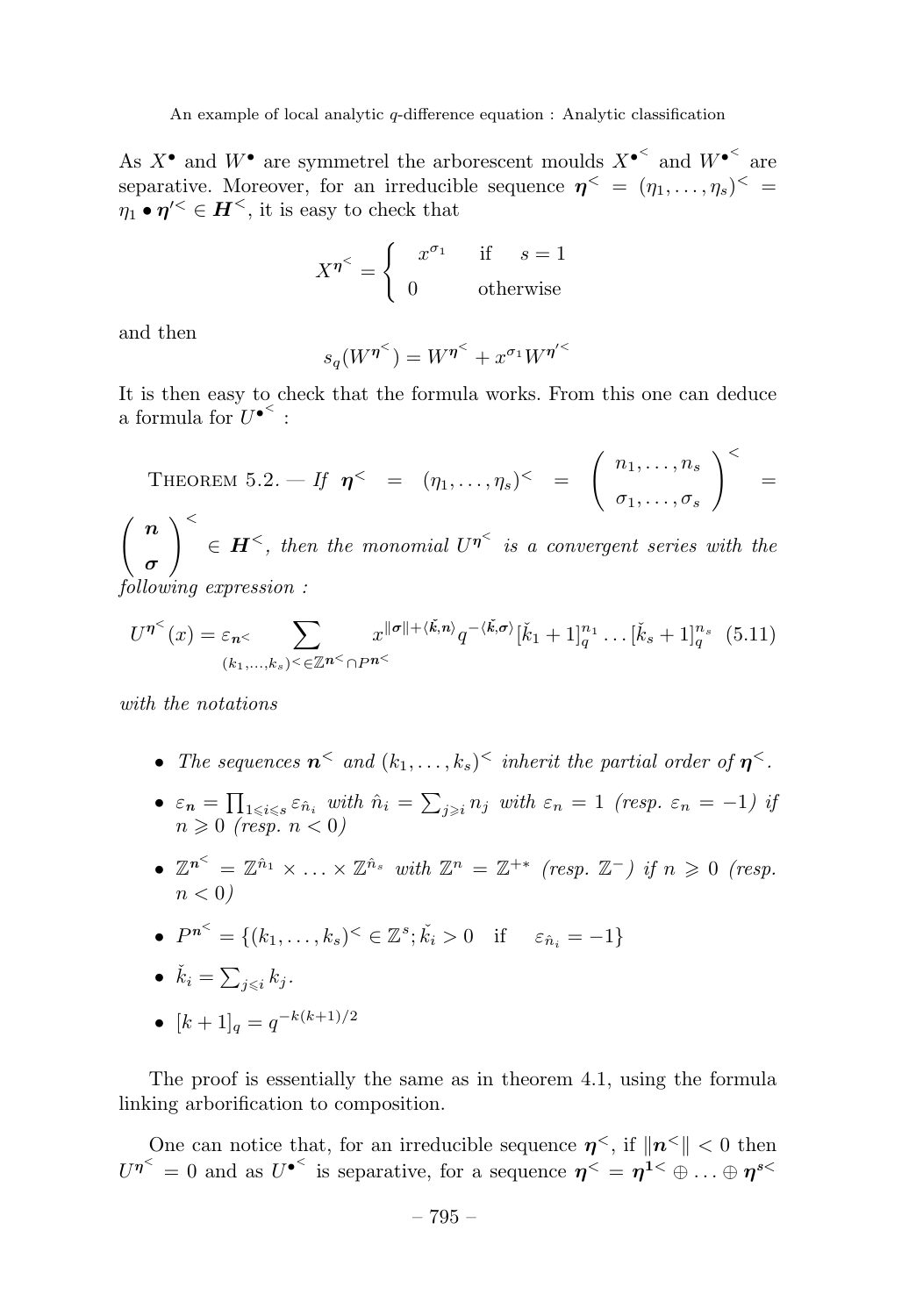$(\eta^{i\lt}$  irreducible), if there exist  $i_0$  such that  $\|\eta^{i_0\lt}\|$   $\lt 0$  then  $U^{\eta^{\lt}} = 0$ . It means that we can restrict ourselves to arborescent sequences

$$
\boldsymbol{\eta}^{\leq} \in \boldsymbol{H}^{+\leq} = \{ \boldsymbol{\eta}^{\mathbf{1} \leq} \oplus \ldots \oplus \boldsymbol{\eta}^{\mathbf{s} \leq} \; ; \boldsymbol{\eta}^{\mathbf{i} \leq} \; \text{irreducible and} \; \| \boldsymbol{n}^{\mathbf{i} \leq} \| \geq 0 \} \; \; (5.12)
$$

Using this theorem, it is easy to obtain, as in proposition 4.2, that

PROPOSITION 5.3. – Let 
$$
0 \le |x| \le q^{-1/2}
$$
. For  $\eta^{\lt} = (\eta_1, ..., \eta_s)^{\lt} \in \mathbf{H}^{+\lt}$ ,  
\n
$$
|U^{\eta^{\lt}(x)}| \le C_q^s |x|^{\|\mathbf{n}^{\lt}(x)\|} \mathbf{q}^{-\|\mathbf{n}^{\lt}(x)\|} e^{-\|\mathbf{q}^{\lt}(x)\|} \tag{5.13}
$$

#### **5.3. Coarborification**

Theorem 5.4. — There exists a unique arborescent comould D•*<sup>&</sup>lt;* with the three following properties :

i.  $\mathbb{D}_{\bullet}$  is coseparative :  $\mathbb{D}_{\emptyset} = 1$  and

$$
\text{col } (\mathbb{D}_{\eta^{\lt}}) = \sum \mathbb{D}_{\eta^{\prime \lt}} \otimes \mathbb{D}_{\eta^{\prime \prime \lt}} \quad (\eta^{\prime \lt} \oplus \eta^{\prime \prime \lt} = \eta^{\lt}) \tag{5.14}
$$

with a sum extended to the arborescent sequences  $\eta$ <sup> $\lt$ </sup>,  $\eta$ <sup> $\prime\lt$ </sup> (even the empty sequences) which disjoint union is  $\eta^<$ .

ii. If  $deg(\eta^{\le}) = d$ ,  $\mathbb{D}_{\eta^{\le}}$  is a differential operator of degree *d* in  $\partial_z$  : if the sequence  $\eta^<$  has exactly *d* minimal elements and thus :

$$
\eta^{\lt} = \eta^{1\lt} \oplus \ldots \oplus \eta^{d\lt} \quad (\text{with } \eta^{i\lt} \text{ irreducible and } \neq \emptyset) \quad (5.15)
$$

the operator  $\mathbb{D}_n$  can be written :

$$
\mathbb{D}_{\eta<} = b(z)\partial_z^d \tag{5.16}
$$

iii. If  $\eta^{\lt} = \eta_1 \cdot \eta^{*\lt}$  ( $\eta^{\lt}$  has a least element  $\eta_1$  followed by an arborescent sequence *η*<sup>∗</sup>*<sup>&</sup>lt;*) we get :

$$
\mathbb{D}_{\eta<\cdot}u = \mathbb{D}_{\eta<\cdot}u, \mathbb{D}_{\eta_1\cdot}z \tag{5.17}
$$

Moreover, as  $\mathbb{D}_{\bullet}$  is cosymmetrel

$$
\mathbb{D}_{\eta'} = \sum \text{cont} \begin{pmatrix} \eta^< \\ \eta' \end{pmatrix} \mathbb{D}_{\eta^<} \qquad (5.18)
$$

– 796 –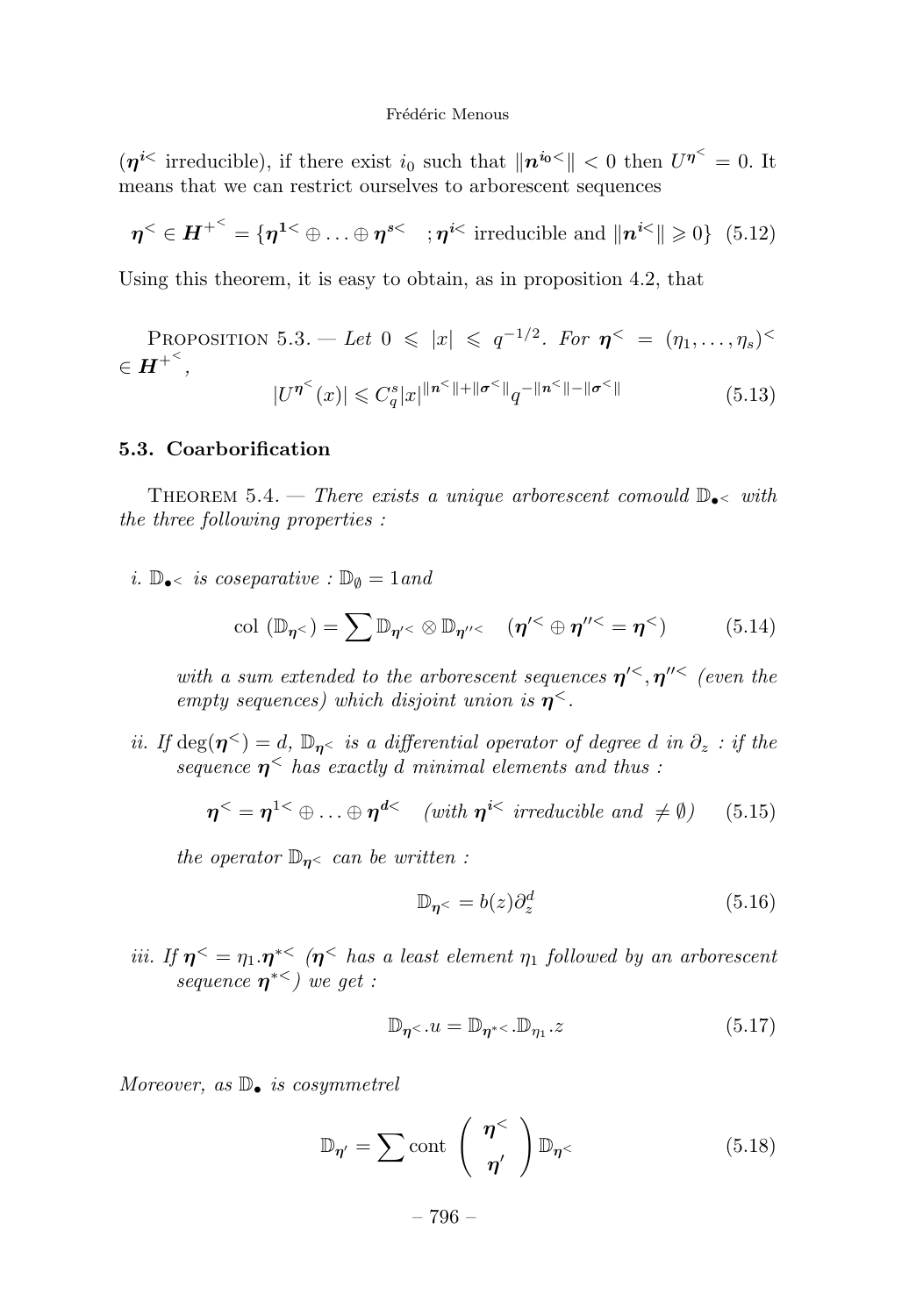These results were proven by Jean Ecalle (see [1]). Note that  $\mathbb{D}_{\emptyset} = 1$  and

$$
\mathbb{D}_{\eta_1^{\le}} = (\mathbb{D}_{\eta_1}.z)\partial_z = \begin{cases} \mathbb{B}_{\eta_1} & \text{if } \eta_1 \in H_0 \\ 0 & \text{otherwise} \end{cases}
$$
(5.19)

and if the length of  $\eta^{\lt}$  is greater than two:

• Either  $\eta^{\le}$  is irreducible :  $\eta^{\le} = \eta_1 \cdot \eta^{* \le}$  and of degree  $d = 1$ . Thus :

$$
\mathbb{D}_{\eta^{\lt}} = (\mathbb{D}_{\eta^{\lt}} \cdot \mathbb{D}_{\eta_1} \cdot z)\partial_z \tag{5.20}
$$

• Either  $\eta^{\lt}$  is reducible of degree  $d \geqslant 2$  and  $\eta^{\lt} = \eta^{1 \lt} \oplus \ldots \oplus \eta^{d \lt}$ (with  $n^{i\lt}$  irreducible and  $\neq \emptyset$ ), in this case :

$$
\mathbb{D}_{\eta<} = \frac{1}{d_1! \dots d_s!} (\mathbb{D}_{\eta<} \cdot z) \dots (\mathbb{D}_{\eta<} \cdot z) \partial_z^d \tag{5.21}
$$

where  $d_1, \ldots, d_s$  are the numbers of identical arborescent sequences *η<sup>j</sup><sup>&</sup>lt;* in the decomposition into irreducible sequences, of course  $\sum d_i = d$ .

One can also notice that if a sequence  $\eta^{\le}$  is irreducible of sum  $\|\eta^{\le}\| \notin$ *H*<sub>0</sub>, then  $\mathbb{D}_{\eta}$ <sup> $\lt$  = 0. This property remains valid if  $\eta$ <sup> $\lt$ </sup> has at least a mono-</sup> tonic partition  $\eta^{1 \lt}$ ,...,  $\eta^{s \lt}$  with an irreducible part  $\eta^{i \lt}$  such that  $\|\eta^{i \lt} \| \notin$  $H_0$ . It means that we can restrict ourselves to the arborescent sequences  $(\eta_1, \ldots, \eta_s)$ <sup> $\leq$ </sup> such that, for  $1 \leq i \leq s$ ,  $\hat{\eta}_i = \sum_{j \geq i} \eta_j \in H_0$ . We note  $\mathbf{H}_0^{\leq}$  this set of sequences. For details, see [1].

Finally, because of equation 5.18,

$$
\mathbb{U} = \sum U^{\bullet} \mathbb{D}_{\bullet} = \sum U^{\bullet} \mathbb{D}_{\bullet} \tag{5.22}
$$

#### **5.4. Analyticity of** U

As *U*• is symmetrel, U is a formal substitution automorphism :

$$
\forall \varphi \in \mathbb{C}[[z, x]], \quad \mathbb{U}.\varphi(z, x) = \varphi(u(z, x), x)
$$

with  $u \in \mathbb{C}[[z,x]], u(0,0) = 0$  and  $\partial_z u(0,0) = 1$ . U is analytic iff  $u \in \mathbb{C}\{z,x\}$ . We will prove now that the series of analytic functions

$$
u(z,x) = \mathbb{U}.z = \sum_{\eta \le \in H^{\le}} U^{\eta^{\le}} \mathbb{D}_{\eta \le .z}
$$

$$
-797 -
$$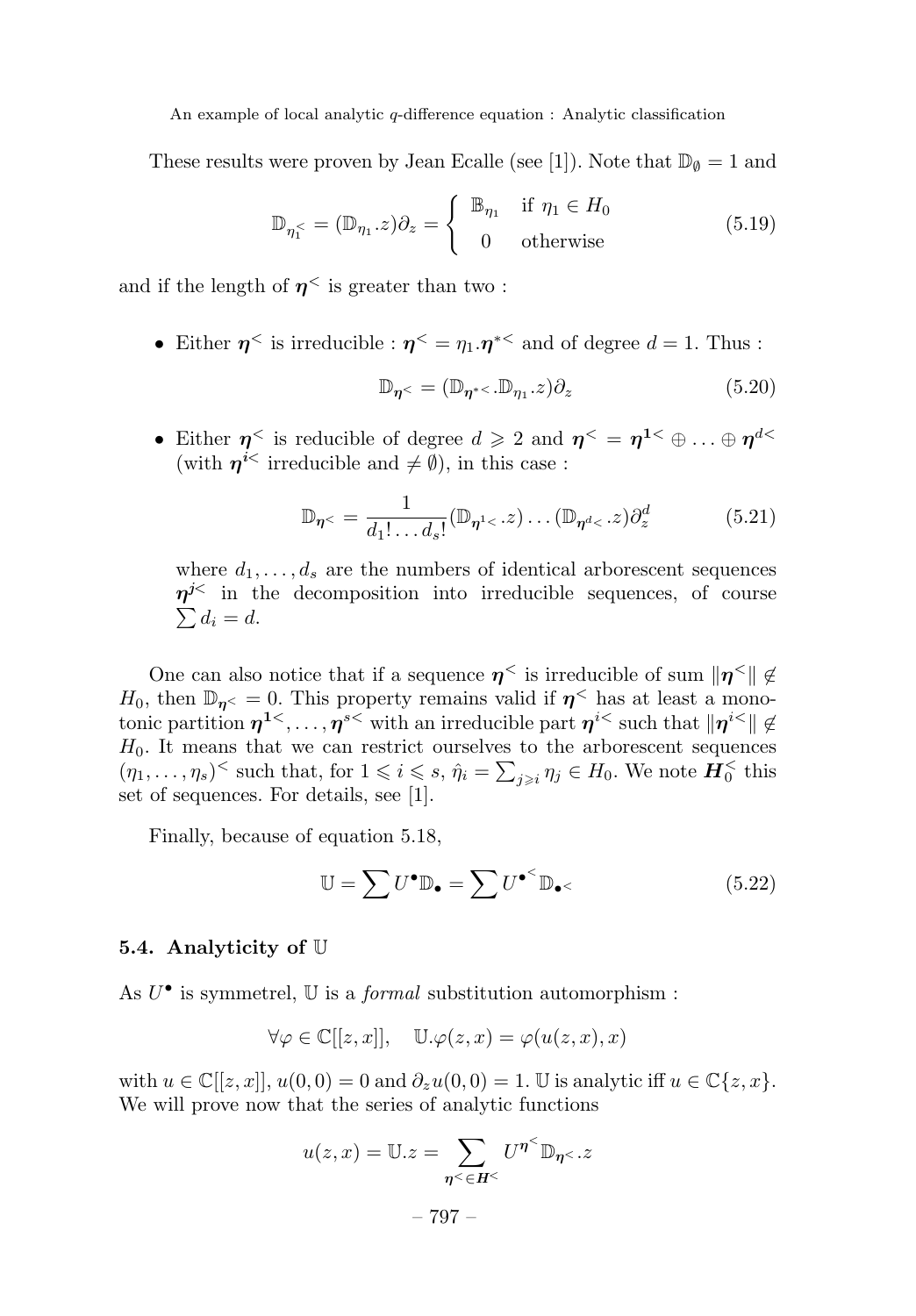is normally convergent in a neighborhood of (0*,* 0). First of all, we remind that, because of proposition 5.3, if  $0 \leqslant |x| \leqslant q^{-1/2}$  and  $\eta^{\lt} = (\eta_1, \ldots, \eta_s)^{\lt} \in$  $\boldsymbol{H}^{<}$  ,

$$
|U^{\eta^<}(x)| \leqslant C_q^s |x|^{\|\sigma^<\|} \tag{5.23}
$$

In section 2.1, starting with

$$
b(z,x)=z\sum_{\eta\in H_0}b_{\eta}x^{\sigma}z^n\in\mathbb{C}\{z,x\}
$$

we built on  $H = {\eta_1 + \ldots + \eta_s; s \geqslant 1; \eta_i \in H_0}$  the operators  $\mathbb{D}_{\eta}$  is defined by :

$$
\mathbb{D}_{\eta} = \sum_{s \geq 1} \sum_{\substack{\eta_1 + \dots + \eta_s = \eta \\ \eta_i \in H_0}} \frac{1}{s!} b_{\eta_1} \dots b_{\eta_s} z^{n_1 + \dots + n_s + s} \partial_z^s \tag{5.24}
$$

Similarly, if

$$
\overline{b}(t,x) = t \sum_{\eta \in H_0} |b_{\eta}| x^{\sigma} t^n \in \mathbb{C}\{t,x\}
$$

one can build the operators on *H* :

$$
\overline{\mathbb{D}}_{\eta} = \sum_{s \geq 1} \sum_{\substack{\eta_1 + \ldots + \eta_s = \eta \\ \eta_i \in H_0}} \frac{1}{s!} |b_{\eta_1}| \ldots |b_{\eta_s}| t^{n_1 + \ldots + n_s + s} \partial_t^s
$$

It is clear that, if  $|z| \leq t$ , then,

$$
\forall \boldsymbol{\eta} \in \boldsymbol{H}, \quad |\mathbb{D}_{\boldsymbol{\eta}}.z| \leqslant \overline{\mathbb{D}}_{\boldsymbol{\eta}}.t
$$

and, because of the chosen rule of coarborification, if, once again,  $|z| \leq t$ , then,

$$
\forall \eta^{\leq} \in H^{\leq}, \quad |\mathbb{D}_{\eta^{\leq}}.z| \leq \overline{\mathbb{D}}_{\eta^{\leq}}.t \tag{5.25}
$$

So  $u(z, x) = \mathbb{U}.z = \sum$ *η<*∈*H<sup>&</sup>lt;*  $U^{\eta^<} \mathbb{D}_{\eta^<}$  *z* is a series of analytic functions such that, for  $|x| \leqslant q^{-1/2}$  and  $|z| \leqslant t$ ,

$$
\forall \eta^{\leq} \in H^{\leq}, \quad |U^{\eta^{\leq}} \mathbb{D}_{\eta^{\leq}}.z| \leq C_q^{s(\eta^{\leq})}|x|^{\|\sigma^{\leq}\|} \overline{\mathbb{D}}_{\eta^{\leq}}.t \tag{5.26}
$$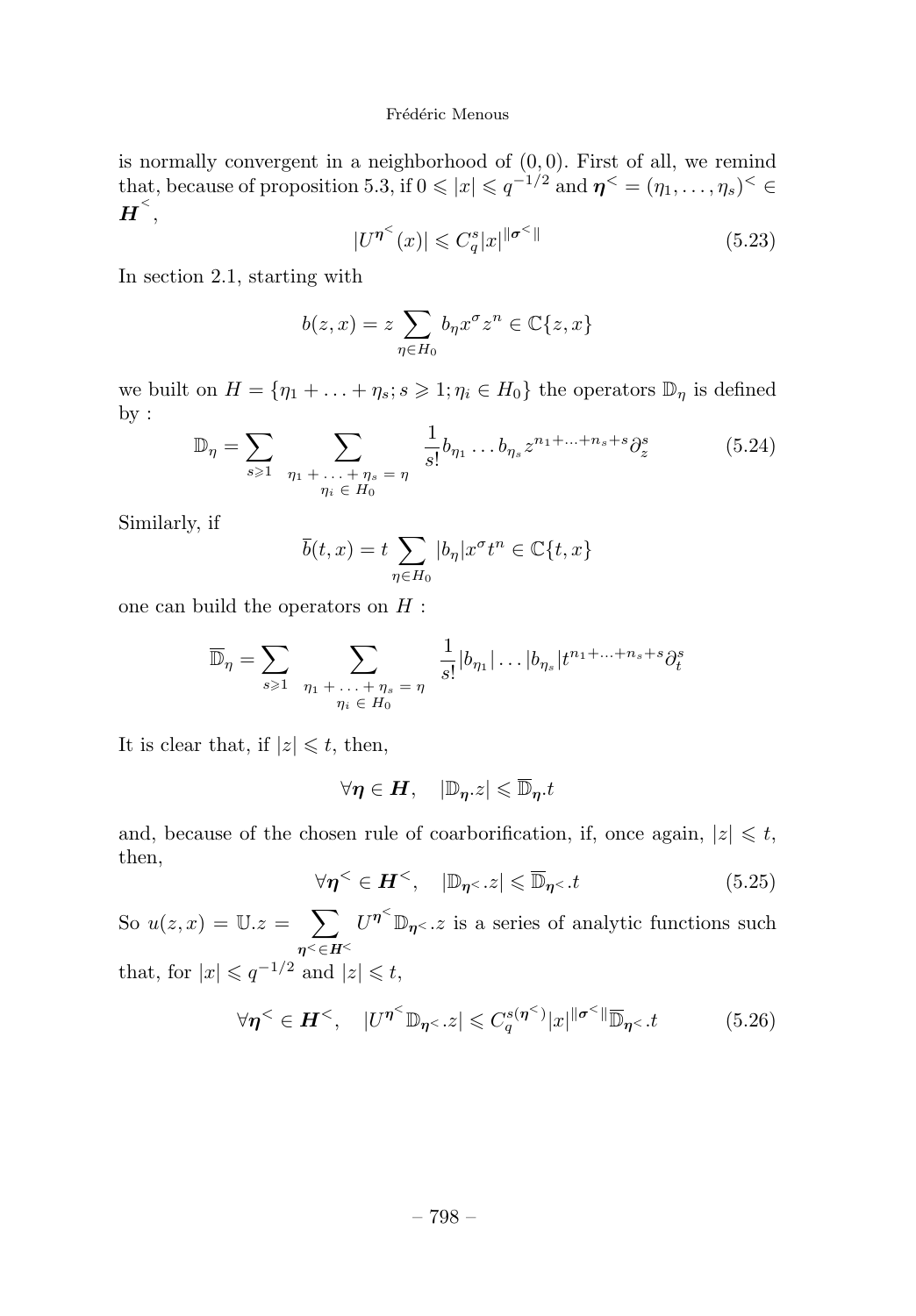Let

$$
\overline{u}(t,|x|) = \sum_{\eta \le \in H^{\le}} C_q^{s(\eta^{\le})} |x|^{||\sigma^{\le}||} \overline{\mathbb{D}}_{\eta^{\le}}.t = \overline{\mathbb{U}}.t = \sum C^{\bullet^{\le}} \overline{\mathbb{D}}_{\bullet^{\le}}.t \qquad (5.27)
$$

where  $s(\eta^{\lt}) = s$  if  $\eta^{\lt} = (\eta_1, \ldots, \eta_s)^{\lt}$  and  $C^{\emptyset} = 1$  ( $\overline{\mathbb{D}}_{\emptyset} = \text{Id}$ ). If  $\overline{u}$  is convergent for |x| and t small enough, then  $u(z, x) = U.z = \sum$ *η<*∈*H<sup>&</sup>lt;*  $U^{\boldsymbol{\eta}^<} \mathbb{D}_{\boldsymbol{\eta}^<}$  .  $z$ is normally convergent in a neighborhood of  $(0,0)$ , thus  $u \in \mathbb{C}\{z,x\}$  and U

is an analytic substitution automorphism.

We have  
\nwhere 
$$
\overline{U}_0 = Id
$$
, and  $\overline{U} = \overline{U}_0 + \overline{U}_1 + \overline{U}_2 + \overline{U}_3$   
\n
$$
\overline{U}_1 = \sum_{\substack{\eta \leq \in H^{\leq} \\ \eta \leq \text{ irreducible} \\ s(\eta^{\leq}) = 1}} C^{\eta^{\leq}} \overline{\mathbb{D}}_{\eta^{\leq}} = \sum_{\substack{\eta \leq \in H_1^{\leq} \\ \eta \leq \text{ irreducible} \\ s(\eta^{\leq}) \geq 2}} C^{\eta^{\leq}} \overline{\mathbb{D}}_{\eta^{\leq}}
$$
\n
$$
\overline{U}_2 = \sum_{\substack{\eta \leq \in H^{\leq} \\ \eta \leq \text{irreducible} \\ s(\eta^{\leq}) \geq 2}} C^{\eta^{\leq}} \overline{\mathbb{D}}_{\eta^{\leq}} = \sum_{\substack{\eta \leq \in H_2^{\leq} \\ \eta \leq \text{r.t irreducible} \\ \eta^{\leq} \text{ not irreducible}}} C^{\eta^{\leq}} \overline{\mathbb{D}}_{\eta^{\leq}}
$$
\n(5.28)

Because of the coarborification rule (applied to  $\overline{\mathbb{D}}_{\bullet}$ ), we get the following identities

$$
\overline{\mathbb{U}}_1 = C_q \sum_{\eta \in H_0} |b_{\eta}| |x|^{\sigma} t^{n+1} \partial_t \tag{5.29}
$$

and  $\overline{\mathbb{U}}_1.t = C_q b(t, |x|) = c(t, |x|)$ . Using the rule 5.20, we get,

U<sup>2</sup> = *η<sup>&</sup>lt;* ∈ *H<sup>&</sup>lt; η<sup>&</sup>lt;* irreducible *<sup>s</sup>*(*η<*) <sup>2</sup> *C<sup>η</sup><sup>&</sup>lt;* D*η<sup>&</sup>lt;* = *η<*∈*H<sup>&</sup>lt;* 2 *C<sup>η</sup><sup>&</sup>lt;* D*η<sup>&</sup>lt;* = *η<sup>&</sup>lt;* = *η*<sup>1</sup> • *η*∗*<sup>&</sup>lt; η*<sup>1</sup> ∈ *H<sup>&</sup>lt;* 1 *η*∗*<sup>&</sup>lt;* ∈ *H<sup>&</sup>lt;* <sup>1</sup> <sup>∪</sup> *<sup>H</sup><sup>&</sup>lt;* <sup>2</sup> <sup>∪</sup> *<sup>H</sup><sup>&</sup>lt;* 3 *C<sup>η</sup>*∗*<sup>&</sup>lt; C<sup>η</sup>*<sup>1</sup> (D*<sup>η</sup>*∗*<sup>&</sup>lt; .*D*<sup>η</sup>*<sup>1</sup> *.t*)*∂<sup>t</sup>* = (U<sup>1</sup> + U<sup>2</sup> + U3)*.*U1*.t ∂t* (5.30) – 799 –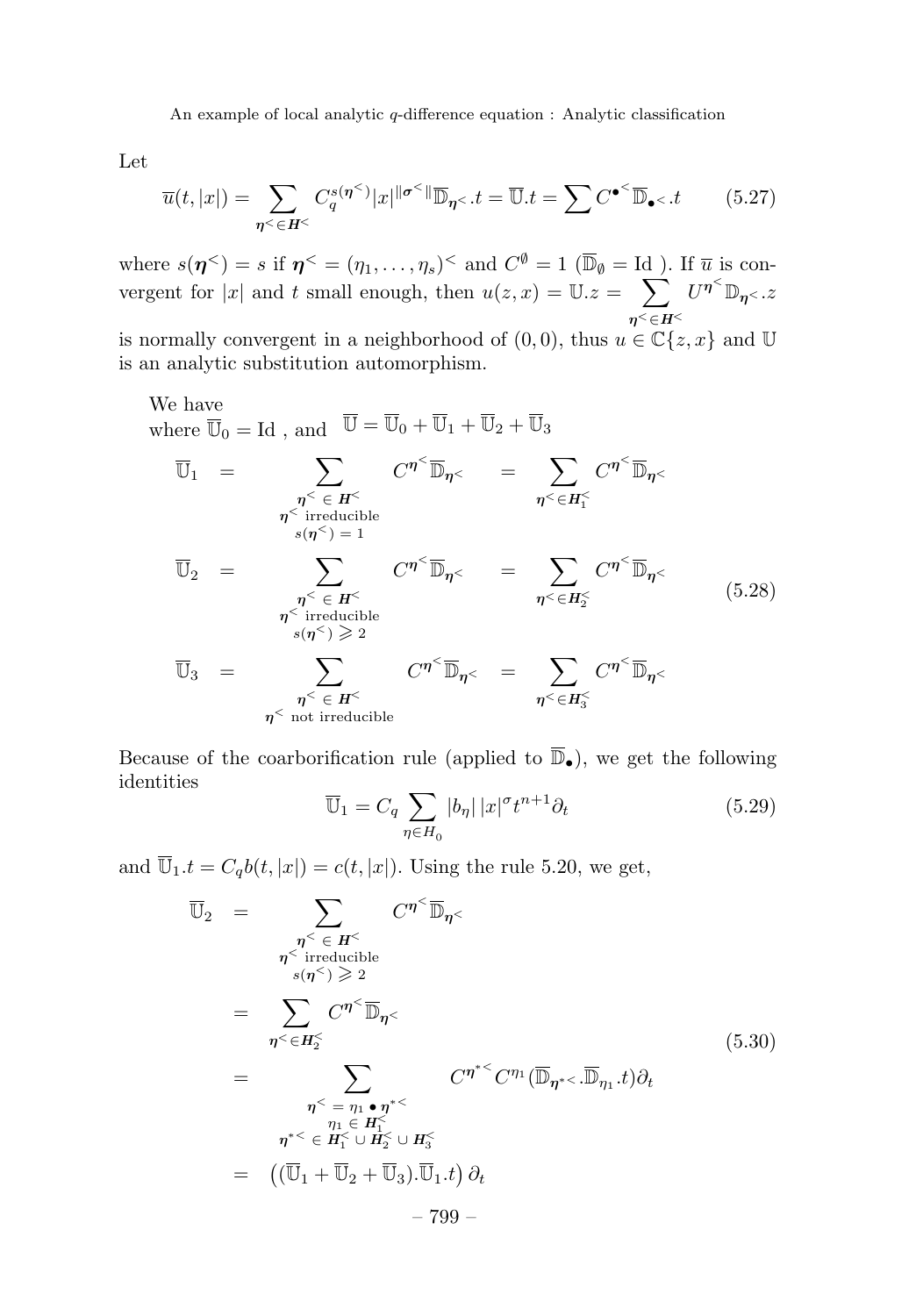and finally, using the rule 5.21,

$$
\overline{\mathbb{U}}_3 = \sum_{\substack{\eta^{\le} \in H^{\le} \\ \eta^{\le} \text{ not irreducible} \\ d \geq 2 \ \vdots \ \eta^{i \leq} \in H^{\leq} \\ d \geq 2}} C^{\eta^{\leq} \overline{\mathbb{D}}_{\eta^{\leq}}} \frac{C^{\eta^{\leq} \overline{\mathbb{D}}_{\eta^{\leq}}} \\ \frac{1}{d!} \frac{d!}{d_1! \dots d_s!} (\overline{\mathbb{D}}_{\eta^{1 \leq t}}) \dots (\overline{\mathbb{D}}_{\eta^{d \leq t}}) \partial_t^d
$$
\n
$$
= \sum_{d \geq 2} \frac{1}{d!} \left( (\overline{\mathbb{U}}_1 + \overline{\mathbb{U}}_2) . t \right)^d \partial_t^d
$$
\n
$$
(5.31)
$$

But

$$
\overline{u}(t,|x|) = \overline{\mathbb{U}}.t
$$
\n
$$
= (\overline{\mathbb{U}}_0 + \overline{\mathbb{U}}_1 + \overline{\mathbb{U}}_2 + \overline{\mathbb{U}}_3).t
$$
\n
$$
= t + \overline{\mathbb{U}}_1. t + \overline{\mathbb{U}}_2. t
$$
\n
$$
= t + \overline{\mathbb{U}}_1. t + (\overline{\mathbb{U}}_1 + \overline{\mathbb{U}}_2 + \overline{\mathbb{U}}_3). \overline{\mathbb{U}}_1. t
$$
\n
$$
= t + \overline{\mathbb{U}}_1. t + \sum_{d \geqslant 1} \frac{1}{d!} ((\overline{\mathbb{U}}_1 + \overline{\mathbb{U}}_2).t)^d \partial_t^d (\overline{\mathbb{U}}_1. t)
$$
\n
$$
= t + \sum_{d \geqslant 0} \frac{1}{d!} ((\overline{\mathbb{U}}_1 + \overline{\mathbb{U}}_2).t)^d \partial_t^d (c(t,|x|))
$$
\n
$$
= t + \sum_{d \geqslant 0} \frac{1}{d!} (\overline{u}(t,|x|) - t)^d \partial_t^d (c(t,|x|))
$$
\n
$$
= t + c(\overline{u}(t,|x|),|x|)
$$

But, as  $c \in \mathbb{R}^+\{t, |x|\}$  and  $c(0,0) = \partial_t c(0,0) = 0$ , using the implicit function theorem and majorant series, it can easily be proved that  $\overline{u} \in \mathbb{R}^+\{t, |x|\}.$ Thus,

THEOREM 5.5. — There exists  $\alpha > 0$  such that the series of analytic functions

$$
u(z,x) = \mathbb{U}.z = \sum_{\eta \leq \in H^{\leq}} U^{\eta^{<}} \mathbb{D}_{\eta^{<}}.z
$$

is normally convergent in  $V_{\alpha} = \{|x| \leqslant \alpha, |z| \leqslant \alpha\}$  which means that  $\mathbb U$  is an analytic substitution automorphism :  $u \in \mathbb{C}\lbrace z, x \rbrace$ .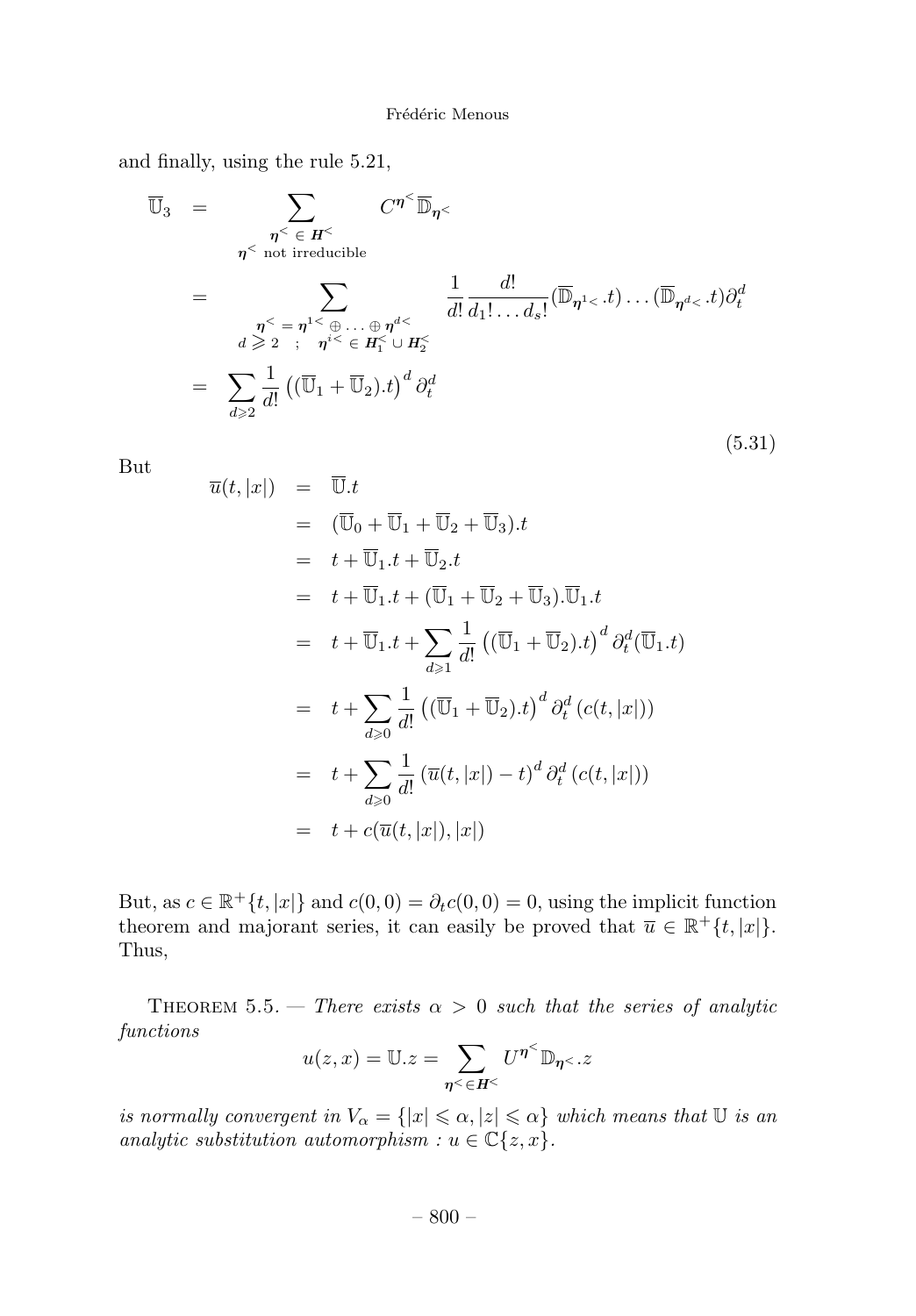#### **6. Analytic classification**

We first prove that  $V$  is also an analytic substitution automorphism.

#### **6.1. Analyticity of** V

Let 
$$
\mathbb{U}_q = \sum s_q(U^{\bullet}) \mathbb{D}_{\bullet} = \sum
$$
  

$$
\mathbb{U}_q = \sum s_q(U^{\bullet}) \mathbb{D}_{\bullet} = \sum_{\eta \in H} x^{-||n||} U^{\eta}(qx) \mathbb{D}_{\eta}
$$

The operator  $\mathbb{U}_q$  is a formal substitution automorphism, but, after arborification,

$$
\forall \eta^{\lt} \in H^{\lt} , \quad s_q(U^{\bullet})^{\eta^{\lt} }(x) = \begin{cases} 0 & \text{if } \eta^{\lt} \in H^{\lt}/H^{+\lt} \\ x^{-\Vert n^{\lt} \Vert} U^{\eta^{\lt} }(qx) & \text{if } \eta^{\lt} \in H^{+\lt} \end{cases}
$$

thus, for  $|x| \leqslant q^{-3/2}$ , using proposition 5.3,

$$
\forall \eta^{\leq} \in H^{\leq}, \quad |s_q(U^{\bullet})^{\eta^{\leq}}(x)| \leq C_q^s |x|^{\|\sigma^{\leq}\|} \tag{6.1}
$$

this proves once again that  $\mathbb{U}_q$  is an analytic substitution automorphism, such that

$$
u_q(z,x) = \mathbb{U}_q.z \in \mathbb{C}\{z,x\}
$$
\n(6.2)

and,

$$
\forall \varphi \in \mathbb{C}\{z, x\}, \quad \mathbb{U}_q.\varphi(z, x) = \varphi(u_q(z, x), x)
$$

Finally (see section 3.4)  $\mathbb{V} = \sum V^{\bullet} \mathbb{D}_{\bullet}$  is a formal substitution such that

$$
v(z, x) = \mathbb{V}.z \in z + x\mathbb{C}[[x]]
$$

and

$$
\mathbb{V}.\mathbb{U}_q = \mathbb{U}.\mathbb{D} \tag{6.3}
$$

where  $\mathbb{D} = \sum X^{\bullet} \mathbb{D}_{\bullet}$  is an analytic substitution automorphism such that

$$
\forall \varphi \in \mathbb{C}\{z,x\}, \quad \mathbb{D}.\varphi(z,x) = \varphi(z+b(z,x),x)
$$

but, as  $\mathbb{U}_q$  is analytic, its inverse substitution automorphism  $\mathbb{U}_q^{-1}$  is also analytic and  $\mathbb{V} = \mathbb{U}.\mathbb{D}.\mathbb{U}_q^{-1}$  is analytic :

$$
v(z, x) = \mathbb{V}.z \in z + x\mathbb{C}\{x\}
$$

We can resume this in the following theorem

$$
-801 -
$$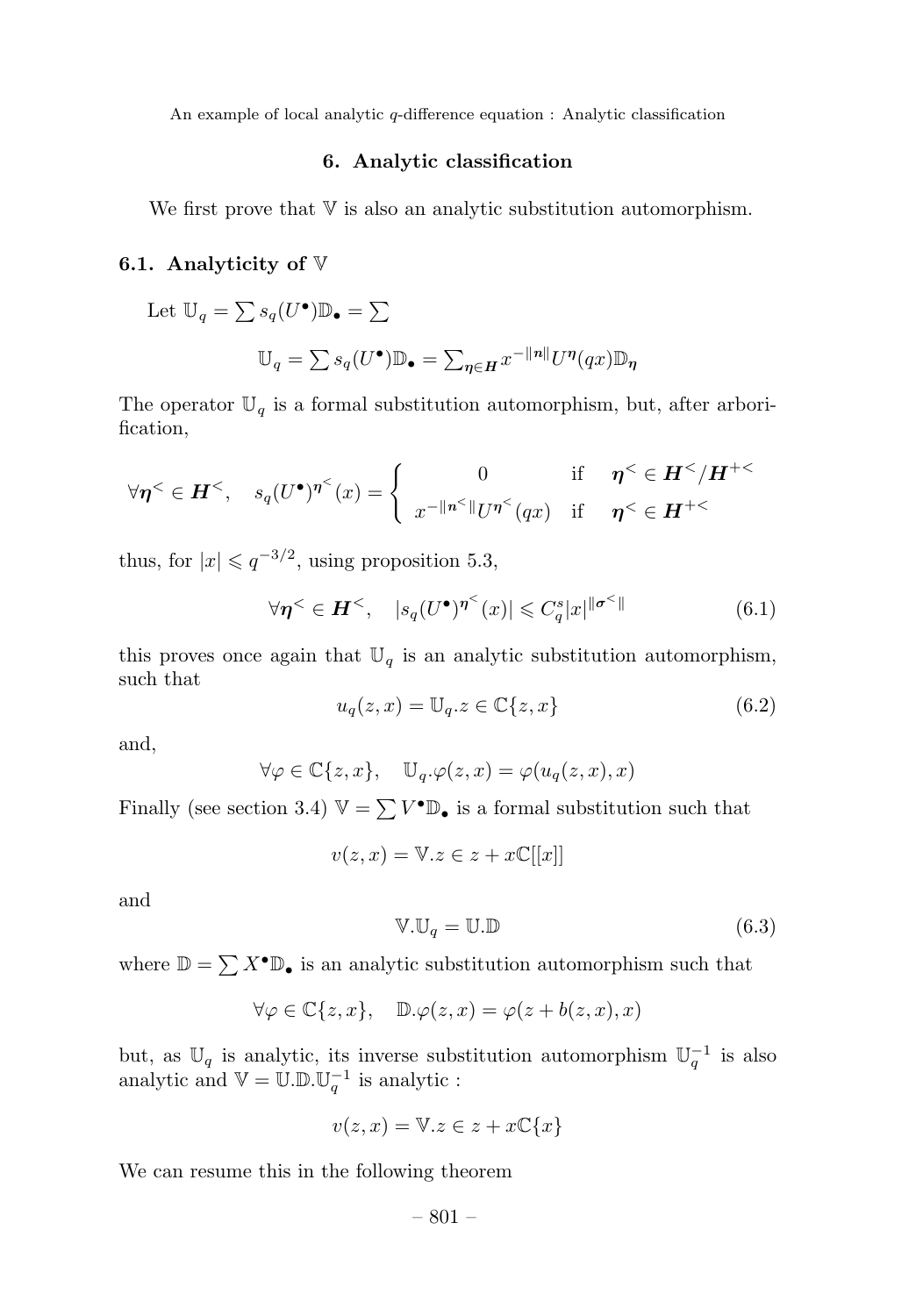THEOREM  $6.1.$  – Let us consider the equation

$$
(x\sigma_q - 1)y = b(y, x) \tag{6.4}
$$

with  $b(0,0) = 0$  and  $\frac{\partial b}{\partial y}(0,0) = 0$ . This equation is conjugate by the analytic automorphism U :

$$
y = \mathbb{U}.z = \left(\sum U^{\bullet} \mathbb{D}_{\bullet}\right).z = u(z,x) \in \mathbb{C}\{z,x\}
$$
 (6.5)

to the equation

$$
x\sigma_q z = \mathbb{V}.z = v(z, x) \in z + x\mathbb{C}\lbrace x \rbrace
$$
 (6.6)

To prove theorem 1.1, it remains to prove that the equation above is analytically conjugate to

$$
x\sigma_q z = z + \alpha x \tag{6.7}
$$

where  $\alpha \in \mathbb{C}$  depends on *v*.

# **6.2. The equation**  $x\sigma_q z = \mathbb{V}.z = v(z, x) \in z + x\mathbb{C}{x}$

We have

$$
v(z,x) = z + \sum_{n \ge 1} v_n x^n \in z + x \mathbb{C}\{x\}
$$

If

$$
\alpha = \sum_{n\geq 1} v_n q^{-n(n-1)/2} \in \mathbb{C}
$$
\n(6.8)

the equation

$$
x\sigma_q(f) = v(f, x) - \alpha x = f + (v_1 - \alpha)x + \sum_{n \ge 2} v_n x^n \in z + x\mathbb{C}{x}
$$
 (6.9)

possess an analytic solution : If  $f(x) = \sum$  $n \geqslant 1$  $f_n x^n$ ,

$$
x\sigma_q f - f = \sum_{n\geqslant 2} f_{n-1} q^{n-1} x^n - \sum_{n\geqslant 1} f_n x^n
$$
  
=  $(v_1 - \alpha)x + \sum_{n\geqslant 2} v_n x^n$   
=  $-\left(\sum_{k\geqslant 2} v_k q^{-k(k-1)/2}\right) x + \sum_{n\geqslant 2} v_n x^n$   
- 802 -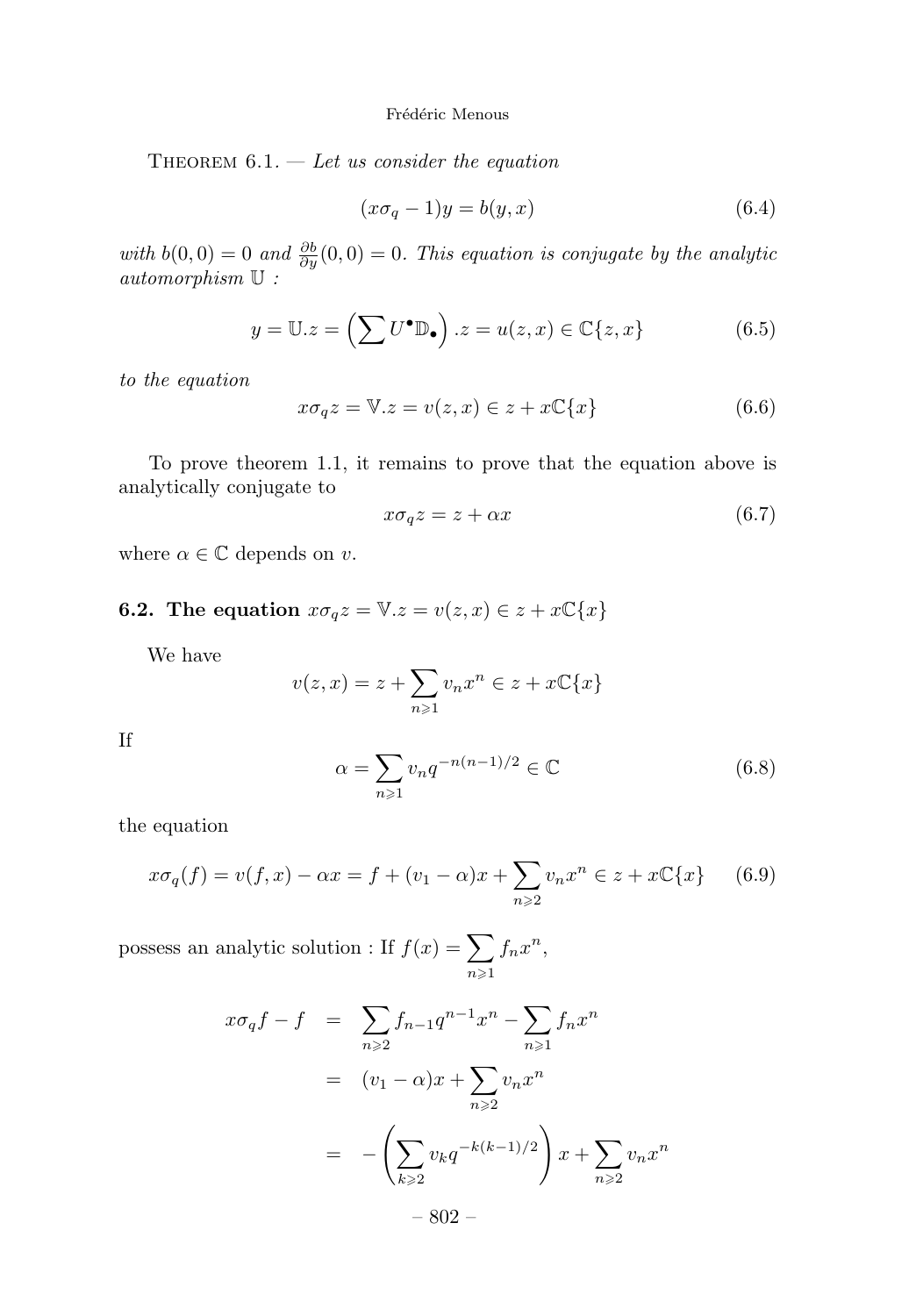thus 
$$
f_1 = \sum_{k \ge 2} v_k q^{-k(k-1)/2}
$$
 and

$$
\forall n \geqslant 2, \quad f_n = f_{n-1}q^{n-1} - v_n
$$

but,

$$
\forall n \geq 1, \quad f_n = \sum_{k \geq n+1} v_k q^{-(k+n-1)(k-n)/2} = \sum_{k \geq n+1} v_k [k]_q [n]_q^{-1}
$$

and  $f \in \mathbb{C}\lbrace x \rbrace$ : there exists  $C > 0$  such that

$$
\forall n \geq 1, \quad |v_n| \leq C^n
$$

thus, for  $n \geq 1$ ,

$$
|f_n| \leqslant \sum_{k \geqslant n+1} C^k q^{-(k+n-1)(k-n)/2}
$$
  
\n
$$
\leqslant C^n \sum_{k \geqslant n+1} C^{k-n} q^{-(k+n-1)(k-n)/2}
$$
  
\n
$$
\leqslant C^n \sum_{k \geqslant 1} C^k q^{-(k+2n-1)k/2}
$$
  
\n
$$
\leqslant C^n \sum_{k \geqslant 1} C^k q^{-(k-1)k/2}
$$
  
\n
$$
\leqslant M_C C^n
$$
 (6.10)

But if  $\tilde{z} = z - f$ , then

$$
x\sigma_q(\tilde{z}) = x\sigma_q(z) - x\sigma_q(f)
$$
  
=  $z + \sum_{n\geq 1} v_n x^n - f - (v_1 - \alpha)x - \sum_{n\geq 2} v_n x^n$   
=  $\tilde{z} + \alpha x$ 

This proves finally theorem 1.1 :

Let us consider the equation

$$
(x\sigma_q - 1)y = b(y, x) \tag{6.11}
$$

with  $b(0,0) = 0$  and  $\frac{\partial b}{\partial y}(0,0) = 0$ . There exists  $\alpha(b) \in \mathbb{C}$ , such that this equation is analytically conjugate to the equation

$$
x\sigma_q z = z + \alpha(b)x \tag{6.12}
$$

and, if  $\alpha(b) \neq 0$ , this last equation is analytically conjugate to

$$
x\sigma_q z_0 = z_0 + x \tag{6.13}
$$

 $(Take z = \alpha(b)z_0).$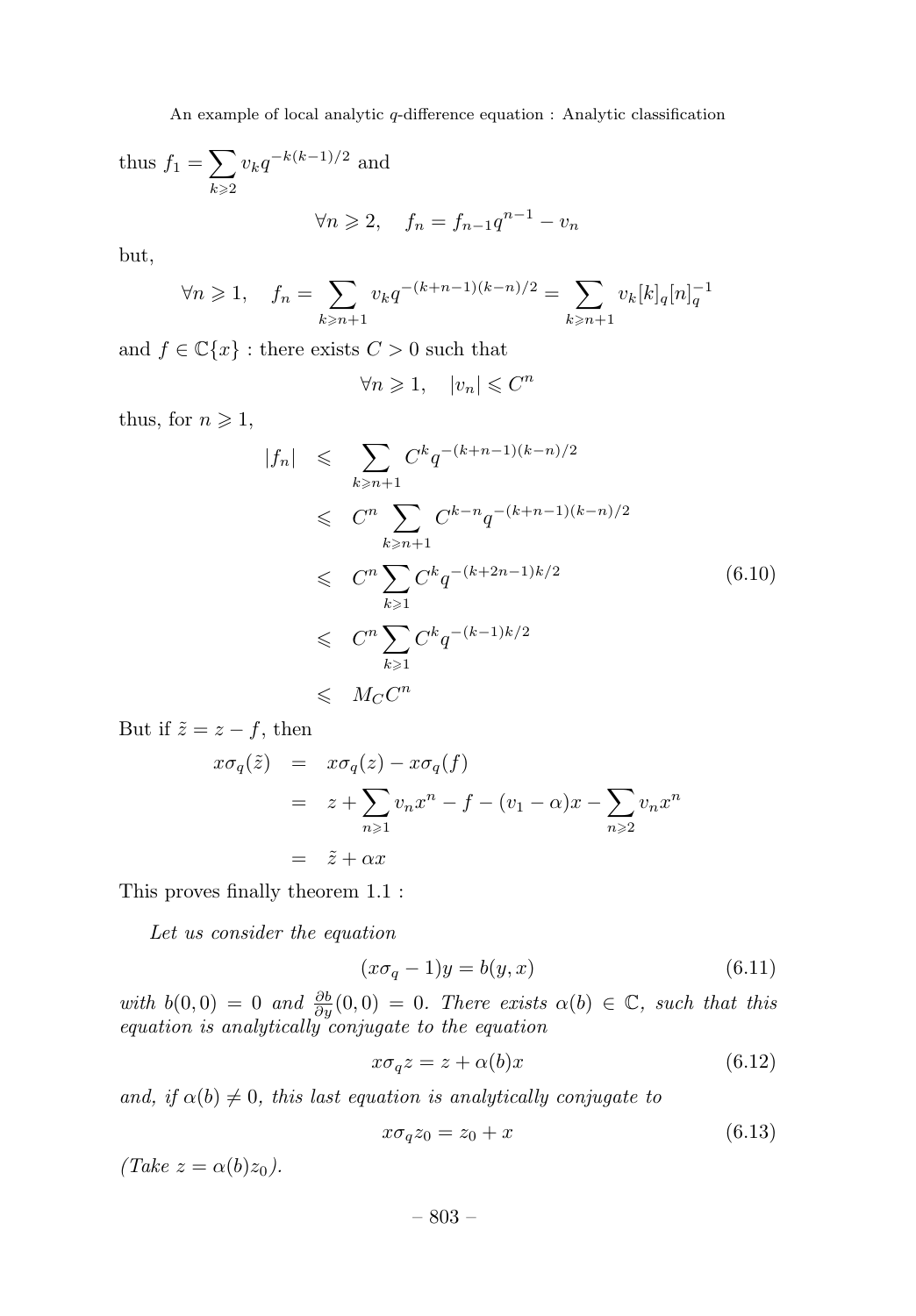#### **7. Proofs**

#### **7.1. Proof of proposition 3.2**

PROPOSITION 3.2. — For any moulds  $A^{\bullet}$  and  $B^{\bullet}$ , we have

$$
J^{\bullet} \circ A^{\bullet} = J^{\bullet} \circ (A^{\bullet} \times (K^{\bullet} \circ B^{\bullet})) \tag{7.1}
$$

Let  $C^{\bullet} = K^{\bullet} \circ B^{\bullet}$  and  $D^{\bullet} = A^{\bullet} \times (K^{\bullet} \circ B^{\bullet}) = A^{\bullet} \times C^{\bullet}$  and let  $n \in H$ nonempty. We can restrict ourselves to the case  $\eta \in H^+$  because, otherwise, the equation becomes  $0 = 0$ . We remind that :

$$
(J^{\bullet} \circ D^{\bullet})^{\eta} = \sum_{\eta^{1} \dots \eta^{t} = \eta} J^{\|\eta^{1}\|,\dots,\|\eta^{t}\|} D^{\eta^{1}} \dots D^{\eta^{t}}
$$

One can expand the products  $D^{\eta^1} \dots D^{\eta^t}$  such that we only get 5 type of monomials :

- 1. The monomials  $A^{\alpha^1} \dots A^{\alpha^r}$  where  $\alpha^1 \dots \alpha^r = \eta$ ,
- 2. The monomials  $A^{\alpha^1} \dots A^{\alpha^r} C^{\beta}$  where  $\alpha \beta = \eta$  and  $\alpha^1 \dots \alpha^r = \alpha$ ,
- 3. The monomials  $A^{\alpha^1} \dots A^{\alpha^r} C^{\beta} D^{\gamma^1} \dots D^{\gamma^s}$  where  $\alpha \beta \gamma = \eta$  and  $\alpha^1 \dots \alpha^r = \alpha$  and  $\gamma^1 \dots \gamma^s = \gamma$ ,
- 4. The monomials  $C^{\beta^1} \dots C^{\beta^r} D^{\gamma^1} \dots D^{\gamma^s}$  where  $\beta \gamma = \eta$  and  $\beta^1 \ldots \beta^r = \beta$  and  $\gamma^1 \ldots \gamma^s = \gamma$ ,
- 5. The monomials  $C^{\beta^1} \dots C^{\beta^r}$  where  $\beta^1 \dots \beta^r = \eta$ .

Let us now take look at the contribution to each type of monomial of the expression  $(J^{\bullet} \circ D^{\bullet})^{\eta}$ .

1. The first type gives :

$$
\sum_{\alpha^1 \dots \alpha^r = \eta} J^{\|\alpha^1\|,\dots,\|\alpha^r\|} A^{\alpha^1} \dots A^{\alpha^r} = (J^{\bullet} \circ A^{\bullet})^{\eta}
$$

2. When  $\alpha\beta = \eta$  and  $\alpha^1 \dots \alpha^r = \alpha$ , the monomial  $A^{\alpha^r} \dots A^{\alpha^r} C^{\beta}$  has, as a coefficient :

$$
J^{\|\alpha^1\|,\ldots,\|\alpha^r\|,\|\beta\|} + J^{\|\alpha^1\|,\ldots,\|\alpha^r\|+\|\beta\|} = J^{\|\alpha^1\|,\ldots,\|\alpha^r\|+\|\beta\|} \big(1+\alpha_{-}\big(\|\beta\|\big)\big)
$$

but, either  $\|\beta\| < 0$  and it vanishes, either  $\|\beta\| \geq 0$  and then  $C^{\beta} = (K^{\bullet} \circ B^{\bullet})^{\beta} = 0$  (see the definition of  $K^{\bullet}$ ).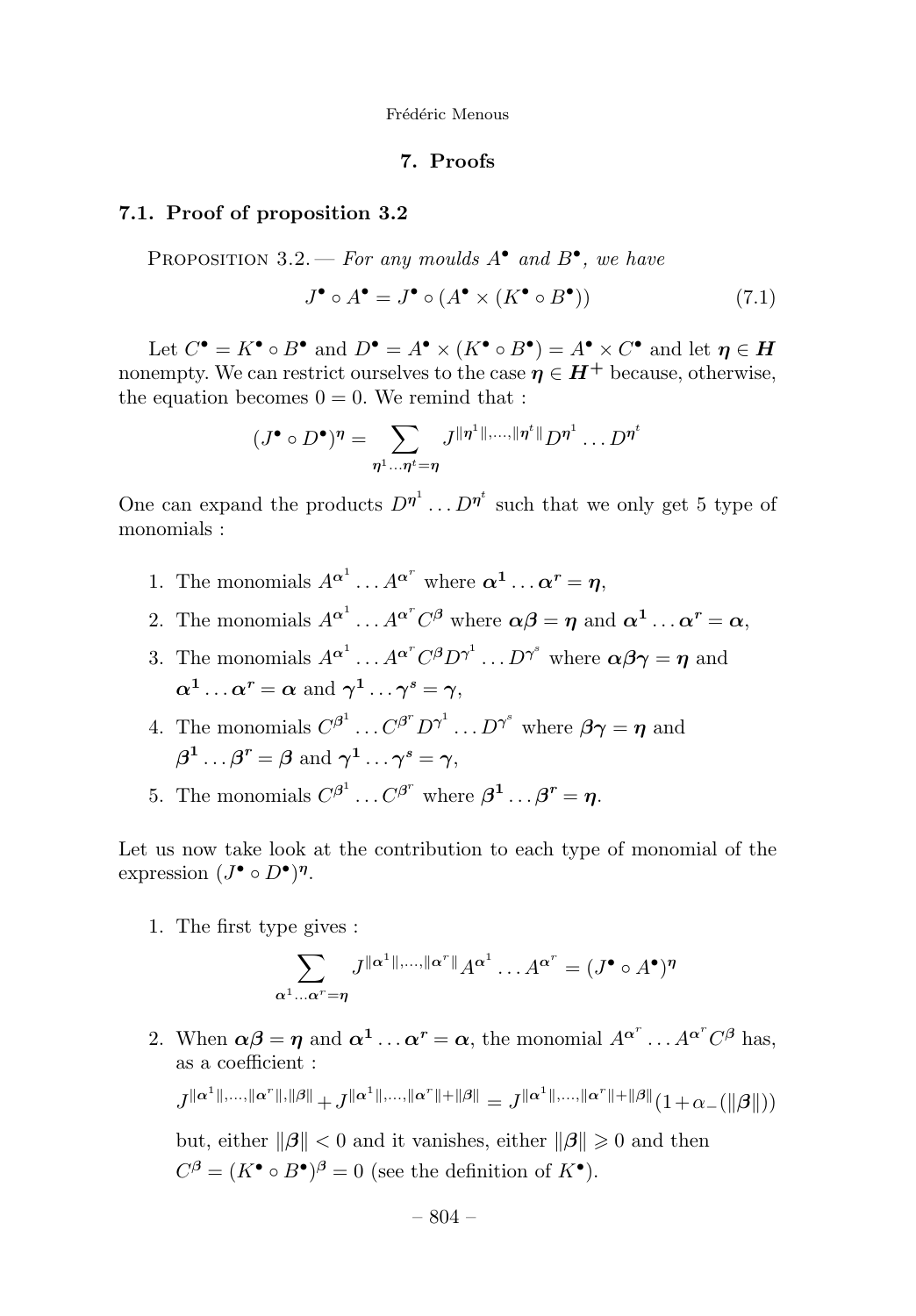3. When  $\alpha\beta\gamma = \eta$  and  $\alpha^1 \dots \alpha^r = \alpha$  and  $\gamma^1 \dots \gamma^s = \gamma$ , the monomial  $A^{\alpha^1} \dots A^{\alpha^r} C^{\beta} D^{\gamma^1} \dots D^{\gamma^s}$  has, as a coefficient :

$$
J^{\|\alpha^1\|,\ldots,\|\alpha^r\|,\|\beta\|,\|\gamma^1\|,\ldots,\|\gamma^s\|}+J^{\|\alpha^1\|,\ldots,\|\alpha^r\|+\|\beta\|,\|\gamma^1\|,\ldots,\|\gamma^s\|}
$$

for the same reason, if  $\|\boldsymbol{\beta}\| + \|\boldsymbol{\gamma}^1\| + \ldots + \|\boldsymbol{\gamma}^s\| < 0$ , this term vanishes and if  $\|\beta\| + \|\gamma^1\| + \ldots + \|\gamma^s\| \geq 0$ , this term still vanishes if  $\|\gamma^1\|$  +  $\dots + ||\gamma^{s}|| \geq 0$  (definition of  $J^{\bullet}$ ) and otherwise  $||\gamma^{1}|| + \dots + ||\gamma^{s}|| < 0$ , which means that  $\|\boldsymbol{\beta}\| \geq 0$  and then  $C^{\beta} = (K^{\bullet} \circ B^{\bullet})^{\beta} = 0$ .

4. When  $\beta \gamma = \eta$  and  $\beta^1 \dots \beta^r = \beta$  and  $\gamma^1 \dots \gamma^s = \gamma$ , the monomial  $C^{\beta^1} \dots C^{\beta^r} D^{\gamma^1} \dots D^{\gamma^s}$  has, as a factor :

$$
J^{\|\bm{\beta}^1\|, \ldots, \|\bm{\beta}^r\|, \|\bm{\gamma}^1\|, \ldots, \|\bm{\gamma}^s\|}
$$

this vanishes if  $\|\beta^1\| + \ldots + \|\beta^r\| + \|\gamma^1\| + \ldots + \|\gamma^s\| < 0$  or  $\|\gamma^1\| +$  $\dots+$   $\|\boldsymbol{\gamma}^s\|\geqslant 0,$  otherwise  $\|\boldsymbol{\gamma}^1\|+\dots+\|\boldsymbol{\gamma}^s\|< 0$  and  $\|\boldsymbol{\beta}^1\|+\dots+\|\boldsymbol{\beta}^r\|+$  $\|\gamma^1\| + \ldots + \|\gamma^s\| \geqslant 0$  thus  $\|\beta^1\| + \ldots + \|\beta^r\| \geqslant 0$  which means that at least one of the  $\|\beta^i\|$  is non negative and so  $C^{\beta^1} \dots C^{\beta^r}$  vanishes.

5. The fifth type gives 0 for the same reason.

In conclusion, the only nonzero contribution is  $(J^{\bullet} \circ A^{\bullet})^{\eta}$  and we proved that

$$
J^{\bullet} \circ A^{\bullet} = J^{\bullet} \circ (A^{\bullet} \times (K^{\bullet} \circ B^{\bullet}))
$$

#### **7.2. Proof of theorem 4.1**

THEOREM  $4.1.$  *If*  $\boldsymbol{\eta} = (\eta_1, \ldots, \eta_s) = \begin{pmatrix} n_1, \ldots, n_s \\ \sigma_1, \ldots, \sigma_s \end{pmatrix}$  $\bigg) = \bigg( \begin{array}{c} n \\ - \end{array} \bigg)$ *σ*  $\Big) \in H,$ then the monomial  $U^{\eta}$  is a convergent series with the following expression :

$$
U^{\eta}(x) = \varepsilon_n \sum_{(k_1,\ldots,k_s)\in\mathbb{Z}^n\cap P^n} x^{\|\sigma\|+\langle\check{k}n\rangle} q^{-\langle\check{k},\sigma\rangle} [\check{k}_1+1]_q^{n_1}\ldots[\check{k}_s+1]_q^{n_s} \quad (7.2)
$$

with the notations

- $\varepsilon_n = \prod_{1 \leq i \leq s} \varepsilon_{\hat{n}_i}$  with  $\hat{n}_i = n_i + \ldots + n_s$  with  $\varepsilon_n = 1$  (resp.  $\varepsilon_n = -1$ )  $if n \geqslant 0$  (resp.  $n < 0$ )
- $\bullet \mathbb{Z}^n = \mathbb{Z}^{\hat{n}_1} \times \ldots \times \mathbb{Z}^{\hat{n}_s}$  with  $\mathbb{Z}^n = \mathbb{Z}^{+*}$  (resp.  $\mathbb{Z}^-$ ) if  $n \geq 0$  (resp.  $n < 0$ )
- $P^n = \{(k_1, ..., k_s) \in \mathbb{Z}^s; \check{k}_i > 0 \text{ if } \varepsilon_{\hat{n}_i} = -1\}$
- $\check{k}_i = k_1 + \ldots + k_i \text{ and } \check{k} = (\check{k}_1, \ldots, \check{k}_s).$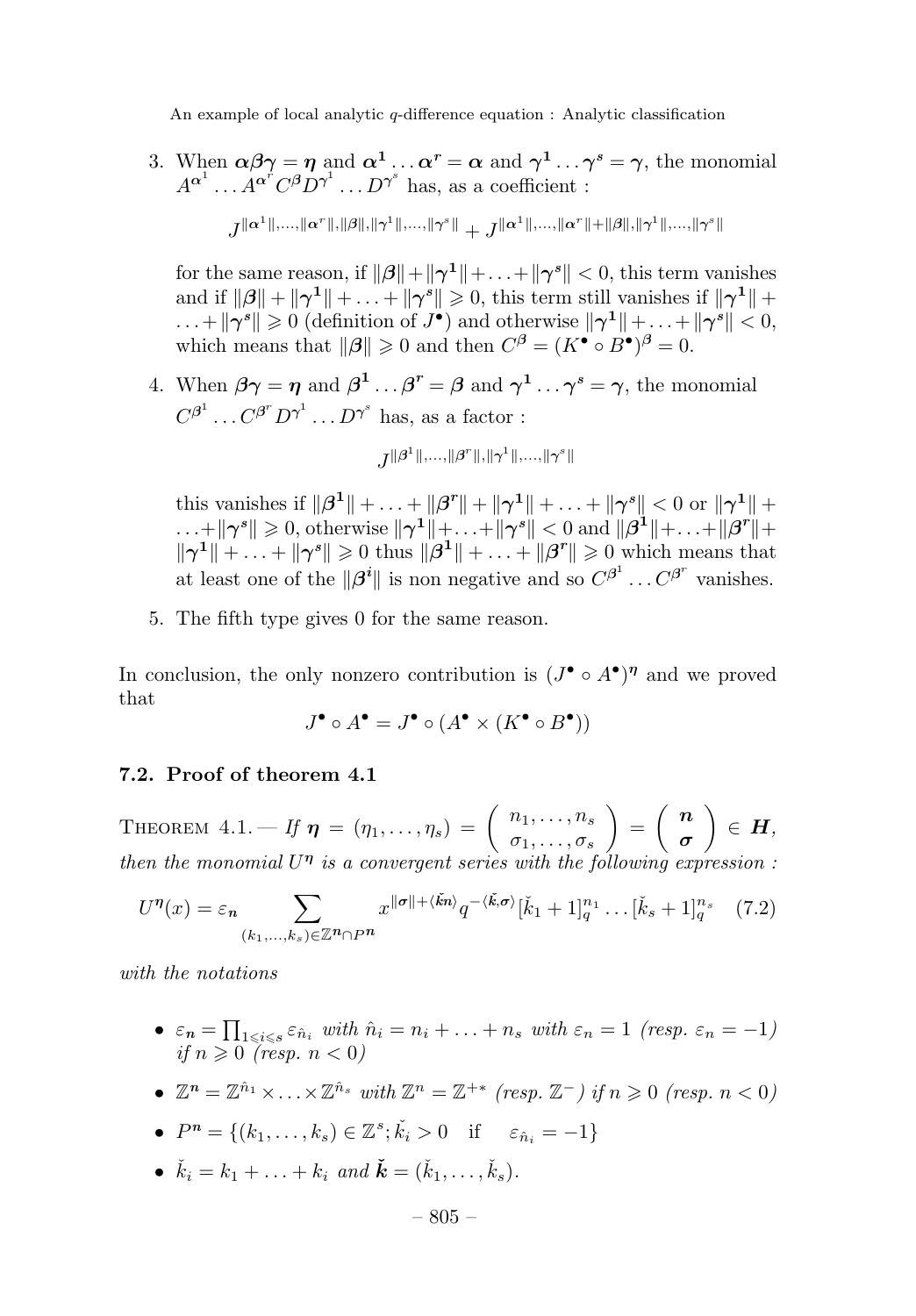• 
$$
[k+1]_q = q^{-k(k+1)/2}
$$

Proof. — To prove this theorem we will introduce some notations. For a sequence  $(k_1, \ldots, k_s) \in \mathbb{Z}^s$ , let  $l_i = \check{k}_i$ , thus  $k_1 = l_1$  and, for  $i \geqslant 2$ ,  $k_i =$  $l_i - l_{i-1}$ . For a sequence  $\boldsymbol{\eta} = (\eta_1, \ldots, \eta_s) \in \boldsymbol{H}^+$  and  $\boldsymbol{l} = (l_1, \ldots, l_s) \in \mathbb{Z}^s$  $(s \geqslant 1)$ , let

$$
T_l^{\eta} = x^{\|\sigma\| + \langle l, n \rangle} q^{-\langle l, \sigma \rangle} [l_1 + 1]_q^{n_1} \dots [l_s + 1]_q^{n_s} = \prod_{i=1}^s T_{l_i}^{\eta_i} \tag{7.3}
$$

With this notation, the formula in theorem 2.3 becomes

$$
W^{\eta}(x) = \varepsilon_n \sum_{(l_1, l_2 - l_1, \ldots, l_s - l_{s-1}) \in \mathbb{Z}^n} T_l^{\eta}
$$

using the function  $\rho_1(n) = \begin{cases} 1 & \text{if } n > 0 \\ 0 & \text{if } n \neq 0 \end{cases}$ 0 if  $n \leq 0$ and  $\rho_{-1} = 1 - \rho_1$ , we get

$$
W^{\eta}(x) = \varepsilon_n \sum_{l \in \mathbb{Z}^s} \rho_{\varepsilon_{\hat{n}_1}}(l_1) \rho_{\varepsilon_{\hat{n}_2}}(l_2 - l_1) \dots \rho_{\varepsilon_{\hat{n}_s}}(l_s - l_{s-1}) T_l^{\eta} = \sum_{l \in \mathbb{Z}^s} w_l^{\eta} T_l^{\eta} \tag{7.4}
$$

and we have to prove that

$$
U^{\eta}(x) = \varepsilon_n \sum_{l \in \mathbb{Z}^s} \rho_{\varepsilon_{\hat{n}_1}}(l_1) \rho_{\varepsilon_{\hat{n}_2}}(l_2 - l_1) \dots \rho_{\varepsilon_{\hat{n}_s}}(l_s - l_{s-1}) T_l^{\eta} \prod_{1 \leqslant i \leqslant s} \rho_1(l_i)
$$

$$
= \sum_{l \in \mathbb{Z}^s} \tilde{u}_l^{\eta} T_l^{\eta} = \sum_{l \in \mathbb{Z}^s} w_l^{\eta} \left( \prod_{\substack{1 \leqslant i \leqslant s \\ \varepsilon_{\hat{n}_i} = -1}} \rho_1(l_i) \right) T_l^{\eta}
$$
(7.5)

Let  $U^{\eta}$  be the second term of this equation. It is clear that the identities hold if  $\hat{n}_1 < 0$  because  $(J^{\bullet} \circ W^{\bullet})^{\eta} = 0$  and in  $U^{\eta}$  we have the factor  $\rho_{-1}(l_1)\rho_1(l_1) = 0$ . Let us suppose now that, in the sequel,  $\hat{n}_1 \geqslant 0$ . If  $I =$  ${1 \leq i \leq s \; ; \; \varepsilon_{\hat{n}_i} = -1} = \emptyset$  then, once again, we obtain the identity because

$$
\prod_{\substack{1 \leq i \leq s \\ \varepsilon_{\hat{n}_i} = -1}} \rho_1(l_i) = \prod_{i \in \emptyset} \rho_1(l_i) = 1 \text{ and } (J \circ W)^{\eta} = W^{\eta}
$$

We need some notations to prove the identity. For  $\gamma = (\gamma_1, \ldots, \gamma_t) \in H$ ,  $\boldsymbol{\alpha} = (\alpha_1, \ldots, \alpha_t) \in \{-1, +1\}^t$  and  $\boldsymbol{m} = (m_1, \ldots, m_t) \in \mathbb{Z}^t$ , then

$$
w_m^{\gamma,\alpha} = \left(\prod \alpha_i\right) \rho_{\alpha_1}(m_1) \rho_{\alpha_2}(m_2 - m_1) \ldots \rho_{\alpha_t}(m_t - m_{t-1})
$$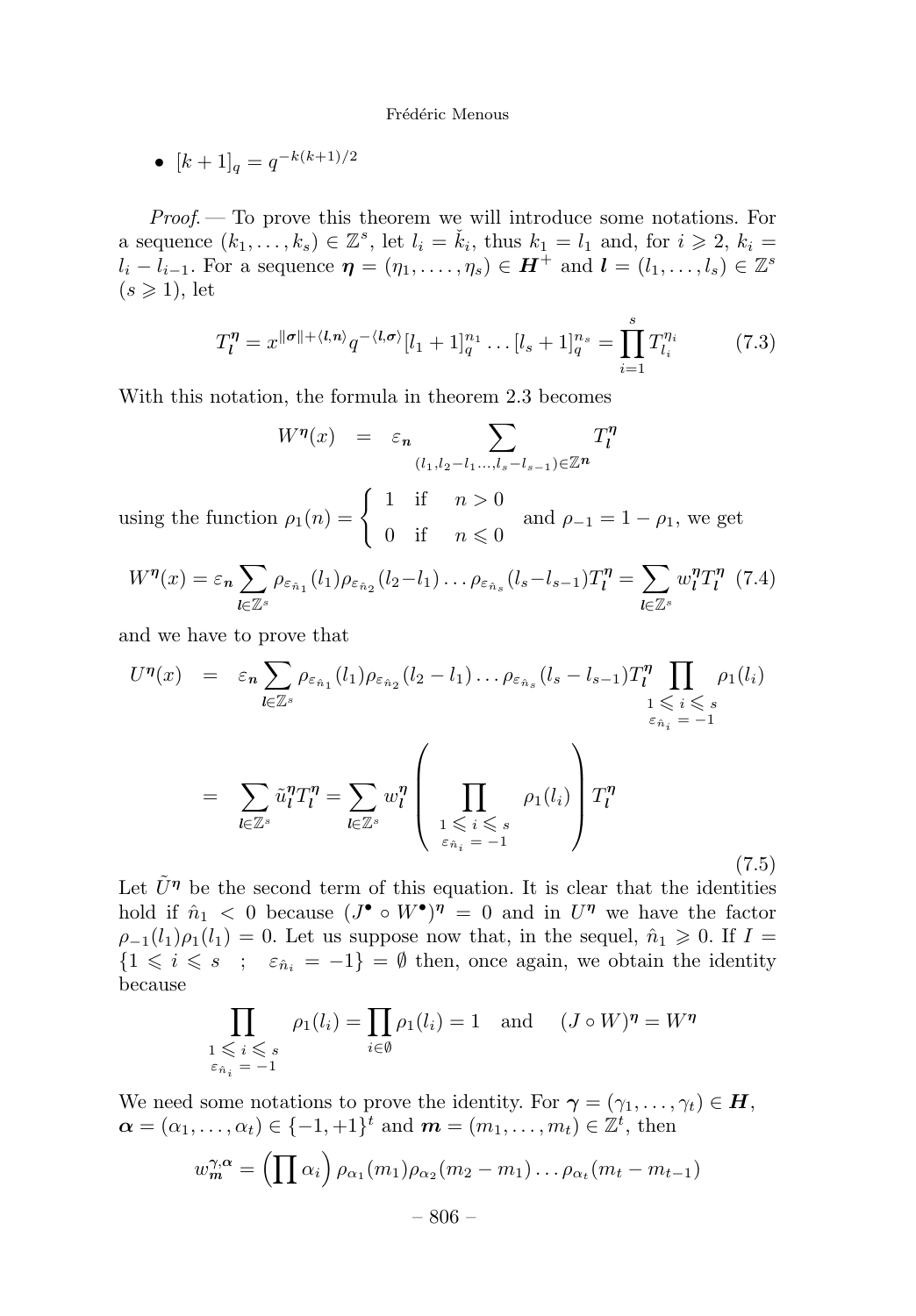and if  $\varepsilon(\boldsymbol{\gamma}) = (\varepsilon_{\hat{p}_1}, \dots, \varepsilon_{\hat{p}_t})$  with  $\boldsymbol{\gamma} =$  $\int p_1,\ldots,p_t$  $\sigma_1, \ldots, \sigma_t$  $\setminus$ , then  $w_m^{\gamma} = w_m^{\gamma, \varepsilon(\gamma)}$ 

If  $\eta = (\eta_1, \ldots, \eta_s) \in H^+$  ( $s \geq 1$ ) then

$$
U^{\eta}(x) = \sum_{\eta^{1}...\eta^{t}=\eta} J^{\|\eta^{1}\|,...\|\eta^{s}\|} W^{\eta^{1}(x)...W^{\eta^{t}(x)}}
$$

If  $I = \{1 \le i \le s \; ; \; \varepsilon_{\hat{n}_i} = -1\} = \{i_1 < \ldots < i_q\}$  (note that  $1 \notin I$ ), because of the definition of *J*•, we get

$$
U^{\eta}(x) = \sum_{K=\{k_1 < \ldots < k_j\} \subset I} (-1)^{|K|} W^{\eta_{k_0}^{k_1}} \ldots W^{\eta_{k_j}^{k_{j+1}}}
$$

where  $j = |K|$  is the cardinal of  $K$ ,  $k_0 = 1$ ,  $k_{j+1} = s + 1$  and

$$
\eta_{k_i}^{k_{i+1}} = (\eta_{k_i}, \dots, \eta_{k_{i+1}-1}). \text{ Using formula 7.4, we get}
$$
\n
$$
U^{\eta}(x) = \sum_{l \in \mathbb{Z}^s} \sum_{K \subset I} (-1)^{|K|} w_{l_{k_0}^{k_1}}^{n_{k_1}^{k_1}} \dots w_{l_{k_j}^{k_{j+1}}}^{n_{k_j}^{k_{j+1}} T_l^{\eta}
$$
\n
$$
= \sum_{l \in \mathbb{Z}^s} \sum_{K \subset I} (-1)^{|K|} w_{l_{k_0}^{k_1}}^{n_{k_0}^{k_1}} \dots w_{l_{k_j}^{k_{j+1}}^{k_{j+1}} \in (\eta_{k_j}^{k_{j+1}})}^{n_{k_j}^{k_{j+1}} T_l^{\eta}
$$

For  $0 \le r \le q$ , let  $I_r = \{i_1 < \ldots < i_r\}$   $(I_q = I \text{ and } I_0 = \emptyset)$ . If

$$
\tilde{U}_r^{\eta} = \sum_{l \in \mathbb{Z}^s} w_l^{\eta} \left( \prod_{i \in I_r} \rho_1(l_i) \right) T_l^{\eta}
$$

then  $\tilde{U}_0^{\eta} = W^{\eta}$  and  $\tilde{U}_q^{\eta} = \tilde{U}^{\eta}$ . For  $1 \leqslant r \leqslant q$ , we get

$$
\tilde{U}_r^\eta = \sum_{l \in \mathbb{Z}^s} w_l^\eta \left( \prod_{i \in I_r} \rho_1(l_i) \right) T_l^\eta
$$
\n
$$
= \sum_{l \in \mathbb{Z}^s} w_l^\eta (1 - \rho_{-1}(l_{i_r})) \left( \prod_{i \in I_{r-1}} \rho_1(l_i) \right) T_l^\eta
$$
\n
$$
= \tilde{U}_{r-1}^\eta - \sum_{l \in \mathbb{Z}^s} w_l^\eta \rho_{-1}(l_{i_r}) \left( \prod_{i \in I_{r-1}} \rho_1(l_i) \right) T_l^\eta
$$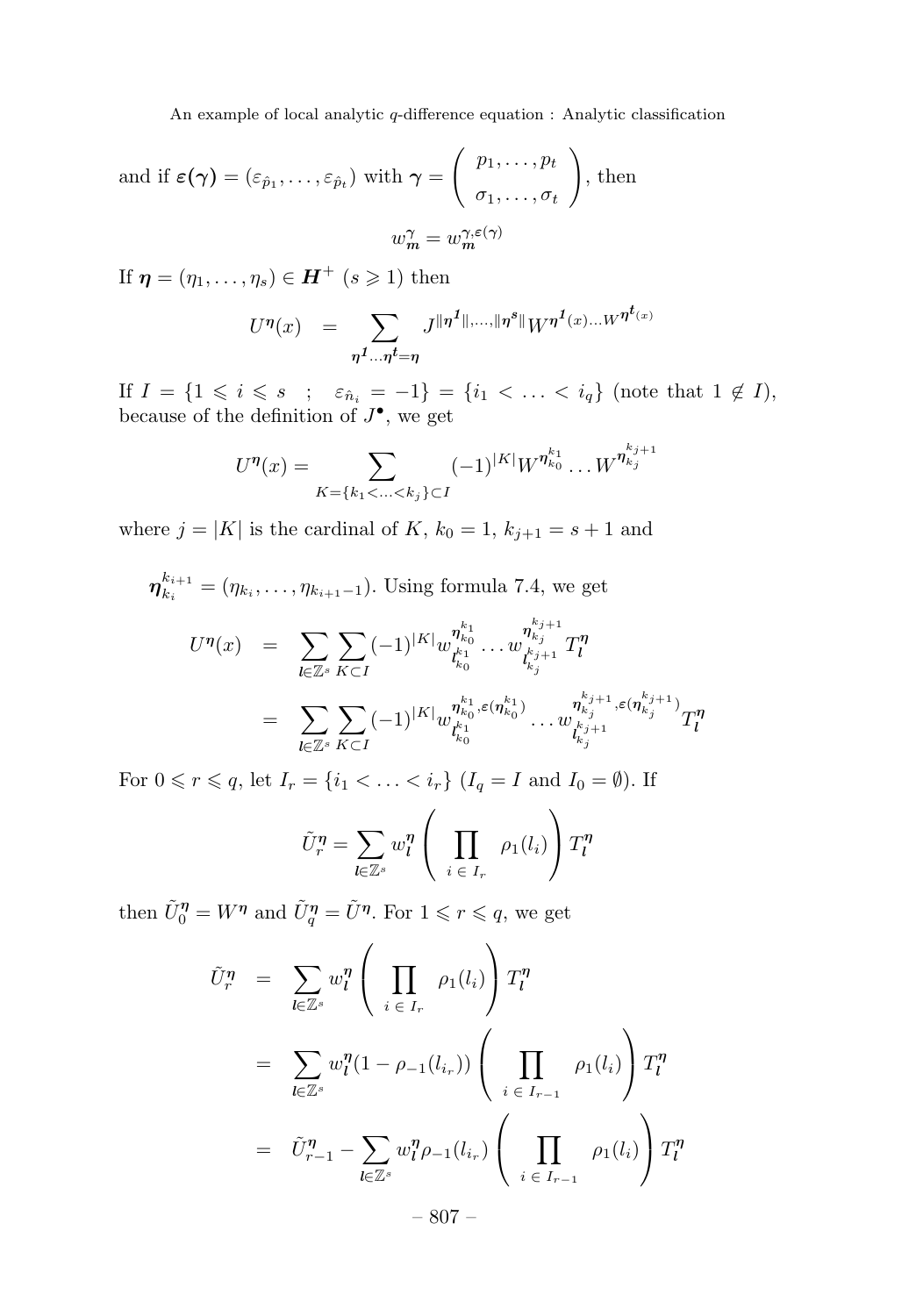One can notice that, in the sum,  $l_{i_{r-1}} > 0$  (take  $i_{r-1} = i_0 = 1$  if  $r = 1$ ) and  $(l_{i_{r-1}+1} - l_{i_{r-1}}), \ldots, (l_{i_{r}-1} - l_{i_{r}-2})$  must be positive, thus  $l_{i_{r}-1} > 0$ . As  $l_{i_{r}}$ is non positive, this automatically ensures that  $(l_{i_r} - l_{i_r-1})$  is non positive, thus we get the simplification

$$
Q = w_l^n \rho_{-1}(l_{i_r}) \left( \prod_{i \in I_{r-1}} \rho_1(l_i) \right)
$$
  
= 
$$
-\varepsilon_n \prod_{i < i_r} \rho_{\varepsilon_{\hat{n}_i}}(l_i - l_{i-1}) \prod_{i > i_r} \rho_{\varepsilon_{\hat{n}_i}}(l_i - l_{i-1}) \prod_{i \in I_{r-1}} \rho_1(l_i)
$$
  

$$
\times \rho_{-1}(l_{i_r} - l_{i_r-1}) \rho_{-1}(l_{i_r})
$$

$$
= -\varepsilon_n \prod_{i < i_r} \rho_{\varepsilon_{\hat{n}_i}} (l_i - l_{i-1}) \rho_{-1}(l_{i_r}) \prod_{i > i_r} \rho_{\varepsilon_{\hat{n}_i}} (l_i - l_{i-1}) \prod_{i < I_{r-1}} \rho_1(l_i)
$$
\n
$$
= w_l^{\eta_{i_0}^{i_r} \varepsilon(\eta)_{i_0}^{i_r} i_r} \left( \prod_{i < I_{r-1}} \rho_1(l_i) \right) w_{l_{i_r}^{i_q+1}, \varepsilon(\eta)_{i_r}^{i_q+1}}^{\eta_{i_q+1}^{i_q+1}, \varepsilon(\eta)_{i_r}^{i_q+1}}
$$

Where  $i_0 = 1$  and  $i_{q+1} = s$ . This gives

$$
\tilde{U}_r^{\eta} \hspace{2mm} = \hspace{2mm} \tilde{U}_{r-1}^{\eta} - \sum_{l \in \mathbb{Z}^s} w^{n_{i_0}^i, \varepsilon_{i_0}^{i_r} t_{i_0}^i} \hspace{-2mm} \left( \Pi_{i \hspace{2mm} \in \hspace{2mm} I_{r-1}} \hspace{2mm} \right. \\ \left. \rho_1(l_i) \right) \hspace{0.5mm} w_{l_i^{i_q+1}}^{n_{i_q+1}^{i_q+1}, \varepsilon(n)_{i_r}^{i_q+1}} T_l^{\eta}
$$

Using this formula recursively, we get

$$
\tilde{U}^{\eta}(x) = \sum_{l \in \mathbb{Z}^s} \sum_{K \subset I} (-1)^{|K|} w_{t_{k_0}^{k_1}, \varepsilon(\eta)_{k_0}^{k_1}}^{\eta_{k_0}^{k_1}, \varepsilon(\eta)_{k_0}^{k_1}} \dots w_{t_{k_j}^{k_{j+1}} \eta_{k_j}^{k_{j+1}} \dots k_j^{k_j}}^{\eta_{k_j+1}^{k_j}} T_l^{\eta}
$$

which must be compared to

$$
U^{\eta}(x)=\sum_{\mathit{l}\in\mathbb{Z}^s}\sum_{K\subset I}(-1)^{|K|}w^{\eta_{k_0}^{k_1},\varepsilon(\eta_{k_0}^{k_1})}_{l_{k_0}^{k_1}}\ldots w^{\eta_{k_j}^{k_{j}+1},\varepsilon(\eta_{k_j}^{k_j+1})T^{\eta}_{\mathit{l}}}_{{l_{k_j}^{k_{j}+1}}}
$$

For a given  $K = \{k_1 < \ldots < k_j\} \subset I$ , it is clear that

$$
\varepsilon(\boldsymbol{\eta})_{k_{j}}^{k_{j+1}} = \varepsilon(\boldsymbol{\eta}_{k_{j}}^{k_{j+1}}) = \varepsilon_{\hat{n}_{k_{j}}}, \ldots, \varepsilon_{\hat{n}_{s}} \quad (k_{j+1} = s)
$$

but generally speaking, we can have

$$
\varepsilon(\eta)_{k_{j_0}}^{k_{j_0+1}}\neq \varepsilon(\eta_{k_{j_0}}^{k_{j_0+1}})
$$

– 808 –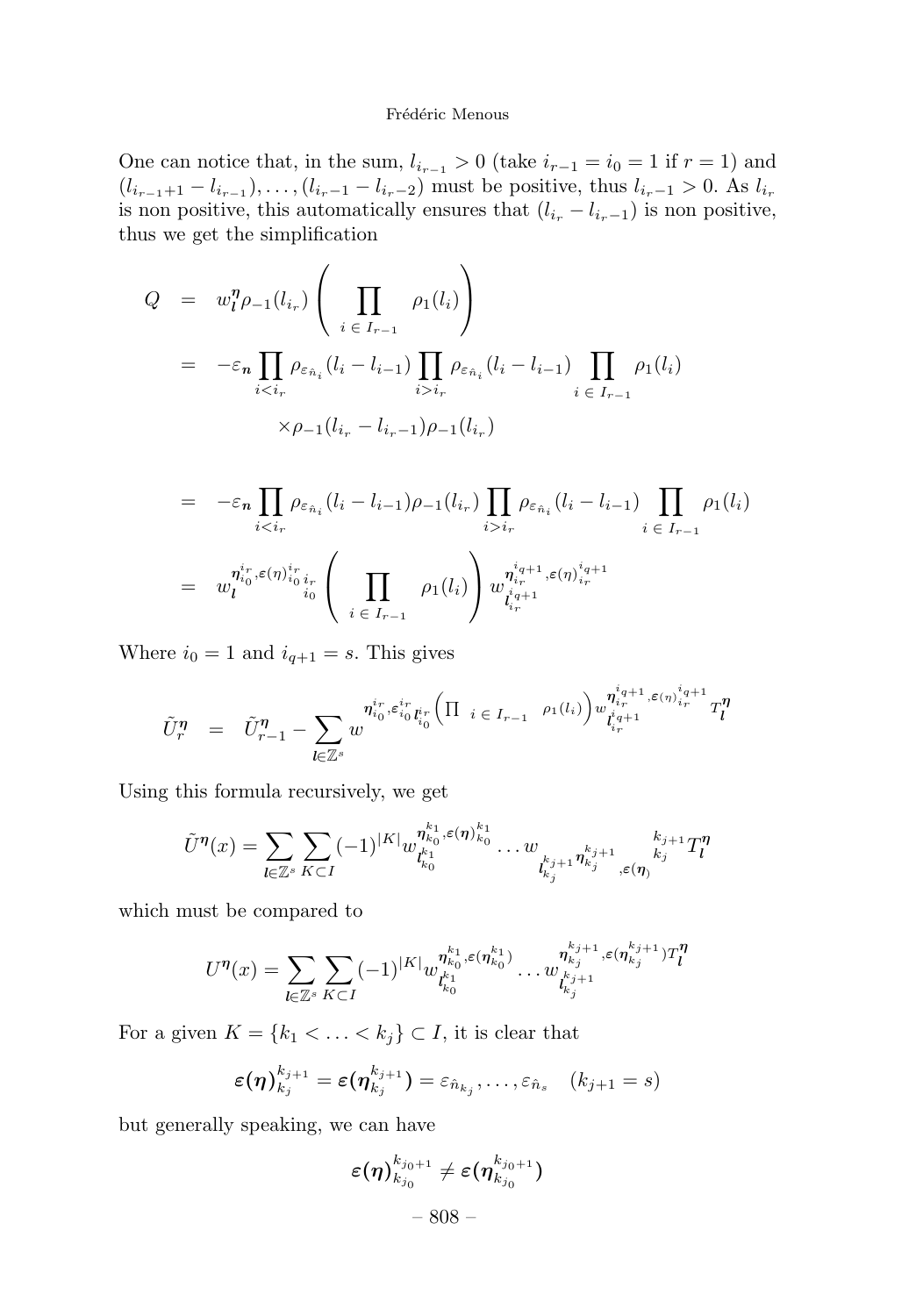for  $0 \leq j_0 < j$ . Nonetheless, we will prove that  $\tilde{U}^{\eta} = U^{\eta}$ . Let  $1 \leq i \leq s$  and  $i_r \in I$  (or  $r = q + 1$  and  $i_{q+1} = s + 1$ ) such that  $i < i_r$ . Let also

$$
\mathcal{K}_{i,i_r} = \{ K = \{ k_1 < \ldots < k_j \} \subset I \quad ; \exists 0 \leq j_0 \leq j; \quad k_{j_0} \leq i < k_{j_0+1} = i_r \}
$$

For the partitions  $K \in \mathcal{K}_{i,i_r}$ , the *i*<sup>th</sup> sign of  $\widetilde{\alpha}_K = \varepsilon(\eta)_{k_0}^{k_1} \cdots \varepsilon(\eta)_{k_j}^{k_{j+1}} =$  $\varepsilon(\eta)$  is  $\varepsilon_{n_i+\ldots+n_s}$  whereas, in  $\alpha_K = \varepsilon(\eta_{k_0}^{k_1})\ldots\varepsilon(\eta_{k_j}^{k_{j+1}})$  is  $\varepsilon_{n_i+\ldots+n_{i_r-1}}$ . If  $r = q + 1$  these signs are equal. Otherwise, if  $\varepsilon_{n_i + \dots + n_s} = +1$ , since  $\varepsilon_{n_{i_r}+\dots n_s} = -1$ , is implies that  $\varepsilon_{n_i+\dots+n_{i_r-1}} = +1$  so that the sign at *i*<sup>th</sup> position in  $\tilde{\alpha}_K$  and  $\alpha_K$  is the same (+1). But, if ever  $\varepsilon_{n_i+\dots+n_s} = -1$ , we can't conclude :  $\varepsilon_{n_{i}+\dots+n_{i_{n}-1}}$  could be +1 or -1. The main fact to prove is that in  $\tilde{U}^{\eta}$ , we can, if necessary, change  $\varepsilon_{n_i+\dots+n_s} = -1$  into  $\varepsilon_{n_i+\dots+n_{i_r-1}} = +1$ , for the terms corresponding to  $K \in \mathcal{K}_{i,i_r}$ , without changing the value of  $\tilde{U}^{\eta}$ . It is clear that, iterating this result proves finally that  $\tilde{U}^{\eta} = U^{\eta}$ . So, consider the case when  $\varepsilon_{n_i+\dots+n_s} = -1$  and  $\varepsilon_{n_i+\dots+n_{i_r-1}} = +1$  that can occur iff  $r \leq q$ and  $i = i_t \in I$  ( $1 \leq t < r$ ). The terms where we want to change this sign are

$$
\tilde{U}_{i,i_r}^{\eta} = \sum_{l \in \mathbb{Z}^s} \sum_{K \subset \mathcal{K}_{i,i_r}} (-1)^{|K|} w_{l_{k_0}^{k_1}}^{n_{k_0}^{k_1}, \varepsilon(\eta)_{k_0}^{k_1}} \dots w_{l_{k_j}^{k_{j+1}}^{k_{j+1}}},\varepsilon(\eta)_{k_j}^{k_{j+1}} T_l^{\eta}
$$

Once again, let  $I_{t-1} = \{i_1 < \ldots < i_{t-1}\}\$ and  $rI = \{i_r < \ldots < i_q\}$ . It is clear that  $\mathcal{K}_{i_t,i_r} = \mathcal{K}_{i_t,i_r}^1 \cup \mathcal{K}_{i_t,i_r}^2$  ( $\mathcal{K}_{i_t,i_r}^1 \cap \mathcal{K}_{i_t,i_r}^2 = \emptyset$ ) where

$$
\mathcal{K}_{i_t, i_r}^1 = \left\{ K = K^1 \cup K^2 ; \begin{array}{c} K^1 = \{k_1^1 < \ldots < k_{j_1}^1\} \subset I_{t-1} \\ K^2 = \{i_r = k_1^2 < \ldots < k_{j_2}^2\} \subset_r I \end{array} \right\}
$$

$$
\mathcal{K}_{i_t, i_r}^2 = \{ K = K' \cup \{ i_t \} \ ; \ K' \in \mathcal{K}_{i_t, i_r}^1 \}
$$

thus, if

$$
w_{K^{1\prime}}=w_{k_{0}^{1}\atop k_{0}^{1}\atop k_{0}^{1}}^{\eta_{k_{1}^{1}\atop k_{0}^{1}}^{k_{1}^{1}}\ldots \eta_{k_{j_{1}-1}^{1}\atop k_{j_{1}-1}^{1}}^{k_{j_{1}}^{1}}\ldots \epsilon(\eta)_{k_{j_{1}-1}^{1}\atop k_{j_{1}-1}^{1}\atop k_{j_{1}-1}^{1}}
$$

and

$$
w_{K^2} = w_{\substack{h_2^2 \ k_1^2 \\ k_2^2}}^{\eta_{k_2^2}^{k_2^2}, \varepsilon(\eta)_{k_1^2}^{k_2^2}} \dots w_{\substack{h_{k_{j_2}}^2 \\ k_{j_2}^2}}^{\eta_{k_{j_2}^2}^{s}} \dots w_{\substack{h_{k_{j_2}}^2 \\ k_{j_2}^2}}^{\eta_{k_{j_2}^2}^{s}} \dots \eta_{\substack{k_{j_{\ell}}^2 \\ k_{j_{\ell}}^2}}
$$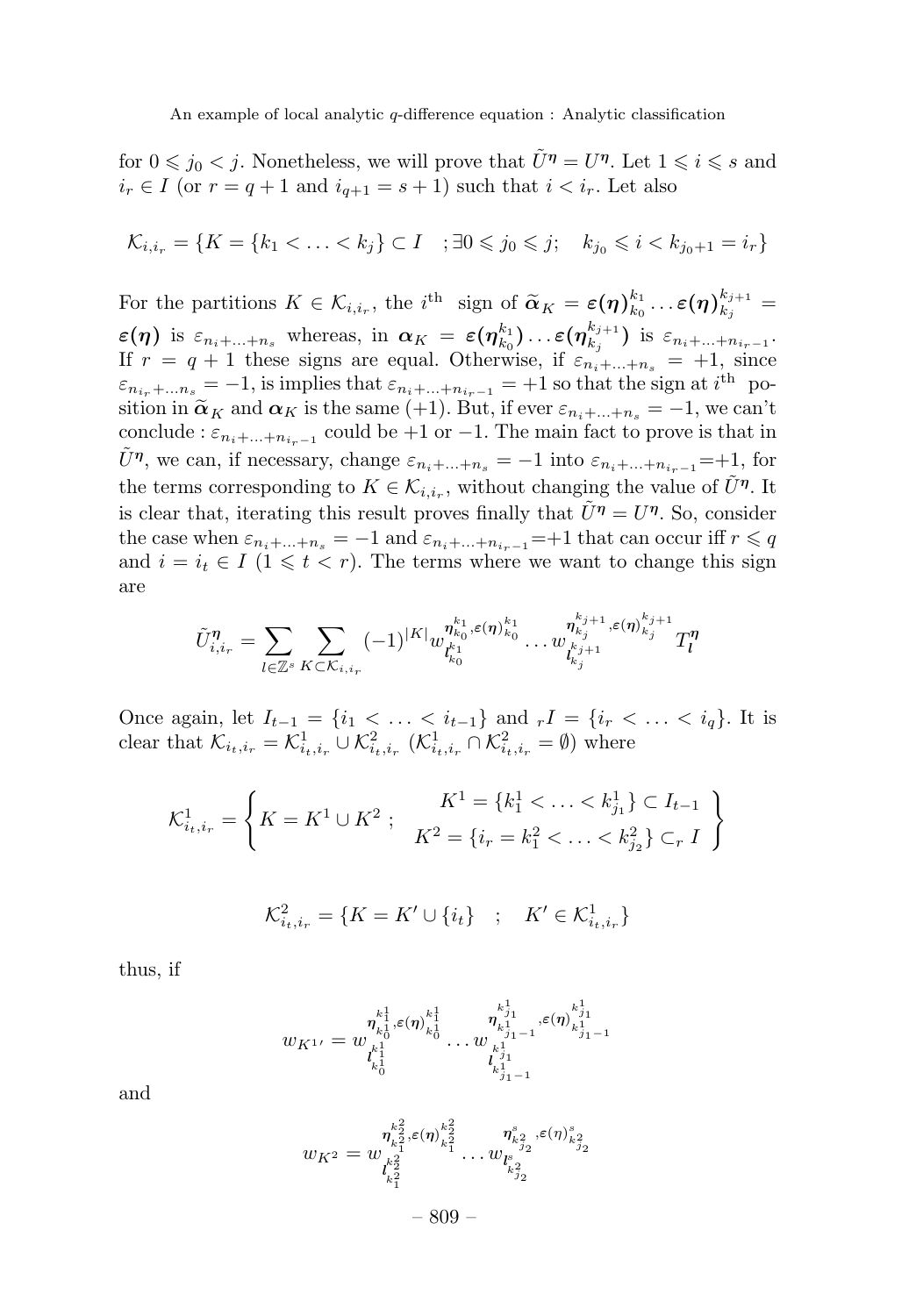then

*U*˜ *η i,i<sup>r</sup>* <sup>=</sup> *<sup>l</sup>* <sup>∈</sup> Z*<sup>s</sup> K*<sup>1</sup> = {*k*<sup>1</sup> <sup>1</sup> *< ...< k*<sup>1</sup> *<sup>j</sup>*<sup>1</sup> } ⊂ *<sup>I</sup>t*−<sup>1</sup> *K*<sup>2</sup> = {*i<sup>r</sup>* = *k*<sup>2</sup> <sup>1</sup> *< ...< k*<sup>2</sup> *<sup>j</sup>*<sup>2</sup> } ⊂*<sup>r</sup> <sup>I</sup>* (−1)|*K*1|+|*K*2<sup>|</sup> *wK*1*w ηir ,ε*(*η*) *ir k*1 *j*1 *k*1 *j*1 *l ir k*1 *j*1 *wK*<sup>2</sup> *T <sup>η</sup> l* + *<sup>l</sup>* <sup>∈</sup> Z*<sup>s</sup> K*<sup>1</sup> = {*k*<sup>1</sup> <sup>1</sup> *< ...< k*<sup>1</sup> *<sup>j</sup>*<sup>1</sup> } ⊂ *<sup>I</sup>t*−<sup>1</sup> *K*<sup>2</sup> = {*i<sup>r</sup>* = *k*<sup>2</sup> <sup>1</sup> *< ...< k*<sup>2</sup> *<sup>j</sup>*<sup>2</sup> } ⊂*<sup>r</sup> <sup>I</sup>* (−1)|*K*1|+|*K*2|+1*wK*1*w ηit k*1 *j*1 *,ε*(*η*) *it k*1 *j*1 *l it k*1 *j*1 *w ηir it ,ε*(*η*) *ir it l ir it wK*<sup>2</sup> *T <sup>η</sup> l*

If 
$$
y_{k_{j_1}^1}^{i_{k_1^1}^*}, \epsilon(\eta)_{i_r}^{i_r} = \prod_{k_{j_1}^1 \leq i \leq i_r-1, i \neq i_t} \varepsilon_{\hat{n}_i} \rho_{\varepsilon_{\hat{n}_i}}(l_i - l_{i-1})
$$
 (with the convention here  $l_{k_{j_1}^1 - 1} = 0$ ), then

$$
\begin{array}{rcl}\nn_{k_{j_1}^1}^{i_r}, \epsilon(\eta)_{i_r} & = & n_{k_{j_1}^1}^{i_r}, \epsilon(\eta)_{i_r} \\
w_{k_{j_1}^1}^{1} & i_{k_{j_1}^1}^{i_r} & = & y_{k_{j_1}^1}^{i_r}, \epsilon_{\hat{n}_{i_t}} \rho_{\varepsilon_{\hat{n}_{i_t}}} (l_{i_t} - l_{i_{t-1}}) \\
& = & -\rho_{-1} (l_{i_t} - l_{i_{t-1}}) y_{k_{j_1}^1}^{i_r}, \epsilon(\eta)_{i_r^1} \\
& = & -\rho_{-1} (l_{i_t} - l_{i_{t-1}}) y_{k_{j_1}^1}^{i_r}, \epsilon(\eta)_{i_r^1}^{i_r} \\
& = & \rho_1 (l_{i_t} - l_{i_{t-1}}) y_{k_{j_1}^1}^{i_r}, \epsilon(\eta)_{i_r^1}^{i_r} - y_{k_{j_1}^1}^{i_r}, \epsilon(\eta)_{i_r^1}^{i_r} \\
& = & \rho_1 (l_{i_t} - l_{i_{t-1}}) y_{k_{j_1}^1}^{i_r} & i_{k_{j_1}^1}^{i_r} & i_{k_{j_1}^1}^{i_r} \\
& & & i_{k_{j_1}^1}^{i_r} \\
\end{array}
$$

and

$$
\begin{array}{rcl}\n\eta_{\vec{k}^1_{j_1}}^{i_t}, \varepsilon(\eta)_{\vec{k}^1_{j_1}}^{i_t} & \eta_{i_t}^{i_r}, \varepsilon(\eta)_{i_t}^{i_r} \\
w_{\vec{l}^i_{j_1}}^{i_t} & w_{\vec{l}^i_t}^{i_r} \\
\vdots & \vdots & \vdots \\
\eta_{\vec{k}^1_{j_1}}^{i_t} & \varepsilon(\eta)_{i_t}^{i_r} \\
\vdots & \vdots \\
\eta_{\vec{k}^1_{j_1}}^{i_t} & \varepsilon(\eta)_{i_t}^{i_t} \\
\vdots & \vdots \\
\eta_{\vec{k}^1_{j_1}}^{i_r}, \varepsilon(\eta)_{i_t}^{i_t} \\
\vdots & \vdots \\
\eta_{\vec{k}^1_{j_1}}^{i_r}, \varepsilon(\eta)_{i_t}^{i_t} \\
\vdots & \vdots \\
\eta_{\vec{k}^1_{j_1}}^{i_r}, \varepsilon(\eta)_{i_t}^{i_t} \\
\vdots & \vdots \\
\eta_{\vec{k}^1_{j_1}}^{i_r}, \varepsilon(\eta)_{i_t}^{i_t} \\
\vdots & \vdots \\
\eta_{\vec{k}^1_{j_1}}^{i_r}, \varepsilon(\eta)_{i_t}^{i_t} \\
\vdots & \vdots \\
\eta_{\vec{k}^1_{j_1}}^{i_r} & \eta_{\vec{k}^1_{j_1}}^{i_r} \\
\vdots & \vdots \\
\eta_{\vec{k}^1_{j_1}}^{i_r} & \eta_{\vec{k}^1_{j_1}}^{i_r} \\
\vdots & \vdots \\
\eta_{\vec{k}^1_{j_1}}^{i_r} & \eta_{\vec{k}^1_{j_1}}^{i_r} \\
\vdots & \vdots \\
\eta_{\vec{k}^1_{j_1}}^{i_r} & \eta_{\vec{k}^1_{j_1}}^{i_r} \\
\end{array}
$$

thus, using this in the expression  $\tilde{U}_{i,i_r}^{\eta}$  we changed  $\varepsilon_{\hat{n}_{i_t}} = -1$  into  $\varepsilon_{n_{i_t}+\dots+n_{i_r}}$  $= +1$  without changing the value of  $\tilde{U}_{i,i_r}^{\eta}$  and thus of  $\tilde{U}^{\eta}$ . This ends the proof of the theorem.  $\hfill \Box$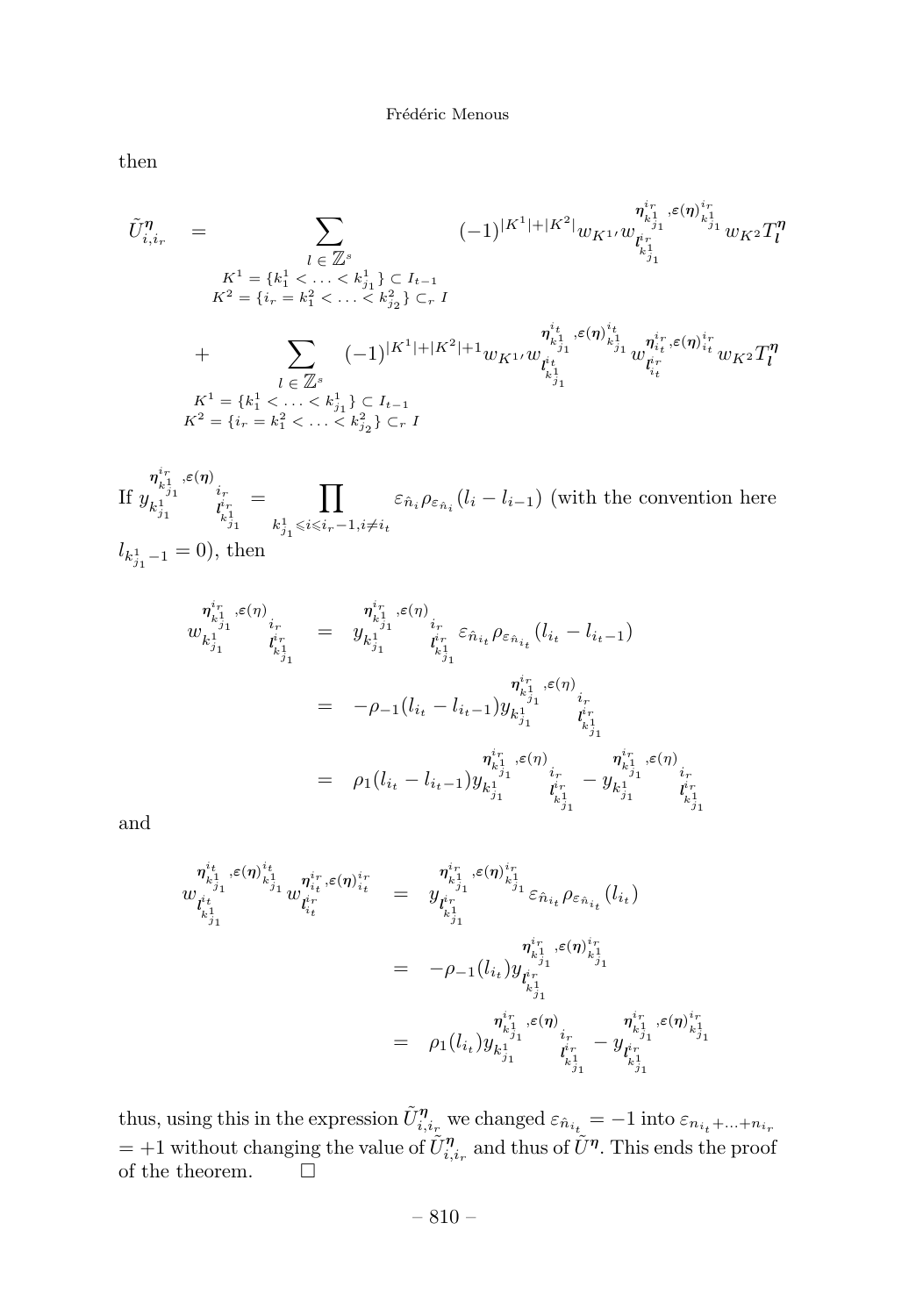# **7.3. Proof of Proposition 4.2**

PROPOSITION  $4.2$ . — Let  $0 \leq x \leq \epsilon \leq q^{-1/2}$ . For  $\eta = (\eta_1, \ldots, \eta_s) \in$  $H^+,$ 

$$
|U^{\eta}(x)| \leqslant C_q^s |x|^{\|n\| + \| \sigma \|} q^{-(\|n\| + \| \sigma \|)} \tag{7.6}
$$

 $with C_q = \frac{1}{1 - q^{-1/2}}.$ 

*Proof.* — We remind that, for  $\boldsymbol{\eta} = (\eta_1, \dots, \eta_s) \in \boldsymbol{H}^+$ 

$$
T_l^{\eta}(x) = x^{\|\sigma\| + \langle l, n \rangle} q^{-\langle l, \sigma \rangle} [l_1 + 1]_q^{n_1} \dots [l_s + 1]_q^{n_s} = \prod_{i=1}^s T_{l_i}^{\eta_i}(x)
$$

and

$$
U^{\eta}(x) = \varepsilon_n \sum_{l \in \mathbb{Z}^s} \rho_{\varepsilon_{\hat{n}_1}}(l_1) \rho_{\varepsilon_{\hat{n}_2}}(l_2 - l_1) \dots \rho_{\varepsilon_{\hat{n}_s}}(l_s - l_{s-1}) T_l^{\eta}(x) \prod_{\substack{1 \leqslant i \leqslant s \\ \varepsilon_{\hat{n}_i} = -1}} \rho_1(l_i)
$$

thus

$$
|U^{\eta}(x)| \leqslant \sum_{l \in \mathbb{Z}^s} \rho_{\varepsilon_{\hat{n}_1}}(l_1) \rho_{\varepsilon_{\hat{n}_2}}(l_2 - l_1) \dots \rho_{\varepsilon_{\hat{n}_s}}(l_s - l_{s-1}) T_l^{\eta}(|x|) \prod_{\substack{1 \leqslant i \leqslant s \\ \varepsilon_{\hat{n}_i} = -1}} \rho_1(l_i)
$$

Let

$$
R_l^{\eta} = \rho_{\varepsilon_{\hat{n}_1}}(l_1)\rho_{\varepsilon_{\hat{n}_2}}(l_2 - l_1)\dots\rho_{\varepsilon_{\hat{n}_s}}(l_s - l_{s-1})\left(\prod_{\substack{1 \leqslant i \leqslant s \\ \varepsilon_{\hat{n}_i} = -1}} \rho_1(l_i)\right)
$$

and  $L^{\eta} = \{l \in \mathbb{Z}^s \; : \; R_l^{\eta} = 1\} \subset \mathbb{Z}^s$ . First of all, one can notice that

$$
L^{\eta} \subset (\mathbb{N}^*)^s \tag{7.7}
$$

because, for  $1 \leq i \leq s$ , if  $\varepsilon_{\hat{n}_i} = -1$ , then the factor  $\rho_1(l_i)$  in  $R_l^{\eta}$  ensures that  $l_i > 0$  and if  $\varepsilon_{\hat{n}_i} = +1$ , then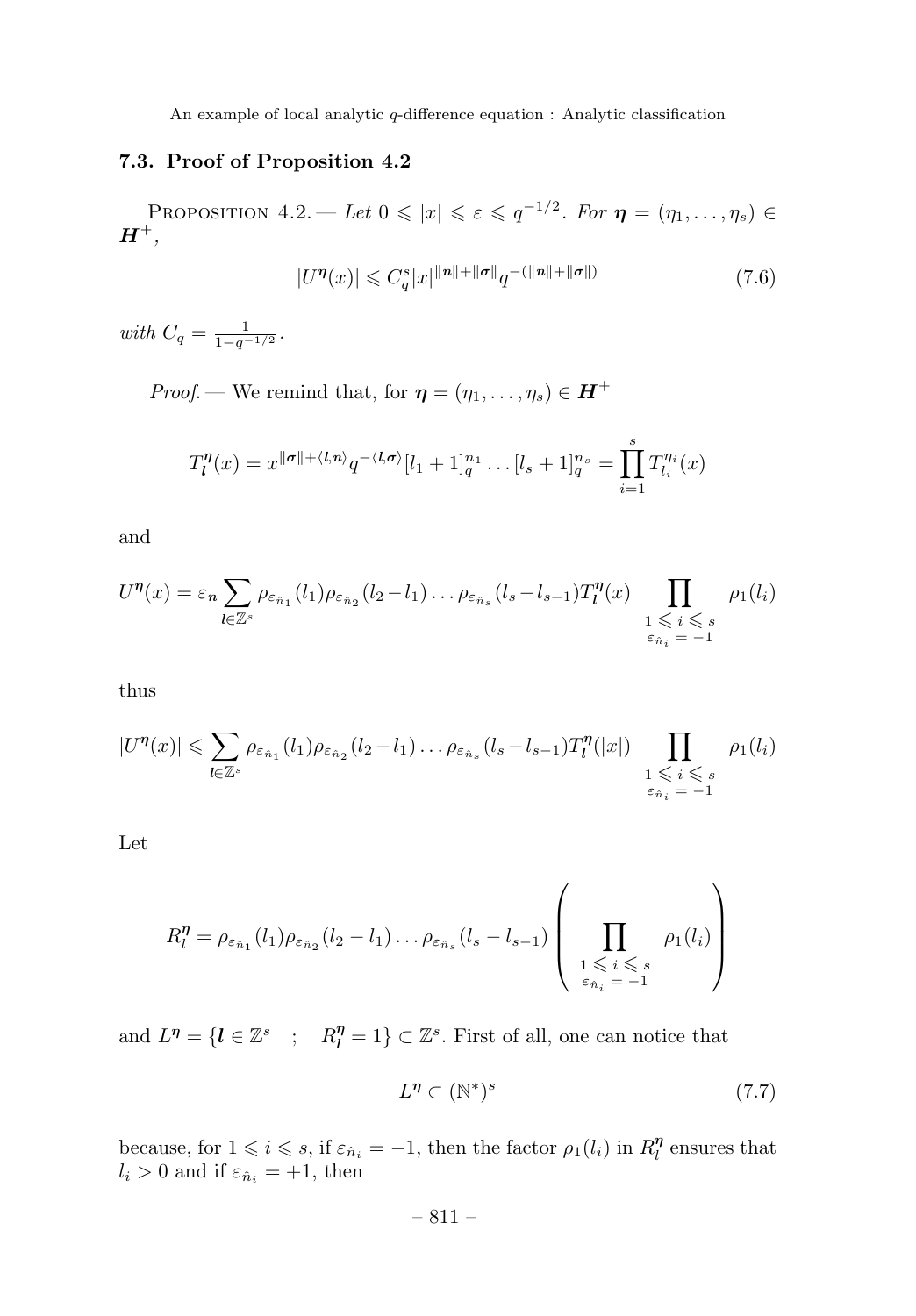- if  $i = 1$  then  $\rho_1(l_1) = 1$  and  $l_1 > 0$ ,
- if  $i > 1$  and all the signs  $\varepsilon_{\hat{n}_i}$  ( $j \leq i$ ) are +1, then  $l_1 > 0$ ,  $l_2 > l_1$ , ...,  $l_i > l_{i-1}$  thus  $l_i > 0$ ,
- otherwise  $i > 1$  and there exist  $i_0 = \max\{i; \varepsilon_{\hat{n}_i} = -1\}$ . Thanks to the factor  $\rho_1(l_{i_0})$ , once again,  $l_{i_0} > 0$ ,  $l_{i_0+1} > l_{i_0}$ , ...,  $l_i > l_{i-1}$  and  $l_i > 0$ .

Based on a similar discussion, we get that

$$
\forall \boldsymbol{\eta} = (\eta_1, \dots, \eta_s) \in \boldsymbol{H}^+, \quad n(\boldsymbol{\eta}) = \min_{l \in L^{\eta}} (n_1 l_1 + \dots + n_s l_s) \geqslant (n_1 + \dots + n_s) \geqslant 0 \tag{7.8}
$$

and

$$
\forall \eta = (\eta_1, \dots, \eta_s) \in \mathbf{H}^+, \qquad p_q(\eta) = \max_{l \in L^{\eta}} ([l_1 + 1]_q^{n_1} \dots [l_s + 1]_q^{n_s})
$$
  
\$\leq\$  $[1]_q^{n_1 + \dots + n_s} = q^{-||n||}$  (7.9)

These inequalities can be proved by induction on the length *s* of the sequence  $\eta = (\eta_1, \ldots, \eta_s) \in H^+$ . These results are obvious for  $\eta = (\eta_1) \in H^+$  since  $l_1 > 0$ . Let  $s \ge 2$ , we remind that  $L^{\eta} \subset (\mathbb{N}^*)^s$  thus,

• If  $\varepsilon_{\hat{n}_s} = +1$ , then  $n_s \geq 0$  and  $l_s > l_{s-1} > 0$ . It implies that  $n_s l_s \geq 0$  $n_s l_{s-1}$  and  $[l_s+1]_q^{n_s} \leq l_{s-1}+1]_q^{n_s}$   $(l_s(l_s+1) \geq l_{s-1}(l_{s-1}+1))$  so

$$
n((\eta_1, ..., \eta_s)) \geq n((\eta_1, ..., \eta_{s-1} + \eta_s))
$$
  
\n
$$
p_q((\eta_1, ..., \eta_s)) \leq p_q((\eta_1, ..., \eta_{s-1} + \eta_s))
$$
\n(7.10)

• If  $\varepsilon_{\hat{n}_s} = -1$ , then  $n_s < 0$  and  $0 < l_s \leqslant l_{s-1}$ . It implies that  $n_s l_s \geqslant$  $n_s l_{s-1}$  and  $[l_s+1]_q^{n_s} \leq l_{s-1}+1]_q^{n_s}$   $(l_s(l_s+1) \leq l_{s-1}(l_{s-1}+1))$  so, once again

$$
n((\eta_1,\ldots,\eta_s)) \geqslant n((\eta_1,\ldots,\eta_{s-1}+\eta_s))
$$
  

$$
p_q((\eta_1,\ldots,\eta_s)) \leqslant p_q((\eta_1,\ldots,\eta_{s-1}+\eta_s))
$$

Since  $(\eta_1, \ldots, \eta_{s-1} + \eta_s) \in \mathbf{H}^+$ , the induction is then trivial. This result implies that, for  $l \in L^{\eta}$ ,

$$
T_l^{\eta}(|x|) \leq q^{-||n||} |x|^{||\sigma||} |x|^{l_1 n_1 + \dots + l_s n_s} q^{-l_1 \sigma_1 - \dots - l_s \sigma_s}
$$
  
\n
$$
\leq |x|^{||\sigma|| + ||n||} q^{-||\sigma|| - ||n||} |x|^{l_1 n_1 + \dots + l_s n_s - ||n||} \prod_{i=1}^s q^{-\sigma_i(l_i-1)}
$$
  
\n
$$
\leq |x|^{||\sigma|| + ||n||} q^{-||\sigma|| - ||n||} \prod_{i=1}^s |x|^{n_i(l_i-1)} q^{-\sigma_i(l_i-1)}
$$
  
\n
$$
- 812 -
$$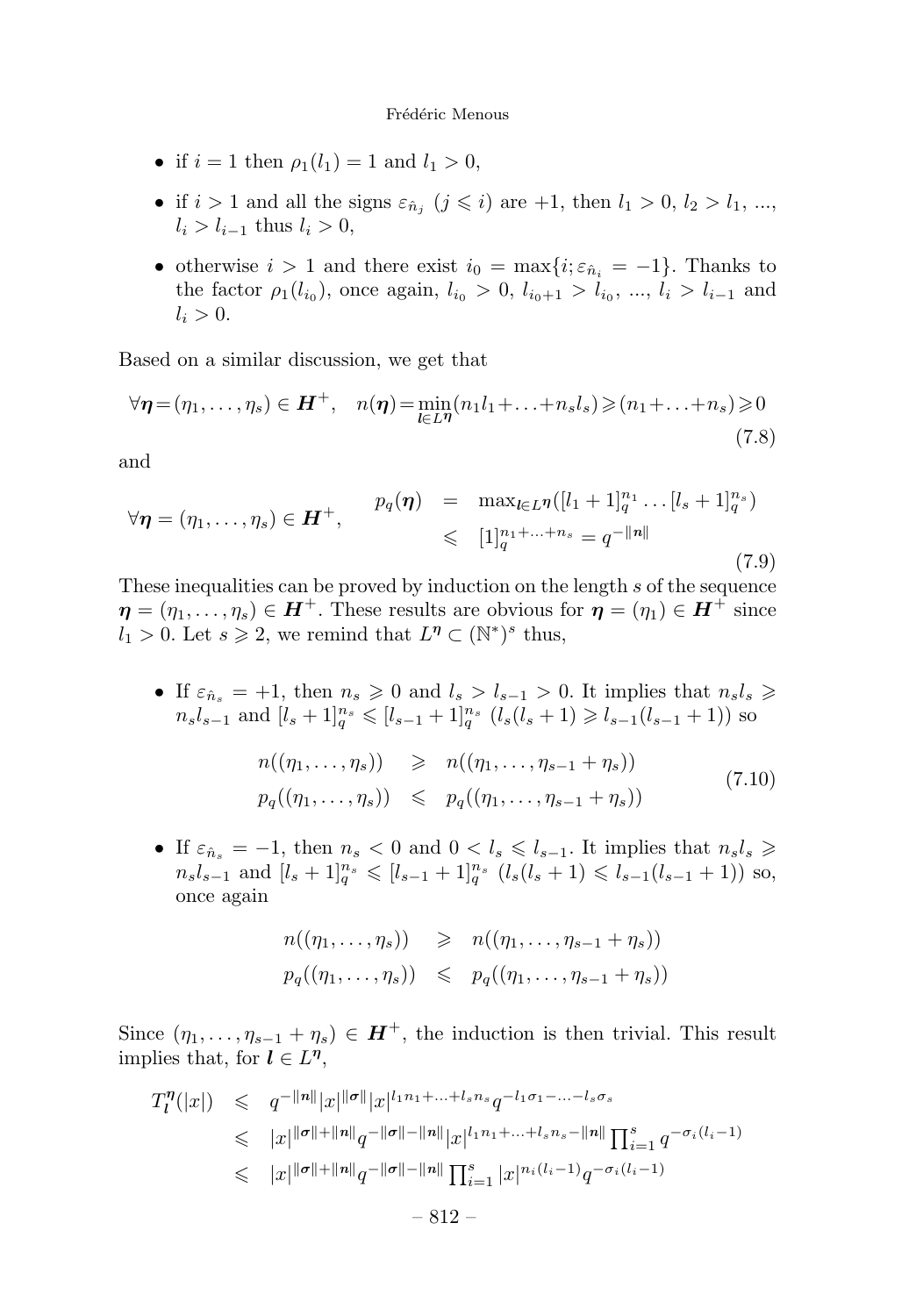$\text{but, if } |x| \leqslant q^{-1/2}, \text{ since } l_1 n_1 + \ldots + l_s n_s - ||n|| \geqslant 0,$ 

$$
T_l^{\eta}(|x|) \leq |x|^{\|\sigma\| + \|n\|} q^{-\|\sigma\| - \|n\|} (q^{-1/2})^{l_1 n_1 + \dots + l_s n_s - \|n\|} \prod_{i=1}^s q^{-\sigma_i(l_i-1)}
$$
  

$$
\leq |x|^{\|\sigma\| + \|n\|} q^{-\|\sigma\| - \|n\|} \prod_{i=1}^s q^{-1/2(n_i + 2\sigma_i)(l_i-1)}
$$

and, as for  $\eta \in H^+$  and  $l \in L^{\eta} \in (\mathbb{N}^*)^s$ ,  $n_i + 2\sigma_i \geq 1$ ,

$$
T_l^{\eta}(|x|) \leqslant |x|^{\|\sigma\| + \|n\|} q^{-\|\sigma\| - \|n\|} \prod_{i=1}^s q^{-1/2(l_i-1)}
$$

and, finally

$$
|U^{\eta}(|x|)| = \sum_{l \in L^{\eta}} T_l^{\eta}(|x|)
$$
  
\n
$$
\leq |x| ||\sigma|| + ||n||_q - ||\sigma|| - ||n|| \sum_{l \in L^{\eta}} \prod_{i=1}^{s} q^{-1/2(l_i - 1)}
$$
  
\n
$$
\leq |x| ||\sigma|| + ||n||_q - ||\sigma|| - ||n|| \sum_{l \in (\mathbb{N}^*)^s} \prod_{i=1}^{s} q^{-1/2(l_i - 1)}
$$
  
\n
$$
\leq |x| ||\sigma|| + ||n||_q - ||\sigma|| - ||n|| C_q^s \qquad \Box
$$

## **8. Conclusion**

We shall prove in a forthcoming paper that this result still holds for systems of nonlinear *q*-difference equations (with some restrictions due to resonance and small divisors). This means that *q*-difference nonlinear equations are almost always conjugated to linear *q*-difference equations: This situation is totally different from the one encountered in the case of singular irregular equations.

We did not say much about the solutions of the equation

$$
(x\sigma_q - 1)y = b(y, x)
$$

but, since it is analytically conjugated to an equation

$$
x\sigma_q z = z + \alpha(b)x
$$

it would be sufficient to study the "small" solutions of such an equation, which can be obtained by *q*-resummation of the formal solution :

$$
\tilde{z}(x) = -\alpha(b) \sum_{n \geqslant 1} q^{-n(n-1)/2} x^n
$$

See [3] for details. One should also deduce some results on the Stokes phenomenon.